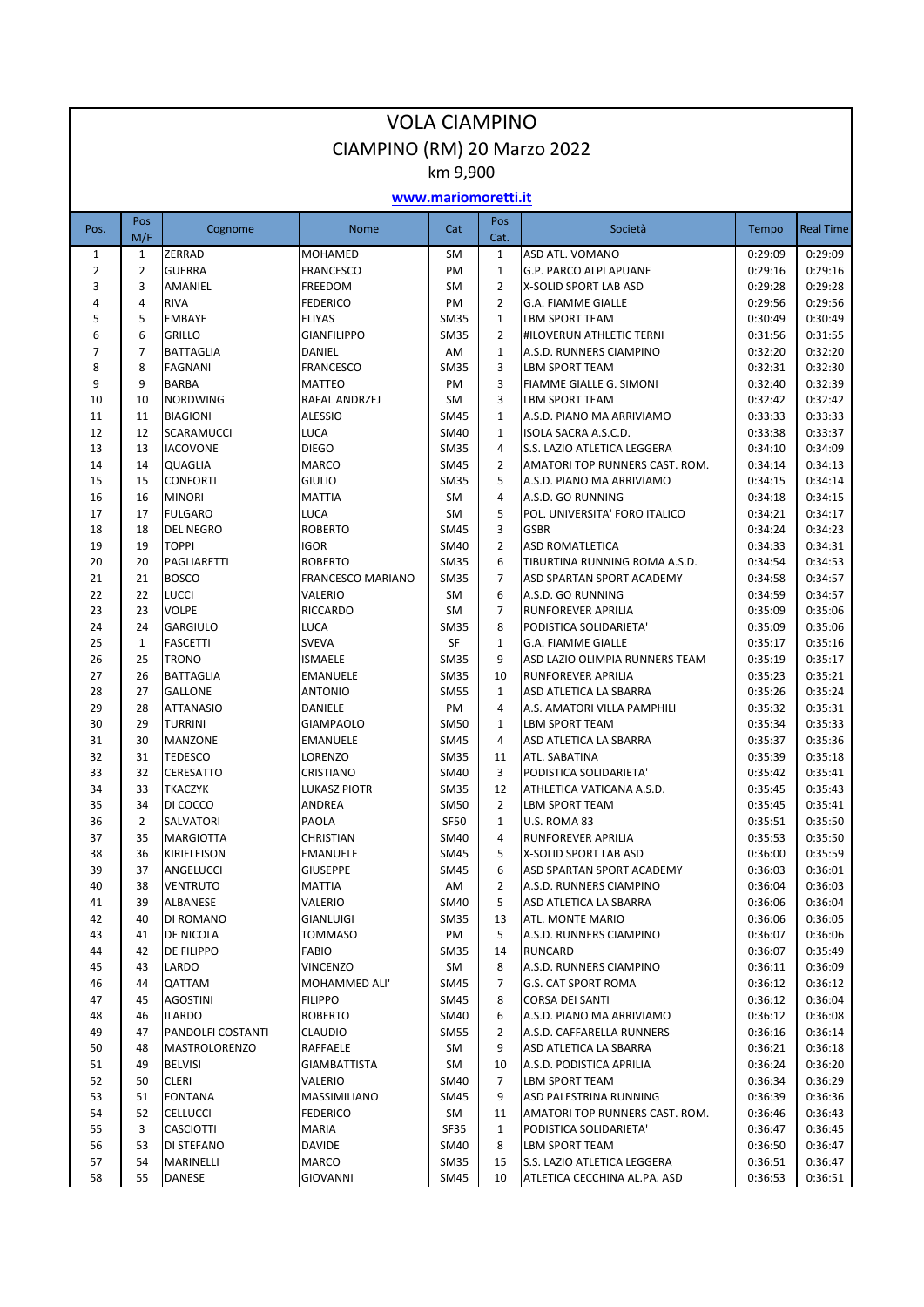| 59       | 56       | <b>FARGIONE</b>              | <b>VINCENZO</b>                    | <b>SM55</b>         | 3              | <b>GSBR</b>                                        | 0:36:56            | 0:36:53            |
|----------|----------|------------------------------|------------------------------------|---------------------|----------------|----------------------------------------------------|--------------------|--------------------|
| 60       | 57       | <b>CLAUDI</b>                | <b>FABIO</b>                       | <b>SM45</b>         | 11             | ASD SPARTAN SPORT ACADEMY                          | 0:36:57            | 0:36:56            |
| 61       | 58       | <b>DEL BONO</b>              | <b>FABRIZIO</b>                    | <b>SM50</b>         | 3              | NUOVA ATLETICA CISTERNA ASD                        | 0:37:00            | 0:36:56            |
| 62       | 59       | <b>MIDDEI</b>                | <b>MASSIMO</b>                     | <b>SM50</b>         | 4              | NUOVA ATLETICA CISTERNA ASD                        | 0:37:01            | 0:36:57            |
| 63       | 60       | <b>URSITTI</b>               | <b>ALESSIO</b>                     | SM                  | 12             | SSD RUNNER TRAINER A R.L.                          | 0:37:06            | 0:37:02            |
| 64       | 61       | <b>COIANIZ</b>               | ALESSANDRO                         | <b>SM55</b>         | $\overline{4}$ | A.S.D. PIANO MA ARRIVIAMO                          | 0:37:08            | 0:37:03            |
| 65       | 62       | PERRINO                      | DANIELE                            | SM                  | 13             | <b>ITALIANA RUNNING A.S.D.</b>                     | 0:37:08            | 0:37:01            |
| 66       | 63       | DE PAOLA                     | <b>FABIO</b>                       | <b>SM50</b>         | 5              | PODISTICA SOLIDARIETA'                             | 0:37:13            | 0:37:09            |
| 67       | 64       | <b>DE SANTIS</b>             | <b>IVAN</b>                        | <b>SM40</b>         | 9              | <b>ATLETICA CARSOLI</b>                            | 0:37:13            | 0:37:12            |
| 68       | 65       | PANELLA                      | <b>GIANLUCA</b>                    | <b>SM35</b>         | 16             | A.S.D. RUNNING EVOLUTION                           | 0:37:17            | 0:37:15            |
| 69       | 66       | <b>PASCUCCI</b>              | <b>FABIO</b>                       | <b>SM45</b>         | 12             | A.S. AMATORI VILLA PAMPHILI                        | 0:37:23            | 0:37:19            |
| 70       | 67       | VALERIO                      | <b>ANTONIO</b>                     | SM40                | 10             | PODISTICA SOLIDARIETA'                             | 0:37:30            | 0:37:29            |
| 71       | 68       | <b>RUGGERI</b>               | ARCANGELO                          | <b>SM50</b>         | 6              | POLISPORTIVA ROCCA PRIORA                          | 0:37:31            | 0:37:26            |
| 72       | 69       | SANTALUCIA                   | SANTO                              | <b>SM45</b>         | 13             | TEAM CAMELOT A.S.D.                                | 0:37:31            | 0:37:23            |
| 73       | 70       | <b>PINTUCCI</b>              | <b>STEFANO</b>                     | SM45                | 14             | <b>LBM SPORT TEAM</b>                              | 0:37:34            | 0:37:21            |
| 74       | 71       | <b>PATUSSO</b>               | SILVANO                            | SM                  | 14             | <b>RUNCARD</b>                                     | 0:37:36            | 0:37:34            |
| 75       | 72       | COVUCCIA                     | <b>MANUEL MICHELE</b>              | <b>SM35</b>         | 17             | A.S. ROMA ROAD R.CLUB                              | 0:37:37            | 0:37:30            |
| 76       | 73       | <b>COVUCCIA</b>              | <b>RENZO</b>                       | <b>SM45</b>         | 15             | A.S. ROMA ROAD R.CLUB                              | 0:37:39            | 0:37:32            |
| 77       | 74       | PIZZICANNELLA                | LUCA                               | <b>SM55</b>         | 5              | A.S. ATL. ROCCA DI PAPA                            | 0:37:45            | 0:37:44            |
| 78       | 75       | MASTROLEMBO BARNA'           | SANDRO FRANCESCO                   | <b>SM35</b>         | 18             | <b>LBM SPORT TEAM</b>                              | 0:37:46            | 0:37:41            |
| 79       | 76       | SALERNI                      | <b>DARIO</b>                       | <b>SM35</b>         | 19             | X-SOLID SPORT LAB ASD                              | 0:37:47            | 0:37:46            |
| 80       | 77       | <b>PICA</b>                  | <b>FRANCESCO</b>                   | <b>SM35</b>         | 20             | SSD RUNNER TRAINER A R.L.                          | 0:37:52            | 0:37:46            |
| 81       | 78       | <b>PICCA</b>                 | <b>MAURIZIO</b>                    | SM60                | $\mathbf{1}$   | <b>GSBR</b>                                        | 0:37:52            | 0:37:51            |
| 82       | 79       | <b>MORESI</b>                | ALESSANDRO                         | <b>SM40</b>         | 11             | A.S.D. ATLETICA ZAGAROLO                           | 0:37:53            | 0:37:52            |
| 83       | 80       | ARRIGONI                     | <b>MANUEL</b>                      | <b>SM45</b>         | 16             | <b>GSBR</b>                                        | 0:37:54            | 0:37:50            |
| 84       | 81       | SAMMARCO                     | COSTANTINO                         | <b>SM55</b>         | 6              | <b>LBM SPORT TEAM</b>                              | 0:37:55            | 0:37:51            |
| 85       | 82       | MASSERIZZI                   | <b>MARCO</b>                       | SM                  | 15             | SSD RUNNER TRAINER A R.L.                          | 0:37:58            | 0:37:52            |
| 86       | 83       | <b>DELFINO</b>               | <b>NICOLA</b>                      | <b>SM45</b>         | 17             | TEAM CAMELOT A.S.D.                                | 0:38:00            | 0:37:46            |
| 87       | 84       | CARDINALI                    | <b>MAURO</b>                       | <b>SM50</b>         | $\overline{7}$ | ASD RUNNERS FOR EMERGENCY                          | 0:38:03            | 0:38:00            |
| 88       | 85       | SPINOSA                      | GIANLUCA                           | <b>SM45</b>         | 18             | X-SOLID SPORT LAB ASD                              | 0:38:04            | 0:38:03            |
| 89       | 86       | <b>MANCUSO</b>               | <b>FABIO</b>                       | SM45                | 19             | A.S.D. PIANO MA ARRIVIAMO                          | 0:38:07            | 0:38:04            |
| 90       | 87       | <b>BIANCHI</b>               | <b>MASSIMO</b>                     | <b>SM50</b>         | 8              | S.S. LAZIO ATLETICA LEGGERA                        | 0:38:09            | 0:38:07            |
|          |          |                              |                                    |                     | 20             |                                                    |                    | 0:38:07            |
| 91       | 88<br>89 | CAPARDI                      | <b>MAURO</b>                       | <b>SM45</b>         | 21             | <b>G.S. CAT SPORT ROMA</b>                         | 0:38:10            | 0:38:06            |
| 92       |          | <b>FABRIZI</b>               | <b>STEFANO</b>                     | <b>SM45</b>         |                | A.S. ROMA ROAD R.CLUB                              | 0:38:11            |                    |
| 93<br>94 | 90<br>91 | CARZEDDA<br><b>SCARSELLA</b> | <b>GIANLUCA</b><br><b>EMILIANO</b> | SM45<br><b>SM45</b> | 22<br>23       | TIBURTINA RUNNING ROMA A.S.D.<br>A.S.D. GO RUNNING | 0:38:15<br>0:38:15 | 0:38:10<br>0:38:13 |
| 95       | 92       | <b>BIANCHI</b>               | <b>DANILO</b>                      |                     | 9              | PUROSANGUE ATHLETICS CLUB                          | 0:38:15            | 0:38:13            |
|          |          |                              |                                    | <b>SM50</b>         | 16             |                                                    |                    |                    |
| 96       | 93       | <b>CARBOTTA</b>              | LUCA                               | SM<br>JF            |                | PUROSANGUE ATHLETICS CLUB                          | 0:38:16            | 0:38:12            |
| 97       | 4        | <b>CAPPELLI</b>              | <b>GIULIA</b>                      |                     | $\mathbf{1}$   | PUROSANGUE ATHLETICS CLUB                          | 0:38:16            | 0:38:13            |
| 98       | 94       | <b>CETORELLI</b>             | <b>GIANLUCA</b>                    | <b>SM45</b>         | 24             | PUROSANGUE ATHLETICS CLUB                          | 0:38:17            | 0:38:13            |
| 99       | 95       | <b>PANCI</b>                 | ANDREA<br><b>RENZO</b>             | <b>SM40</b>         | 12             | OLIBANUM OVERRUNNERS ASD                           | 0:38:18<br>0:38:21 | 0:38:16            |
| 100      | 96<br>97 | <b>MANSUETI</b>              |                                    | <b>SM55</b>         | $\overline{7}$ | <b>DUE PONTI SRL</b>                               |                    | 0:38:14            |
| 101      |          | <b>MATTIA</b>                | <b>GIAMPAOLO</b>                   | SM                  | 17             | A.S.D. MONTI ROSSI NICOLOSI                        | 0:38:21            | 0:38:17            |
| 102      | 98       | <b>CORSI</b>                 | <b>GIOVANNI</b>                    | <b>SM50</b>         | 10             | ASD ATLETICA LA SBARRA                             | 0:38:23            | 0:38:21            |
| 103      | 99       | <b>ROMEI</b>                 | <b>BRUNO</b>                       | <b>SM55</b>         | 8              | PODISTICA ROCCA DI PAPA                            | 0:38:24            | 0:38:18            |
| 104      | 100      | <b>ROSSI</b>                 | GIANLUCA                           | SM                  | 18             | A.S.D. RUNNING EVOLUTION                           | 0:38:24            | 0:38:10            |
| 105      | 101      | ZUFFRANIERI                  | FABIO                              | SM50                | 11             | A.S. ROMA ROAD R.CLUB                              | 0:38:25            | 0:38:21            |
| 106      | 102      | <b>CERRONE</b>               | MASSIMILIANO                       | <b>SM55</b>         | 9              | A.S.D. RUNNING EVOLUTION                           | 0:38:26            | 0:38:19            |
| 107      | 103      | <b>CARRONE TAMBURRO</b>      | LUCIO                              | SM60                | 2              | <b>TIVOLI MARATHON</b>                             | 0:38:27            | 0:38:24            |
| 108      | 104      | CASTELLANI                   | GIOVANNI                           | SM                  | 19             | ASD ATLETICO MONTEROTONDO                          | 0:38:29            | 0:38:25            |
| 109      | 105      | <b>CIGNITTI</b>              | MASSIMILIANO                       | SM45                | 25             | ITALIANA RUNNING A.S.D.                            | 0:38:32            | 0:38:24            |
| 110      | 106      | <b>MERCURI</b>               | <b>MARCO</b>                       | <b>SM55</b>         | 10             | A.S.D. PIANO MA ARRIVIAMO                          | 0:38:33            | 0:38:29            |
| 111      | 107      | <b>GONZALEZ HERNANDEZ</b>    | <b>BRAYAN DUWAN</b>                | SM                  | 20             | <b>GSBR</b>                                        | 0:38:39            | 0:38:24            |
| 112      | 5        | UNGANIA                      | <b>GIOVANNA</b>                    | SF50                | 2              | O.S.O. OLD STARS OSTIA                             | 0:38:39            | 0:38:35            |
| 113      | 108      | FRITTELLA                    | <b>GINO</b>                        | <b>SM55</b>         | 11             | S.S. LAZIO ATLETICA LEGGERA                        | 0:38:44            | 0:38:38            |
| 114      | 109      | GIANNOLA                     | ANDREA                             | <b>SM45</b>         | 26             | A.S. ROMA ROAD R.CLUB                              | 0:38:46            | 0:38:40            |
| 115      | 110      | <b>BELLOCCO</b>              | DANILO                             | SM40                | 13             | ASD PODISTICA 2007 TORTRETESTE                     | 0:38:46            | 0:38:45            |
| 116      | 111      | <b>MOLLICA</b>               | <b>MARIANO</b>                     | SM60                | 3              | <b>RUNCARD</b>                                     | 0:38:51            | 0:38:49            |
| 117      | 112      | <b>PAGLIONE</b>              | <b>CLAUDIO</b>                     | SM60                | 4              | PUROSANGUE ATHLETICS CLUB                          | 0:38:51            | 0:38:48            |
| 118      | 113      | <b>SVALUTO MOREOLO</b>       | MATTEO                             | SM                  | 21             | LBM SPORT TEAM                                     | 0:38:54            | 0:38:48            |
| 119      | 114      | SEGONI                       | MATTEO                             | SM                  | 22             | TIBURTINA RUNNING ROMA A.S.D.                      | 0:38:55            | 0:38:51            |
| 120      | 115      | PAREGIANI                    | <b>GIANLUCA</b>                    | <b>SM50</b>         | 12             | A.S. ROMA ROAD R.CLUB                              | 0:38:56            | 0:38:52            |
| 121      | 116      | <b>COMITO</b>                | <b>FEDERICO</b>                    | SM                  | 23             | ASD ROMATLETICA                                    | 0:39:00            | 0:38:33            |
| 122      | 6        | FABIANI                      | <b>ERIKA</b>                       | PF                  | $\mathbf{1}$   | A.S.D. ACSI ITALIA ATLETICA                        | 0:39:01            | 0:39:01            |
| 123      | 117      | VESPIGNANI                   | MAURO                              | <b>SM55</b>         | 12             | LBM SPORT TEAM                                     | 0:39:03            | 0:39:01            |
| 124      | 118      | <b>CRISTOFORI</b>            | ANDREA                             | SM40                | 14             | <b>LBM SPORT TEAM</b>                              | 0:39:07            | 0:39:03            |
| 125      | 119      | <b>IANNILLI</b>              | CARLO                              | SM60                | 5              | MILLEPIEDI 1978 ASD                                | 0:39:13            | 0:39:09            |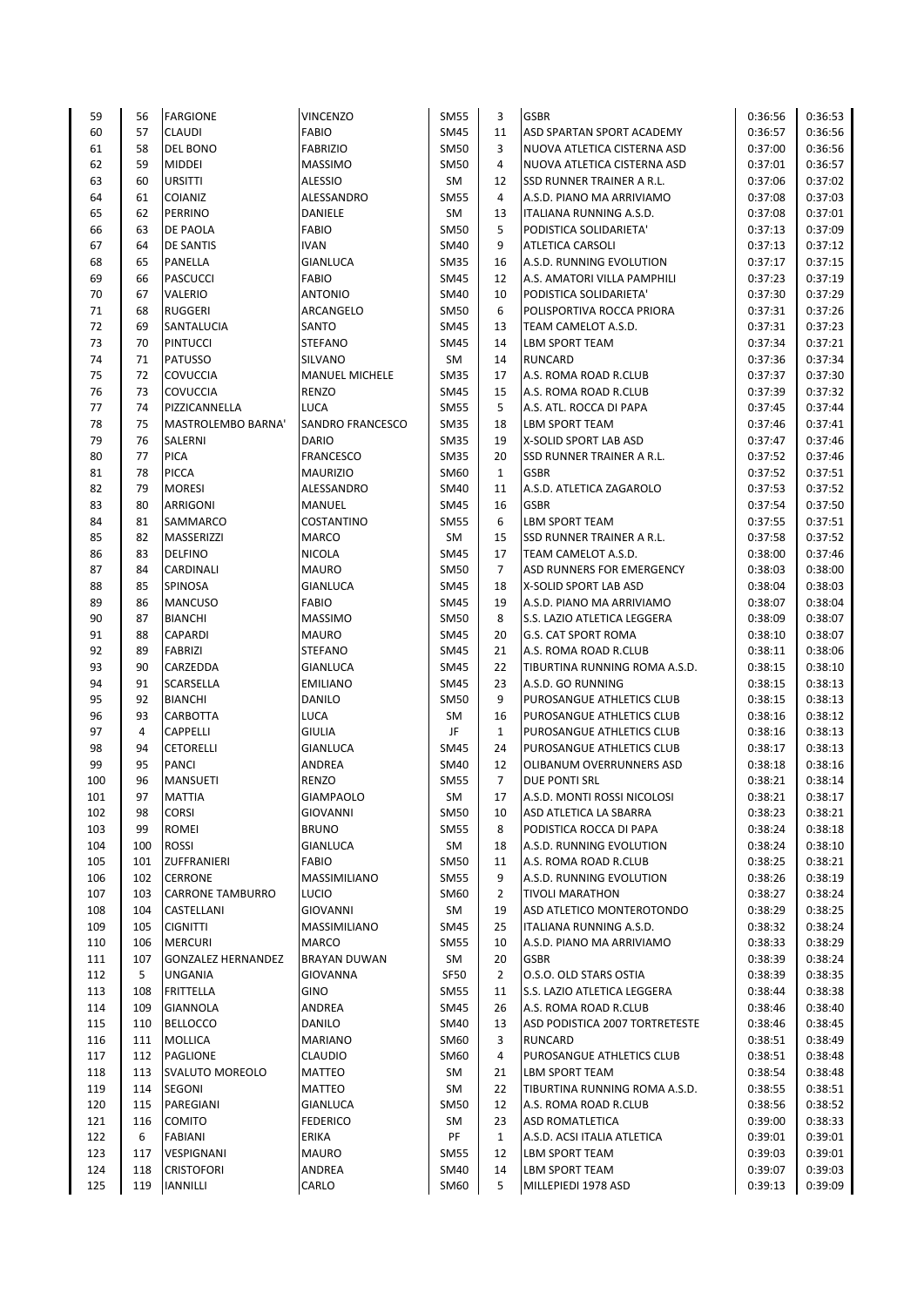| 126 | 120            | <b>SCAMARCIO</b>   | <b>MARIANO</b>         | SM60                | 6              | PODISTICA SOLIDARIETA'                     | 0:39:14 | 0:39:11 |
|-----|----------------|--------------------|------------------------|---------------------|----------------|--------------------------------------------|---------|---------|
| 127 | 121            | <b>DE GIORGIO</b>  | <b>GIULIANO</b>        | <b>SM35</b>         | 21             | PODISTICA CIAMPINO                         | 0:39:17 | 0:39:15 |
| 128 | 122            | <b>BOTTOMEI</b>    | <b>MARCO</b>           | <b>SM50</b>         | 13             | A.S.D. RUNNING EVOLUTION                   | 0:39:18 | 0:38:49 |
| 129 | 123            | GIOVANNUCCI        | <b>MARCO</b>           | <b>SM55</b>         | 13             | S.S. LAZIO ATLETICA LEGGERA                | 0:39:18 | 0:39:15 |
| 130 | 124            | <b>CIORBA</b>      | <b>FABIO</b>           | <b>SM55</b>         | 14             | O.S.O. OLD STARS OSTIA                     | 0:39:19 | 0:39:15 |
| 131 | 125            | <b>CIRILLO</b>     | <b>YURI</b>            | <b>SM45</b>         | 27             | <b>LBM SPORT TEAM</b>                      | 0:39:20 | 0:39:15 |
| 132 | 126            | SALVATI            | LANFRANCO              | SM60                | $\overline{7}$ | PUROSANGUE ATHLETICS CLUB                  | 0:39:21 | 0:39:17 |
| 133 | 127            | <b>CRETAZZO</b>    | ARMANDO                | <b>SM65</b>         | $\mathbf{1}$   | A.S.D. RUNNERS CIAMPINO                    | 0:39:22 | 0:39:20 |
| 134 | 128            | <b>AGUZZI</b>      | PIERLUIGI              | <b>SM45</b>         | 28             | <b>TIVOLI MARATHON</b>                     | 0:39:22 | 0:39:17 |
| 135 | 129            | DI MURRO           | <b>MARCO</b>           | <b>SM40</b>         | 15             | AMATORI TOP RUNNERS CAST. ROM.             | 0:39:25 | 0:39:22 |
| 136 | 130            | <b>RUSSO</b>       | ALESSANDRO             | <b>SM35</b>         | 22             | ASD RUNNERS FOR EMERGENCY                  | 0:39:32 | 0:39:30 |
| 137 | 131            | <b>OCCHINEGRO</b>  | <b>ANTONIO</b>         | <b>SM45</b>         | 29             | <b>LBM SPORT TEAM</b>                      | 0:39:32 | 0:39:26 |
| 138 | $\overline{7}$ | LUNGU              | <b>LUMINITA</b>        | <b>SF50</b>         | 3              | <b>GSBR</b>                                | 0:39:33 | 0:39:28 |
| 139 | 132            | <b>BUCRA</b>       | ANDREA                 | <b>SM45</b>         | 30             | A.S.D. PIANO MA ARRIVIAMO                  | 0:39:34 | 0:39:27 |
| 140 | 133            | PALLESCHI          | DANIELE                | SM45                | 31             | ITALIANA RUNNING A.S.D.                    | 0:39:37 | 0:38:45 |
| 141 | 134            | <b>VELLUTI</b>     | ANDREA                 | <b>SM45</b>         | 32             | A.S.D. ATLETICA CAVE                       | 0:39:40 | 0:39:33 |
| 142 | 135            | D'EUSTACCHIO       | <b>STEFANO</b>         | <b>SM40</b>         | 16             | LBM SPORT TEAM                             | 0:39:40 | 0:39:35 |
| 143 | 136            | ZACCAGNINO         | PAOLO                  | <b>SM55</b>         | 15             | LBM SPORT TEAM                             | 0:39:42 | 0:39:37 |
| 144 | 137            | DI SILVIO          | <b>FABIO</b>           | <b>SM35</b>         | 23             | A.S.D. VILLA DE SANCTIS                    | 0:39:44 | 0:39:42 |
| 145 | 138            | <b>DANESE</b>      | <b>ERNESTO</b>         | <b>SM45</b>         | 33             | <b>G.S. CAT SPORT ROMA</b>                 | 0:39:45 | 0:39:39 |
| 146 | 139            | <b>VENTRONE</b>    | <b>GENNARO</b>         | <b>SM45</b>         | 34             | ASD SEMPRE DI CORSA TEAM                   | 0:39:45 | 0:39:37 |
| 147 | 140            | <b>ROSSI</b>       | DANILO                 | <b>SM35</b>         | 24             | AMATORI TOP RUNNERS CAST. ROM.             | 0:39:47 | 0:39:44 |
| 148 | 141            | <b>FRISCIA</b>     | <b>MICHELE</b>         | <b>SM55</b>         | 16             | A.S. AMATORI VILLA PAMPHILI                | 0:39:47 | 0:39:43 |
| 149 | 142            | <b>GUERRIERI</b>   | <b>LUIGI</b>           | <b>SM45</b>         | 35             | ITALIANA RUNNING A.S.D.                    | 0:39:51 | 0:39:44 |
|     |                |                    | <b>ROBERTO</b>         |                     |                |                                            |         | 0:39:51 |
| 150 | 143            | DI GIULIO          |                        | <b>SM45</b>         | 36             | <b>LBM SPORT TEAM</b>                      | 0:39:53 |         |
| 151 | 144            | NAZZARRO           | <b>FRANCESCO</b>       | <b>SM50</b>         | 14             | <b>ATLETICA CARSOLI</b>                    | 0:39:53 | 0:39:51 |
| 152 | 145            | PICCIRILLO         | <b>MASSIMO</b>         | <b>SM50</b>         | 15             | PFIZER ITALIA RUNNING TEAM                 | 0:40:04 | 0:39:53 |
| 153 | 146            | <b>VICALVI</b>     | <b>GIANLUCA</b>        | SM40                | 17             | <b>LBM SPORT TEAM</b>                      | 0:40:06 | 0:39:40 |
| 154 | 147            | <b>IORIO</b>       | <b>ANTONIO</b>         | SM40                | 18             | A.S.D. GO RUNNING                          | 0:40:11 | 0:40:06 |
| 155 | 148            | <b>MONTECOLLE</b>  | <b>DARIO</b>           | SM50                | 16             | <b>RUNCARD</b>                             | 0:40:18 | 0:40:15 |
| 156 | 149            | <b>CORONA</b>      | MARCO                  | SM                  | 24             | <b>LBM SPORT TEAM</b>                      | 0:40:19 | 0:40:05 |
| 157 | 150            | GRAMEGNA           | MARCO                  | <b>SM35</b>         | 25             | ATL. TUSCULUM                              | 0:40:19 | 0:40:05 |
| 158 | 8              | <b>CECCHETTI</b>   | DANIELA                | <b>SF40</b>         | $\mathbf{1}$   | <b>ASD ROMATLETICA</b>                     | 0:40:20 | 0:40:18 |
| 159 | 151            | <b>DE IULIS</b>    | <b>STEFANO</b>         | <b>SM55</b>         | 17             | <b>GSBR</b>                                | 0:40:21 | 0:40:11 |
| 160 | 152            | <b>GIROTTI</b>     | <b>MATTEO</b>          | SM                  | 25             | <b>RUNCARD</b>                             | 0:40:22 | 0:39:25 |
| 161 | 153            | PAOLA              | <b>FRANCESCO</b>       | <b>SM45</b>         | 37             | ASD NISSOLINO INTESATLETICA                | 0:40:27 | 0:40:25 |
| 162 | 154            | SBARAGLIA          | ALESSANDRO             | SM                  | 26             | <b>RUNCARD</b>                             | 0:40:28 | 0:40:07 |
| 163 | 9              | <b>CORSO</b>       | LUISA ASSUNTA          | SF45                | $\mathbf{1}$   | A.S.D. PIANO MA ARRIVIAMO                  | 0:40:29 | 0:40:19 |
| 164 | 155            | <b>NAPOLI</b>      | <b>FILIPPO</b>         | SM65                | $\overline{2}$ | PODISTICA POMEZIA A.S.D.                   | 0:40:30 | 0:40:24 |
| 165 | 156            | <b>TARULLI</b>     | RICCARDO STEFANO       | SM45                | 38             | ATLETICA CECCHINA AL.PA. ASD               | 0:40:30 | 0:40:23 |
| 166 | 157            | SQUILLANTE         | <b>MAURIZIO</b>        | SM65                | 3              | GIOVANNI SCAVO 2000 ATL.                   | 0:40:32 | 0:40:27 |
| 167 | 158            | <b>NOLFO</b>       | GAETANO                | SM40                | 19             | PODISTICA SOLIDARIETA'                     | 0:40:33 | 0:39:49 |
| 168 | 159            | <b>PRENCIPE</b>    | PASQUALE               | SM40                | 20             | <b>LBM SPORT TEAM</b>                      | 0:40:34 | 0:40:30 |
| 169 | 160            | <b>GAMBACORTA</b>  | <b>FRANCESCO</b>       | PM                  | 6              | <b>GSBR</b>                                | 0:40:37 | 0:40:28 |
| 170 | 161            | <b>GIULIANI</b>    | ANGELO                 | SM60                | 8              | A.S.D. RUNNING EVOLUTION                   | 0:40:38 | 0:40:32 |
| 171 | 162            | <b>FRUSTAGLI</b>   | PASQUALE               | <b>SM55</b>         | 18             | A.S.D. GO RUNNING                          | 0:40:39 | 0:40:19 |
| 172 | 163            | ZIMEI              | <b>FABRIZIO</b>        | <b>SM55</b>         | 19             | <b>CALCATERRA SPORT ASD</b>                | 0:40:40 | 0:40:36 |
| 173 | 164            | <b>FLORENZI</b>    | <b>MASSIMO</b>         |                     | 21             |                                            | 0:40:44 | 0:40:38 |
| 174 | 165            | <b>FARINA</b>      | <b>IGNAZIO STEFANO</b> | SM40<br><b>SM55</b> | 20             | A.S. AMATORI VILLA PAMPHILI<br><b>GSBR</b> | 0:40:45 | 0:40:35 |
| 175 | 166            | PASSA              | <b>DANILO</b>          |                     | 39             |                                            | 0:40:47 | 0:40:40 |
|     |                |                    |                        | SM45                | 40             | NUOVA ATLETICA CISTERNA ASD<br><b>GSBR</b> |         |         |
| 176 | 167            | <b>CROCESI</b>     | SIMONE                 | <b>SM45</b>         |                |                                            | 0:40:48 | 0:40:38 |
| 177 | 168            | <b>FARINA</b>      | <b>MASSIMO</b>         | <b>SM55</b>         | 21             | 1/2 MARATONA A STAFFETTA                   | 0:40:50 | 0:40:45 |
| 178 | 169            | VERGINELLI         | <b>EDOARDO</b>         | PM                  | $\overline{7}$ | ASD AREA ATLETICA SAN CESAREO              | 0:40:53 | 0:40:36 |
| 179 | 170            | CARNEVALI          | <b>UMBERTO</b>         | <b>SM50</b>         | 17             | A.S.D. RUNNING EVOLUTION                   | 0:40:53 | 0:40:47 |
| 180 | 171            | SALIERNO           | <b>FRANCESCO</b>       | <b>SM45</b>         | 41             | PODISTICA SOLIDARIETA'                     | 0:40:54 | 0:40:43 |
| 181 | 172            | <b>BIONDOLILLO</b> | MAXIMILIAN             | <b>SM40</b>         | 22             | PODISTICA POMEZIA A.S.D.                   | 0:40:56 | 0:40:23 |
| 182 | 173            | <b>URSO</b>        | <b>DOMENICO</b>        | SM50                | 18             | ASD RUNNERS FOR EMERGENCY                  | 0:40:58 | 0:40:51 |
| 183 | 10             | <b>GAFFI</b>       | SILVIA                 | SF                  | 2              | SSD RUNNER TRAINER A R.L.                  | 0:41:01 | 0:40:52 |
| 184 | 174            | <b>MUCCICHINI</b>  | <b>FRANCESCO</b>       | <b>SM35</b>         | 26             | <b>GSBR</b>                                | 0:41:01 | 0:40:54 |
| 185 | 175            | <b>OTTAVIANI</b>   | <b>CLAUDIO</b>         | <b>SM45</b>         | 42             | ITALIANA RUNNING A.S.D.                    | 0:41:03 | 0:40:59 |
| 186 | 176            | CASINI             | <b>GIOVANNI</b>        | <b>SM55</b>         | 22             | ATL. MONTE MARIO                           | 0:41:04 | 0:41:01 |
| 187 | 177            | DI CRISTINA        | <b>FABIO</b>           | <b>SM35</b>         | 27             | A.S. AMATORI VILLA PAMPHILI                | 0:41:04 | 0:40:52 |
| 188 | 178            | <b>MAGGIORI</b>    | ANDREA                 | <b>SM55</b>         | 23             | ASD ATLETICO MONTEROTONDO                  | 0:41:10 | 0:41:00 |
| 189 | 179            | <b>CRUCIANI</b>    | <b>GIUSEPPE</b>        | <b>SM55</b>         | 24             | PODISTICA CIAMPINO                         | 0:41:11 | 0:41:09 |
| 190 | 180            | <b>JORIO</b>       | VALERIO                | <b>SM55</b>         | 25             | <b>GSBR</b>                                | 0:41:13 | 0:41:02 |
| 191 | 181            | ARZANO             | ALESSANDRO             | PM                  | 8              | <b>GENZANO MARATHON</b>                    | 0:41:15 | 0:41:10 |
| 192 | 182            | <b>MARIANI</b>     | <b>FABIO</b>           | <b>SM45</b>         | 43             | A.S.D. LIRI RUNNERS                        | 0:41:17 | 0:40:58 |
|     |                |                    |                        |                     |                |                                            |         |         |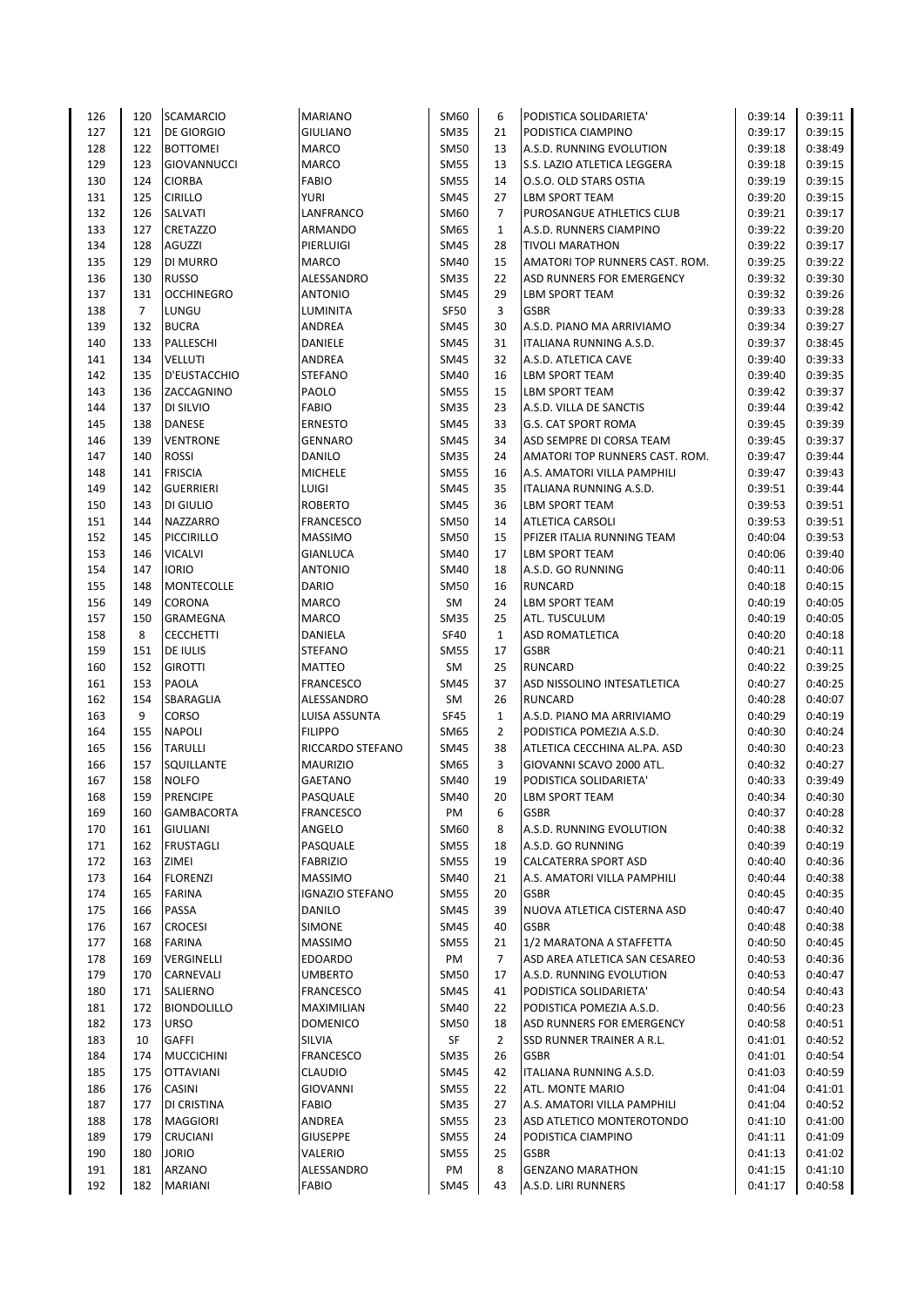| 193 | 183 | CERACCHI           | ALESSANDRO           | <b>SM45</b>         | 44             | A.S.D. GO RUNNING              | 0:41:18            | 0:41:09 |
|-----|-----|--------------------|----------------------|---------------------|----------------|--------------------------------|--------------------|---------|
| 194 | 184 | <b>FAIOLA</b>      | <b>FABIO</b>         | <b>SM45</b>         | 45             | TIBURTINA RUNNING ROMA A.S.D.  | 0:41:18            | 0:41:02 |
| 195 | 185 | <b>DANUBIO</b>     | SAVERIO              | <b>SM35</b>         | 28             | <b>IPPOLIFE S.S.D. A R.L.</b>  | 0:41:19            | 0:40:30 |
| 196 | 186 | <b>LUSTRO</b>      | <b>JACOPO</b>        | <b>SM40</b>         | 23             | X-SOLID SPORT LAB ASD          | 0:41:20            | 0:41:11 |
| 197 | 187 | <b>CONTI</b>       | SIMONE               | <b>SM35</b>         | 29             | <b>RUNCARD</b>                 | 0:41:20            | 0:41:03 |
| 198 | 11  | ALIQUO'            | DANIELA              | SF55                | $\mathbf{1}$   | A.S.D. LIBERATLETICA           | 0:41:23            | 0:41:17 |
| 199 | 188 | <b>GUERRERA</b>    | WALTER               | <b>SM55</b>         | 26             | A.S.D. PIANO MA ARRIVIAMO      | 0:41:25            | 0:41:22 |
| 200 | 189 | <b>GALLI</b>       | <b>EMILIANO</b>      | <b>SM45</b>         | 46             | <b>RUNCARD</b>                 | 0:41:29            | 0:41:20 |
| 201 | 190 | <b>ACCIARI</b>     | <b>CLAUDIO</b>       | SM65                | 4              | PODISTICA ROCCA DI PAPA        | 0:41:33            | 0:41:28 |
| 202 | 191 | CARMIGNATO         | <b>DAVIDE</b>        | <b>SM45</b>         | 47             | A.S.D. ATLETICA CAVE           | 0:41:33            | 0:41:25 |
| 203 | 192 | <b>ALFONZI</b>     | <b>FABRIZIO</b>      | SM45                | 48             | ATL. MONTE MARIO               | 0:41:34            | 0:40:45 |
| 204 | 193 | MAZZILLI           | <b>ROBERTO</b>       | <b>SM35</b>         | 30             | ATL. MONTE MARIO               | 0:41:35            | 0:40:35 |
| 205 | 194 | LUCARELLI          | ANDREA               | <b>SM45</b>         | 49             | AMATORI TOP RUNNERS CAST. ROM. | 0:41:35            | 0:41:26 |
| 206 | 195 | CATUOGNO           | <b>ROBERTO</b>       | SM40                | 24             | <b>RUNCARD</b>                 | 0:41:36            | 0:41:23 |
| 207 | 196 | <b>IRILLI</b>      | <b>EMILIANO</b>      | SM45                | 50             | <b>TIVOLI MARATHON</b>         | 0:41:38            | 0:41:10 |
| 208 | 197 | <b>BRUGNONI</b>    | ANDREA               | SM                  | 27             | A.S.D. RUNNING EVOLUTION       | 0:41:38            | 0:41:30 |
| 209 | 198 | <b>CIARLI</b>      | <b>DAVIDE</b>        | SM60                | 9              | A.S. AMATORI VILLA PAMPHILI    | 0:41:40            | 0:41:26 |
| 210 | 199 | <b>GIOVAGNOLI</b>  | VALERIO              | <b>SM50</b>         | 19             | S.S. LAZIO ATLETICA LEGGERA    | 0:41:42            | 0:41:19 |
| 211 | 200 | <b>ULPIANI</b>     | <b>STEFANO</b>       | SM40                | 25             | A.S.D. GO RUNNING              | 0:41:46            | 0:41:28 |
| 212 | 201 | <b>ELIA</b>        | DANIELE              | <b>SM45</b>         | 51             | A.S. ROMA ROAD R.CLUB          | 0:41:47            | 0:41:08 |
| 213 | 202 | <b>NAFRA</b>       | <b>FABIO</b>         | <b>SM50</b>         | 20             | PODISTICA CASALOTTI            | 0:41:49            | 0:41:42 |
| 214 | 203 | EPIFANI            | <b>GABRIELE</b>      | SM60                | 10             | <b>LBM SPORT TEAM</b>          | 0:41:50            | 0:41:44 |
| 215 | 12  | COLONNELLI         | <b>ILARIA</b>        | <b>SF40</b>         | $\overline{2}$ | PODISTICA CIAMPINO             | 0:41:53            | 0:41:48 |
| 216 | 204 | <b>GENTILINI</b>   | <b>VLADIMIRO</b>     | <b>SM50</b>         | 21             | PODISTICA ROCCA DI PAPA        | 0:41:57            | 0:41:48 |
| 217 | 205 | <b>MODICA</b>      | MARCELLO             | <b>SM55</b>         | 27             | ASD RUNNERS FOR EMERGENCY      | 0:41:58            | 0:41:51 |
| 218 | 206 | <b>GUGLIELMI</b>   | <b>MICHELE</b>       | SM50                | 22             | A.S. AMATORI VILLA PAMPHILI    | 0:41:59            | 0:41:47 |
| 219 | 13  | ONDOLI             | <b>BEATRICE</b>      | SF                  | 3              | ATL. COLOSSEO 2000             | 0:41:59            | 0:41:44 |
| 220 | 207 | <b>FELICISSIMO</b> | SANDRO               | <b>SM40</b>         | 26             | ASD MAGIC RUNNERS TAGLIACOZZO  | 0:42:05            | 0:41:51 |
| 221 | 208 | SALVAGGIO          | SALVATORE            |                     | 27             | A.S.D. NOTO BAROCCA            | 0:42:08            | 0:42:04 |
| 222 | 209 | <b>RUSSO</b>       | VINCENZO MARIANO     | SM40<br><b>SM35</b> | 31             | <b>GSBR</b>                    | 0:42:09            | 0:41:58 |
| 223 | 210 | <b>DEL GIOVANE</b> | <b>IVANO</b>         | <b>SM55</b>         | 28             | PODISTICA POMEZIA A.S.D.       | 0:42:10            | 0:41:54 |
| 224 | 211 | NAPOLEONI          | <b>OTTAVIO</b>       | <b>SM50</b>         | 23             | <b>GIOVANNI SCAVO VELLETRI</b> | 0:42:11            | 0:41:50 |
|     | 212 | <b>VINCI</b>       |                      |                     | 29             |                                | 0:42:11            | 0:41:55 |
| 225 |     |                    | <b>MASSIMO</b>       | <b>SM55</b>         | 52             | ASD SPARTAN SPORT ACADEMY      |                    |         |
| 226 | 213 | <b>GIUSEPPONE</b>  | <b>TEODORO</b>       | <b>SM45</b>         |                | ATL. MONTE MARIO               | 0:42:11            | 0:41:31 |
| 227 | 214 | <b>FURLAN</b>      | <b>IVAN</b>          | <b>SM50</b>         | 24             | NAONIS TRI A.S.D.              | 0:42:15            | 0:41:43 |
| 228 | 215 | <b>VENTURA</b>     | CARLO                | SM60                | 11             | G.S. CAT SPORT ROMA            | 0:42:18            | 0:42:08 |
| 229 | 216 | DI MAIO            | PASQUALE             | <b>SM50</b>         | 25             | PUROSANGUE ATHLETICS CLUB      | 0:42:19            | 0:41:49 |
| 230 | 14  | <b>DE BLASI</b>    | <b>ELEONORA</b>      | <b>SF40</b>         | 3              | PODISTICA SOLIDARIETA'         | 0:42:20            | 0:42:10 |
| 231 | 217 | <b>MAGNANTE</b>    | <b>LUCA</b>          | <b>SM45</b>         | 53             | A.S.D. GO RUNNING              | 0:42:24<br>0:42:25 | 0:42:07 |
| 232 | 15  | <b>TODI</b>        | VALERIA              | SF35                | $\overline{2}$ | A.S.D. RUNNERS CIAMPINO        |                    | 0:42:20 |
| 233 | 218 | <b>BERRETTA</b>    | <b>ALBERTO</b>       | <b>SM50</b>         | 26             | PUROSANGUE ATHLETICS CLUB      | 0:42:26            | 0:42:22 |
| 234 | 16  | <b>VENDETTI</b>    | <b>ERIKA</b>         | SF50                | 4              | PUROSANGUE ATHLETICS CLUB      | 0:42:28            | 0:42:22 |
| 235 | 219 | <b>FURCI</b>       | <b>DOMENICO</b>      | SM65                | 5              | ITALIANA RUNNING A.S.D.        | 0:42:28            | 0:41:58 |
| 236 | 220 | CALLEGARO          | <b>GIOVANNI</b>      | SM                  | 28             | A.S.D. GO RUNNING              | 0:42:29            | 0:42:23 |
| 237 | 221 | <b>VINCENZI</b>    | MARCELLO             | <b>SM50</b>         | 27             | ASD AREA ATLETICA SAN CESAREO  | 0:42:29            | 0:42:21 |
| 238 | 17  | DI BIAGIO          | DANIELA              | SF45                | $\overline{2}$ | A.S.D. GO RUNNING              | 0:42:33            | 0:42:28 |
| 239 | 222 | CASTILLO PANEZO    | <b>GUIDO FAVIO</b>   | <b>SM55</b>         | 30             | ATL. MONTE MARIO               | 0:42:37            | 0:41:56 |
| 240 | 223 | D'AGOSTINO         | <b>MAURO</b>         | SM45                | 54             | A.S.D. PIANO MA ARRIVIAMO      | 0:42:38            | 0:42:15 |
| 241 | 224 | <b>VISCONTI</b>    | SIMONE               | SM                  | 29             | A.S. ROMA ROAD R.CLUB          | 0:42:38            | 0:42:30 |
| 242 | 225 | <b>VITALE</b>      | <b>STEFANO</b>       | <b>SM50</b>         | 28             | A.S. ATL. ROCCA DI PAPA        | 0:42:40            | 0:42:32 |
| 243 | 226 | HUZA               | <b>MARIUS RAZVAN</b> | <b>SM40</b>         | 28             | <b>GSBR</b>                    | 0:42:41            | 0:42:12 |
| 244 | 227 | OROPALLO           | <b>FRANCO</b>        | <b>SM55</b>         | 31             | <b>LBM SPORT TEAM</b>          | 0:42:43            | 0:42:35 |
| 245 | 228 | <b>ESTUPINIAN</b>  | <b>GIAMPIERO</b>     | SM                  | 30             | A.S.D. CAFFARELLA RUNNERS      | 0:42:43            | 0:42:37 |
| 246 | 229 | D'AMICO            | <b>BRUNO</b>         | SM45                | 55             | A.S.D. CAFFARELLA RUNNERS      | 0:42:43            | 0:42:41 |
| 247 | 230 | TURIANELLI         | <b>MASSIMO</b>       | <b>SM55</b>         | 32             | A.S.D. VILLA DE SANCTIS        | 0:42:44            | 0:42:34 |
| 248 | 231 | <b>NERI</b>        | ANDREA               | SM40                | 29             | <b>GSBR</b>                    | 0:42:44            | 0:42:30 |
| 249 | 232 | SPACCAROTELLA      | FRANCESCO            | <b>SM50</b>         | 29             | G.S. CAT SPORT ROMA            | 0:42:46            | 0:42:42 |
| 250 | 233 | PIRANI             | <b>MASSIMO</b>       | <b>SM55</b>         | 33             | <b>GENZANO MARATHON</b>        | 0:42:48            | 0:42:41 |
| 251 | 234 | <b>BOLDRIN</b>     | SAMUELE              | <b>SM50</b>         | 30             | ASD LAVORATORI INTESA SANPAOLO | 0:42:48            | 0:42:32 |
| 252 | 18  | MILANESE           | LAURA                | <b>SF45</b>         | 3              | <b>ATLETICA AVIANO</b>         | 0:42:50            | 0:42:36 |
| 253 | 235 | <b>GORGA</b>       | <b>FRANCESCO</b>     | <b>SM45</b>         | 56             | <b>UISP</b>                    | 0:42:51            | 0:42:39 |
| 254 | 236 | <b>MICHELONI</b>   | ANDREA               | <b>SM45</b>         | 57             | <b>RUNCARD</b>                 | 0:42:53            | 0:42:27 |
| 255 | 237 | <b>SCHIRRIPA</b>   | <b>ROBERTO</b>       | <b>SM50</b>         | 31             | <b>GSBR</b>                    | 0:42:55            | 0:42:44 |
| 256 | 238 | CARBONE            | ADAMO                | SM45                | 58             | <b>GSBR</b>                    | 0:42:55            | 0:42:43 |
| 257 | 239 | CASTELLANO         | <b>MASSIMO</b>       | <b>SM50</b>         | 32             | A.S.D. RUNNING EVOLUTION       | 0:42:58            | 0:42:52 |
| 258 | 240 | MASCARO            | <b>ANTONIO</b>       | <b>SM55</b>         | 34             | <b>GSBR</b>                    | 0:42:59            | 0:42:50 |
| 259 | 241 | <b>BUCCHERI</b>    | ANDREA               | <b>SM35</b>         | 32             | FORUM SPORT CENTER SSD SRL     | 0:43:01            | 0:42:55 |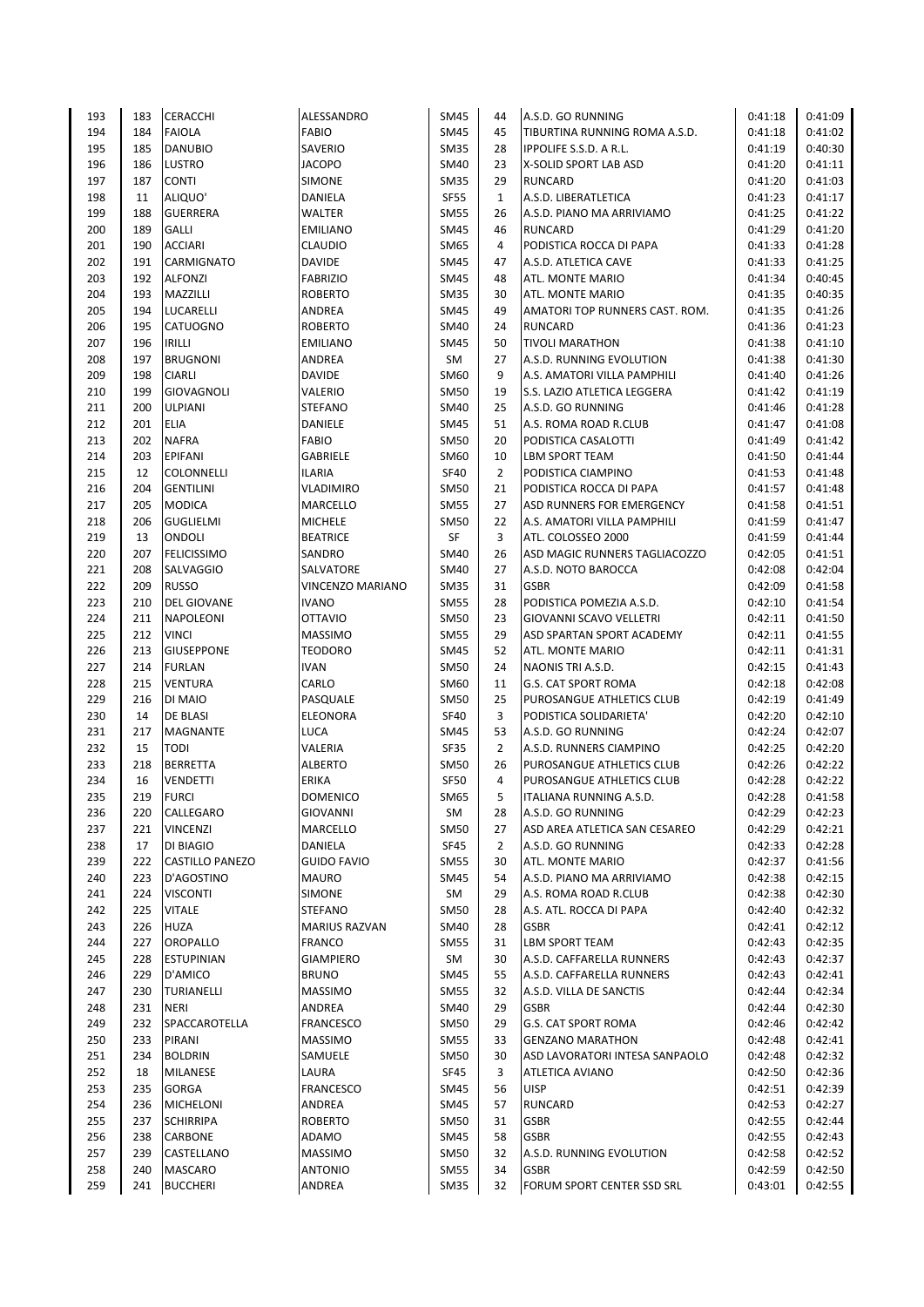| 260        | 242        | <b>ATZENI</b>                        | <b>MAURO</b>                     | SM60         | 12             | PUROSANGUE ATHLETICS CLUB                   | 0:43:05            | 0:42:31            |
|------------|------------|--------------------------------------|----------------------------------|--------------|----------------|---------------------------------------------|--------------------|--------------------|
| 261        | 243        | <b>AUGUSTO</b>                       | <b>MASSIMO</b>                   | <b>SM50</b>  | 33             | ITALIANA RUNNING A.S.D.                     | 0:43:06            | 0:42:53            |
| 262        | 19         | ZARRELLI                             | ALEANDRA                         | SF           | 4              | <b>RUNCARD</b>                              | 0:43:06            | 0:42:55            |
| 263        | 244        | <b>SCHETTINI</b>                     | <b>GIOVANNI</b>                  | SM40         | 30             | <b>DUE PONTI SRL</b>                        | 0:43:08            | 0:43:00            |
| 264        | 245        | <b>CIAMPA</b>                        | <b>MARCO</b>                     | <b>SM55</b>  | 35             | ASD SPARTAN SPORT ACADEMY                   | 0:43:09            | 0:42:14            |
| 265        | 246        | <b>GIUSSANI SAAVEDRA</b>             | LUIS MARIA                       | <b>SM35</b>  | 33             | SSD RUNNER TRAINER A R.L.                   | 0:43:10            | 0:42:48            |
| 266        | 247        | <b>CIOCARI</b>                       | <b>DENNIS</b>                    | <b>SM35</b>  | 34             | <b>RUNCARD</b>                              | 0:43:12            | 0:42:38            |
| 267        | 248        | PREITE                               | PIER SILVESTRO                   | <b>SM40</b>  | 31             | PUROSANGUE ATHLETICS CLUB                   | 0:43:13            | 0:42:46            |
| 268        | 249        | <b>SIGNORI</b>                       | <b>FRANCESCO</b>                 | <b>SM55</b>  | 36             | A.S.D. GO RUNNING                           | 0:43:13            | 0:43:04            |
| 269        | 250        | <b>BRASILI</b>                       | LUIGINO                          | <b>SM55</b>  | 37             | DUE PONTI SRL                               | 0:43:14            | 0:43:08            |
| 270        | 20         | CALO'                                | MIA                              | SF           | 5              | DUE PONTI SRL                               | 0:43:14            | 0:43:09            |
| 271        | 251        | <b>MANCINI</b>                       | <b>VINCENZO</b>                  | <b>SM50</b>  | 34             | ASD SPARTAN SPORT ACADEMY                   | 0:43:15            | 0:42:25            |
| 272        | 252        | <b>BONO</b>                          | <b>DAVIDE</b>                    | <b>SM55</b>  | 38             | A.S.D. PODISTICA APRILIA                    | 0:43:16            | 0:42:59            |
| 273        | 253        | <b>PUCCI</b>                         | <b>MARCELLO</b>                  | <b>SM50</b>  | 35             | PUROSANGUE ATHLETICS CLUB                   | 0:43:16            | 0:43:07            |
| 274        | 254        | <b>BIAGIONI</b>                      | FABIO                            | <b>SM45</b>  | 59             | <b>LBM SPORT TEAM</b>                       | 0:43:17            | 0:42:55            |
| 275        | 255        | CARNEVALI                            | SILVIO                           | <b>SM45</b>  | 60             | A.S.D. PIANO MA ARRIVIAMO                   | 0:43:18            | 0:42:36            |
| 276        | 256        | <b>NICOTRA</b>                       | <b>GIOVANNI</b>                  | <b>SM50</b>  | 36             | A.S.D. PODISTICA APRILIA                    | 0:43:18            | 0:43:01            |
| 277        | 257        | <b>SCALABRIN</b>                     | SANDRO                           | SM60         | 13             | <b>GSBR</b>                                 | 0:43:20            | 0:43:10            |
| 278        | 258        | <b>MAGRINI</b>                       | <b>STEFANO</b>                   | <b>SM55</b>  | 39             | ASD ATLETICO MONTEROTONDO                   | 0:43:20            | 0:42:53            |
| 279        | 21         | CARDARELLI                           | <b>MARCELLA</b>                  | <b>SF45</b>  | 4              | PODISTICA SOLIDARIETA'                      | 0:43:22            | 0:43:09            |
| 280        | 259        | <b>SCIPINOTTI</b>                    | PAOLO                            | <b>SM50</b>  | 37             | <b>LBM SPORT TEAM</b>                       | 0:43:22            | 0:42:46            |
| 281        | 260        | <b>MONACO</b>                        | <b>STEFANO</b>                   | <b>SM45</b>  | 61             | PODISTICA CASALOTTI                         | 0:43:23            | 0:43:00            |
| 282        | 261        | <b>IOVINO</b>                        | <b>CRISTIAN</b>                  | <b>SM45</b>  | 62             | <b>LBM SPORT TEAM</b>                       | 0:43:26            | 0:43:09            |
| 283        | 22         | <b>ANTICO</b>                        | LAURA                            | <b>SF55</b>  | $\overline{2}$ | <b>GSBR</b>                                 | 0:43:27            | 0:43:21            |
| 284        | 23         | <b>CECCONI</b>                       | <b>ELISABETTA</b>                | <b>SF45</b>  | 5              | TIBURTINA RUNNING ROMA A.S.D.               | 0:43:28            | 0:43:23            |
| 285        | 262        | <b>MERCURI</b>                       | <b>TIZIANO</b>                   | SM60         | 14             | A.S.D. PIANO MA ARRIVIAMO                   | 0:43:29            | 0:43:07            |
| 286        | 263        | DE SOSSI                             | <b>ARMANDO MARIA</b>             | <b>SM55</b>  | 40             | <b>GSBR</b>                                 | 0:43:30            | 0:42:48            |
| 287        | 264        | <b>GIOVANNINI</b>                    | <b>VINCENZO</b>                  | <b>SM55</b>  | 41             | A.S.D. PODISTICA APRILIA                    | 0:43:31            | 0:43:20            |
| 288        | 265        | <b>CORTESE</b>                       | PAOLO                            | <b>SM50</b>  | 38             | <b>GSBR</b>                                 | 0:43:31            | 0:42:49            |
| 289        | 266        | PANARIELLO                           | PIERLUIGI                        | <b>SM55</b>  | 42             | PODISTICA SOLIDARIETA'                      | 0:43:32            | 0:43:23            |
| 290        | 267        | <b>BRACACCIA</b>                     | MATTEO                           | <b>SM40</b>  | 32             | ASD SPARTAN SPORT ACADEMY                   | 0:43:33            | 0:43:25            |
| 291        | 268        | <b>EGIDI</b>                         | <b>MASSIMO</b>                   | <b>SM40</b>  | 33             | <b>LBM SPORT TEAM</b>                       | 0:43:33            | 0:43:01            |
| 292        | 269        | <b>VERNINI</b>                       | <b>GIUSEPPE</b>                  | <b>SM45</b>  | 63             | A.S.D. ATLETICA ZAGAROLO                    | 0:43:34            | 0:43:01            |
| 293        | 24         | LAZZARO                              | LAURA                            | <b>SF50</b>  | 5              | ASD ATLETICO MONTEROTONDO                   | 0:43:35            | 0:43:09            |
| 294        | 270        | <b>ANTONELLI</b>                     | LORIS                            | <b>SM45</b>  | 64             | <b>SSD RUNNER TRAINER A R.L.</b>            | 0:43:39            | 0:43:03            |
| 295        | 271        | SINICCO                              | <b>GIORGIO</b>                   | SM60         | 15             | ASD SPARTAN SPORT ACADEMY                   | 0:43:40            | 0:43:20            |
| 296        | 272        | <b>ROSSI</b>                         | <b>MARCO LUIGI</b>               | <b>SM55</b>  | 43             | <b>GSBR</b>                                 | 0:43:43            | 0:43:34            |
| 297        | 25         | <b>BABALIC</b>                       | ANISOARA                         | <b>SF50</b>  | 6              | ITALIANA RUNNING A.S.D.                     | 0:43:43            | 0:43:38            |
| 298        | 273        | <b>ATZENI</b>                        | PIETRO                           | <b>SM55</b>  | 44             | A.S. AMATORI VILLA PAMPHILI                 | 0:43:44            | 0:43:18            |
| 299        | 26         | <b>VITTORI</b>                       | SIMONA                           | <b>SF50</b>  | $\overline{7}$ | <b>RUNCARD</b>                              | 0:43:47            | 0:43:45            |
| 300        | 274        | PARMEGIANI                           | LUIGI                            | <b>SM40</b>  | 34             | S.S. LAZIO ATLETICA LEGGERA                 | 0:43:48            | 0:43:40            |
| 301        | 275        | <b>RUGGERI</b>                       | <b>ROBERTO</b>                   | <b>SM70</b>  | $\mathbf{1}$   | <b>G.S. CAT SPORT ROMA</b>                  | 0:43:51            | 0:43:25            |
| 302        | 276        | <b>MADONNA</b>                       | <b>MAURO</b>                     | SM40         | 35             | PUROSANGUE ATHLETICS CLUB                   | 0:43:51            | 0:43:22            |
| 303        | 27         | DI GIORGIO                           | ANGELA                           | <b>SF45</b>  | 6              | PODISTICA SOLIDARIETA'                      | 0:43:51            | 0:42:55            |
| 304        | 277        | <b>TRASTULLI</b>                     | <b>MASSIMILIANO</b>              | <b>SM45</b>  | 65             | <b>ITALIANA RUNNING A.S.D.</b>              | 0:43:52            | 0:43:38            |
|            | 28         |                                      | <b>GIUSEPPINA</b>                | <b>SF55</b>  |                |                                             |                    |                    |
| 305        | 278        | SORRENTI                             | <b>MAURO</b>                     | <b>SM50</b>  | 3<br>39        | ASD ROMATLETICA<br>A.S.D. RUNNING EVOLUTION | 0:43:52<br>0:43:54 | 0:43:45<br>0:43:28 |
| 306        |            | <b>ROSCIOLI</b><br><b>OFFERTUCCI</b> | <b>MASSIMO</b>                   |              |                |                                             |                    | 0:43:46            |
| 307        | 279        |                                      |                                  | <b>SM45</b>  | 66             | PODISTICA ROCCA DI PAPA                     | 0:43:55            |                    |
| 308<br>309 | 280<br>281 | SIMONELLI<br><b>MARCHESE</b>         | <b>FLAVIO</b><br><b>GIOVANNI</b> | SM60<br>SM60 | 16<br>17       | A.S.D. GO RUNNING<br><b>GSBR</b>            | 0:43:56<br>0:43:57 | 0:43:49<br>0:43:49 |
|            |            | PEDICO                               |                                  |              |                |                                             |                    |                    |
| 310        | 282        |                                      | <b>MARCO</b>                     | SM40         | 36             | PUROSANGUE ATHLETICS CLUB                   | 0:43:57            | 0:43:19            |
| 311        | 283        | <b>ADINOLFI</b>                      | <b>ANTONIO</b>                   | SM40         | 37             | PODISTICA SOLIDARIETA'                      | 0:43:59            | 0:43:49            |
| 312        | 284        | <b>MARTINO</b>                       | <b>FRANCESCO</b>                 | <b>SM55</b>  | 45             | A.S.D. GO RUNNING                           | 0:44:00            | 0:43:49            |
| 313        | 29         | <b>MELONE</b>                        | <b>TECLA</b>                     | <b>SF50</b>  | 8              | X-SOLID SPORT LAB ASD                       | 0:44:01            | 0:43:49            |
| 314        | 285        | <b>CAFORA</b>                        | DANIELE                          | SM40         | 38             | <b>GSBR</b>                                 | 0:44:04            | 0:43:33            |
| 315        | 286        | ACHILLE                              | GIANLUCA                         | SM50         | 40             | A.S.D. PIANO MA ARRIVIAMO                   | 0:44:04            | 0:43:45            |
| 316        | 287        | <b>TRIVELLI</b>                      | ROBERTO                          | <b>SM50</b>  | 41             | A.S.D. RUNNING EVOLUTION                    | 0:44:05            | 0:43:46            |
| 317        | 288        | GALASSO                              | PAOLO                            | SM60         | 18             | <b>GSBR</b>                                 | 0:44:05            | 0:43:36            |
| 318        | 289        | LA FARINA                            | RICCARDO                         | SM40         | 39             | PODISTICA SOLIDARIETA'                      | 0:44:06            | 0:43:35            |
| 319        | 290        | <b>GUSMEROLI</b>                     | DANIELE                          | SM40         | 40             | A.S.D. ATLETICA ZAGAROLO                    | 0:44:07            | 0:43:41            |
| 320        | 291        | SANTUCCI                             | MATTHEW JOSEPH                   | SM           | 31             | MILLEPIEDI 1978 ASD                         | 0:44:07            | 0:43:43            |
| 321        | 292        | DI GIANNANTONIO                      | <b>FABRIZIO</b>                  | <b>SM50</b>  | 42             | <b>RUNCARD</b>                              | 0:44:08            | 0:43:34            |
| 322        | 293        | <b>MORLUPI</b>                       | ALESSANDRO                       | <b>SM50</b>  | 43             | <b>G.S. CAT SPORT ROMA</b>                  | 0:44:08            | 0:43:57            |
| 323        | 294        | <b>FORMOSA</b>                       | ANDREA                           | SM40         | 41             | A.S.D. PIANO MA ARRIVIAMO                   | 0:44:08            | 0:44:01            |
| 324        | 295        | PALLINI                              | <b>SERGIO</b>                    | SM65         | 6              | ASD MONTEMILETTO TEAM RUNNERS               | 0:44:11            | 0:44:08            |
| 325        | 296        | LORENZINI                            | RENZO                            | <b>SM55</b>  | 46             | <b>S.S. LAZIO ATLETICA LEGGERA</b>          | 0:44:12            | 0:43:49            |
| 326        | 297        | PAVANI                               | <b>CLAUDIO</b>                   | <b>SM45</b>  | 67             | ASD SPARTAN SPORT ACADEMY                   | 0:44:12            | 0:43:53            |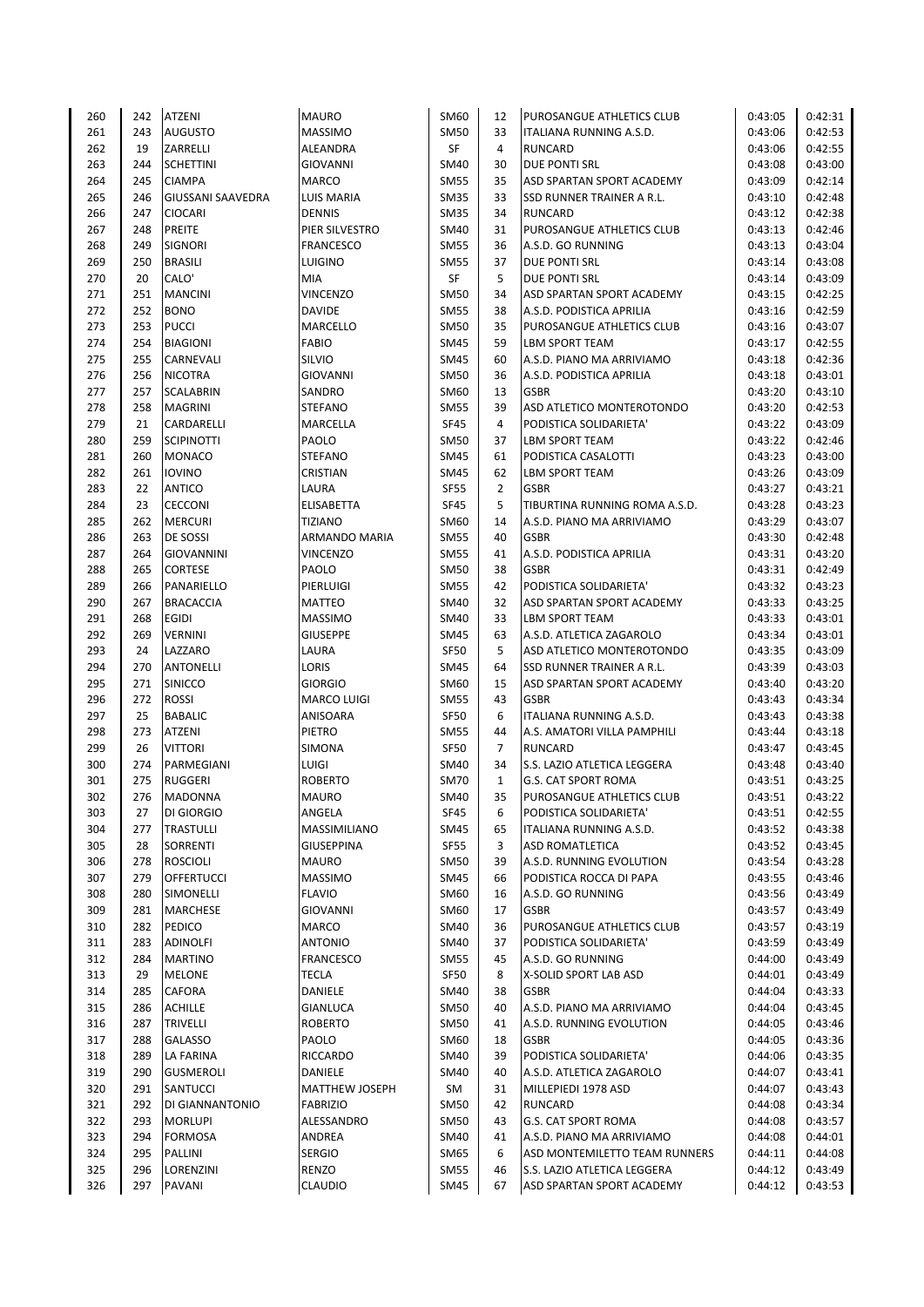| 327 | 298 | <b>FERRARA</b>      | PARIDE                 | <b>SM55</b> | 47             | <b>CORSA DEI SANTI</b>         | 0:44:16 | 0:44:06 |
|-----|-----|---------------------|------------------------|-------------|----------------|--------------------------------|---------|---------|
| 328 | 299 | <b>FRANGELLA</b>    | ALESSANDRO             | <b>SM35</b> | 35             | <b>GSBR</b>                    | 0:44:17 | 0:43:55 |
| 329 | 300 | <b>SADDI</b>        | <b>MORENO</b>          | <b>SM55</b> | 48             | A.S.D. ESERCITO CECCHIGNOLA    | 0:44:20 | 0:43:19 |
|     |     |                     |                        |             |                |                                |         |         |
| 330 | 301 | DI VINCENZO         | <b>GIULIANO</b>        | <b>SM50</b> | 44             | <b>LBM SPORT TEAM</b>          | 0:44:23 | 0:44:17 |
| 331 | 302 | <b>MACI</b>         | LUCA                   | SM40        | 42             | PODISTICA SOLIDARIETA'         | 0:44:23 | 0:43:58 |
| 332 | 303 | DI SILVESTRE        | <b>MASSIMILIANO</b>    | <b>SM50</b> | 45             | PODISTICA SOLIDARIETA'         | 0:44:26 | 0:44:11 |
| 333 | 304 | PIZZUTI             | <b>FABIO</b>           | <b>SM50</b> | 46             | ASD SPARTAN SPORT ACADEMY      | 0:44:27 | 0:44:19 |
| 334 | 30  | CORINALDESI         | <b>FEDERICA</b>        | <b>SF45</b> | $\overline{7}$ | A.S. AMATORI VILLA PAMPHILI    | 0:44:28 | 0:44:21 |
| 335 | 305 | <b>ADDELIO</b>      | <b>VINCENZO PIETRO</b> | SM60        | 19             | A.S.D. PIANO MA ARRIVIAMO      | 0:44:29 | 0:44:14 |
| 336 | 306 | DE VITIS            | ALESSANDRO             | SM          | 32             | AMATORI TOP RUNNERS CAST. ROM. | 0:44:32 | 0:44:28 |
| 337 | 307 | <b>DE NAPOLI</b>    | <b>ANTONIO</b>         | <b>SM65</b> | 7              | A.S.D. VILLA DE SANCTIS        | 0:44:34 | 0:44:29 |
|     |     |                     |                        |             |                |                                |         |         |
| 338 | 308 | <b>CARLUSTI</b>     | <b>MAURIZIO</b>        | <b>SM50</b> | 47             | PODISTI VALMONTONE             | 0:44:35 | 0:44:24 |
| 339 | 309 | <b>GRANELLI</b>     | <b>MARCO</b>           | <b>SM45</b> | 68             | A.S.D. GO RUNNING              | 0:44:37 | 0:43:59 |
| 340 | 310 | CASTELLANO          | <b>GIUSEPPE</b>        | <b>SM35</b> | 36             | <b>GSBR</b>                    | 0:44:39 | 0:44:28 |
| 341 | 311 | <b>BOLDORINI</b>    | DANIELE                | SM40        | 43             | PODISTICA SOLIDARIETA'         | 0:44:39 | 0:43:55 |
| 342 | 312 | PALAZZI             | ALESSANDRO             | SM60        | 20             | A.S.D. GO RUNNING              | 0:44:40 | 0:44:33 |
| 343 | 313 | DE ROSA             | <b>MARCO</b>           | SM          | 33             | ASD PALESTRINA RUNNING         | 0:44:41 | 0:44:15 |
| 344 | 31  | <b>COPPA</b>        | AGNESE                 | <b>SF45</b> | 8              | DUE PONTI SRL                  | 0:44:43 | 0:44:35 |
|     |     |                     |                        |             |                |                                |         |         |
| 345 | 314 | <b>BELLI</b>        | <b>ROBERTO</b>         | SM65        | 8              | <b>RUNCARD</b>                 | 0:44:45 | 0:44:36 |
| 346 | 315 | D'ANNA              | <b>ANTONIO</b>         | SM60        | 21             | PUROSANGUE ATHLETICS CLUB      | 0:44:46 | 0:44:12 |
| 347 | 316 | MEZZABARBA          | <b>FRANCO</b>          | <b>SM55</b> | 49             | ASD ATLETICA LA SBARRA         | 0:44:46 | 0:43:52 |
| 348 | 317 | <b>DIFONZO</b>      | <b>ADOLFO</b>          | <b>SM50</b> | 48             | A.S.D. GO RUNNING              | 0:44:46 | 0:44:05 |
| 349 | 318 | <b>SACCO</b>        | <b>STEFANO</b>         | <b>SM45</b> | 69             | A.S.D. GO RUNNING              | 0:44:49 | 0:44:11 |
| 350 | 319 | CARDELLINI          | <b>CLAUDIO</b>         | <b>SM70</b> | $\overline{2}$ | <b>GSBR</b>                    | 0:44:50 | 0:44:44 |
| 351 | 32  | <b>FUSARO</b>       | CLAUDIA                | <b>SF45</b> | 9              | <b>G.S. CAT SPORT ROMA</b>     | 0:44:50 | 0:44:40 |
| 352 | 320 | SCARAMELLA          | <b>GIULIANO</b>        | SM60        | 22             | A.S.D. GO RUNNING              | 0:44:52 | 0:44:40 |
|     |     |                     |                        |             |                |                                |         |         |
| 353 | 33  | PIZZUTI             | <b>STEFANIA</b>        | <b>SF50</b> | 9              | ASD SPARTAN SPORT ACADEMY      | 0:44:52 | 0:44:46 |
| 354 | 321 | <b>BOSCHETTI</b>    | <b>MAURO</b>           | <b>SM55</b> | 50             | A.S.D. PIANO MA ARRIVIAMO      | 0:44:54 | 0:44:33 |
| 355 | 322 | RINALDI             | <b>MASSIMO</b>         | <b>SM55</b> | 51             | <b>GSBR</b>                    | 0:44:55 | 0:44:39 |
| 356 | 323 | <b>CUOMO</b>        | LUCA                   | <b>SM45</b> | 70             | X-SOLID SPORT LAB ASD          | 0:44:56 | 0:44:40 |
| 357 | 324 | <b>RUGGERI</b>      | <b>RICCARDO</b>        | SM65        | 9              | <b>DUE PONTI SRL</b>           | 0:44:57 | 0:44:48 |
| 358 | 34  | <b>TESTA</b>        | ALESSANDRA             | <b>SF55</b> | 4              | <b>GSBR</b>                    | 0:44:57 | 0:44:16 |
| 359 | 325 | PANEBIANCO          | <b>ANTONIO FILIPPO</b> | <b>SM70</b> | 3              | <b>RUNCARD</b>                 | 0:44:58 | 0:44:50 |
| 360 | 326 | CAVARRA             | <b>MARCO</b>           | <b>SM50</b> | 49             | <b>GSBR</b>                    | 0:45:02 | 0:44:32 |
|     |     |                     |                        |             |                |                                |         |         |
| 361 | 327 | SANTINI             | <b>ROBERTO</b>         | SM60        | 23             | ATL. MONTE MARIO               | 0:45:03 | 0:44:49 |
| 362 | 35  | <b>TSYUPKA</b>      | NATALIYA               | SF35        | 3              | ITALIANA RUNNING A.S.D.        | 0:45:04 | 0:44:49 |
| 363 | 328 | <b>BORSINI</b>      | <b>STEFANO</b>         | SM60        | 24             | <b>GSBR</b>                    | 0:45:04 | 0:44:34 |
| 364 | 329 | <b>MELONI</b>       | <b>LUCIANO</b>         | <b>SM55</b> | 52             | ITALIANA RUNNING A.S.D.        | 0:45:04 | 0:44:57 |
| 365 | 330 | <b>FORNARI</b>      | <b>ANTONIO</b>         | <b>SM55</b> | 53             | A.S.D. PIANO MA ARRIVIAMO      | 0:45:06 | 0:44:44 |
| 366 | 331 | <b>DEL BORRELLO</b> | <b>VINCENZO</b>        | <b>SM55</b> | 54             | <b>GSBR</b>                    | 0:45:06 | 0:44:25 |
| 367 | 332 | <b>FRANCICA</b>     | LUCA                   | <b>SM35</b> | 37             | A.S.D. PIANO MA ARRIVIAMO      | 0:45:07 | 0:44:44 |
| 368 | 333 | <b>CAMPUS</b>       | <b>VINCENZO</b>        | SM40        | 44             | X-SOLID SPORT LAB ASD          | 0:45:08 | 0:44:24 |
| 369 |     |                     |                        |             | 71             |                                |         |         |
|     | 334 | <b>CANNUCCIA</b>    | SIMONE                 | <b>SM45</b> |                | A.S.D. RUNNING EVOLUTION       | 0:45:13 | 0:44:54 |
| 370 | 36  | TUE'                | VALENTINA              | <b>SF40</b> | 4              | PODISTICA SOLIDARIETA'         | 0:45:14 | 0:45:01 |
| 371 | 37  | ERANDO              | <b>FEDERICA</b>        | SF          | 6              | <b>DUE PONTI SRL</b>           | 0:45:18 | 0:45:10 |
| 372 | 335 | <b>FRANCISCI</b>    | <b>FABIO</b>           | SM60        | 25             | <b>GSBR</b>                    | 0:45:18 | 0:44:41 |
| 373 | 336 | <b>TANGARI</b>      | ANDREA                 | <b>SM45</b> | 72             | ASD ATLETICO MONTEROTONDO      | 0:45:18 | 0:44:51 |
| 374 | 337 | MONTALBANO          | <b>FRANCESCO</b>       | <b>SM50</b> | 50             | PUROSANGUE ATHLETICS CLUB      | 0:45:24 | 0:44:53 |
| 375 | 338 | <b>TOCCI</b>        | <b>BIAGIO</b>          | SM60        | 26             | S.S. LAZIO ATLETICA LEGGERA    | 0:45:26 | 0:45:01 |
| 376 | 339 | <b>FERRACCI</b>     | <b>MARIO</b>           | SM60        | 27             | ASD PALESTRINA RUNNING         | 0:45:26 | 0:45:17 |
|     |     |                     |                        |             |                |                                |         |         |
| 377 | 340 | <b>GIAMMATTEO</b>   | <b>GIAN PAOLO</b>      | SM          | 34             | <b>RUNCARD</b>                 | 0:45:27 | 0:45:24 |
| 378 | 341 | <b>MINNI</b>        | ANDREA                 | <b>SM45</b> | 73             | U.S. ROMA 83                   | 0:45:28 | 0:45:08 |
| 379 | 342 | <b>ROSSETTI</b>     | <b>ALESSIO</b>         | <b>SM40</b> | 45             | AMATORI TOP RUNNERS CAST. ROM. | 0:45:28 | 0:45:24 |
| 380 | 343 | PALERMI             | <b>SERGIO</b>          | SM60        | 28             | A.S.D. RUNNING EVOLUTION       | 0:45:29 | 0:45:19 |
| 381 | 344 | <b>CICCHINELLI</b>  | MARCELLO               | SM60        | 29             | ITALIANA RUNNING A.S.D.        | 0:45:30 | 0:45:21 |
| 382 | 345 | <b>FISICARO</b>     | PAOLO                  | SM40        | 46             | A.S.D. GO RUNNING              | 0:45:36 | 0:45:18 |
| 383 | 38  | <b>ANCONA</b>       | CARLA                  | <b>SF55</b> | 5              | PODISTICA SOLIDARIETA'         | 0:45:37 | 0:45:31 |
| 384 | 346 | <b>IACONO</b>       | <b>IVANO</b>           | <b>SM35</b> | 38             | <b>LBM SPORT TEAM</b>          | 0:45:38 | 0:45:19 |
|     |     |                     |                        |             |                |                                |         |         |
| 385 | 39  | <b>TATTOLI</b>      | PAOLA                  | <b>SF45</b> | 10             | ASD LAZIO OLIMPIA RUNNERS TEAM | 0:45:39 | 0:45:25 |
| 386 | 347 | PAPPALARDO          | <b>FRANCESCO</b>       | SM60        | 30             | <b>GENZANO MARATHON</b>        | 0:45:42 | 0:45:07 |
| 387 | 348 | <b>LORETI</b>       | <b>BRUNO</b>           | <b>SM70</b> | 4              | <b>RUNCARD</b>                 | 0:45:43 | 0:45:31 |
| 388 | 349 | <b>CIRELLI</b>      | <b>FELICE</b>          | <b>SM45</b> | 74             | A.S.D. PIANO MA ARRIVIAMO      | 0:45:44 | 0:45:20 |
| 389 | 40  | PASI                | <b>NORMA</b>           | SF35        | 4              | <b>ALGHERO MARATHON</b>        | 0:45:44 | 0:45:26 |
| 390 | 350 | <b>ZAPPALA'</b>     | <b>ENRICO</b>          | SM60        | 31             | <b>CALCATERRA SPORT ASD</b>    | 0:45:44 | 0:45:35 |
| 391 | 351 | SPLENDIANI          | LIVIO                  | <b>SM55</b> | 55             | <b>RUNCARD</b>                 | 0:45:45 | 0:45:08 |
| 392 | 352 | <b>LUCIA</b>        | <b>IOSE'</b>           | <b>SM50</b> | 51             | A.S.D. RUNNING EVOLUTION       | 0:45:46 | 0:45:28 |
|     |     |                     |                        |             | 10             |                                |         |         |
| 393 | 41  | <b>DIARA</b>        | GRAZIELLA              | SF50        |                | A.S.D. GO RUNNING              | 0:45:47 | 0:45:40 |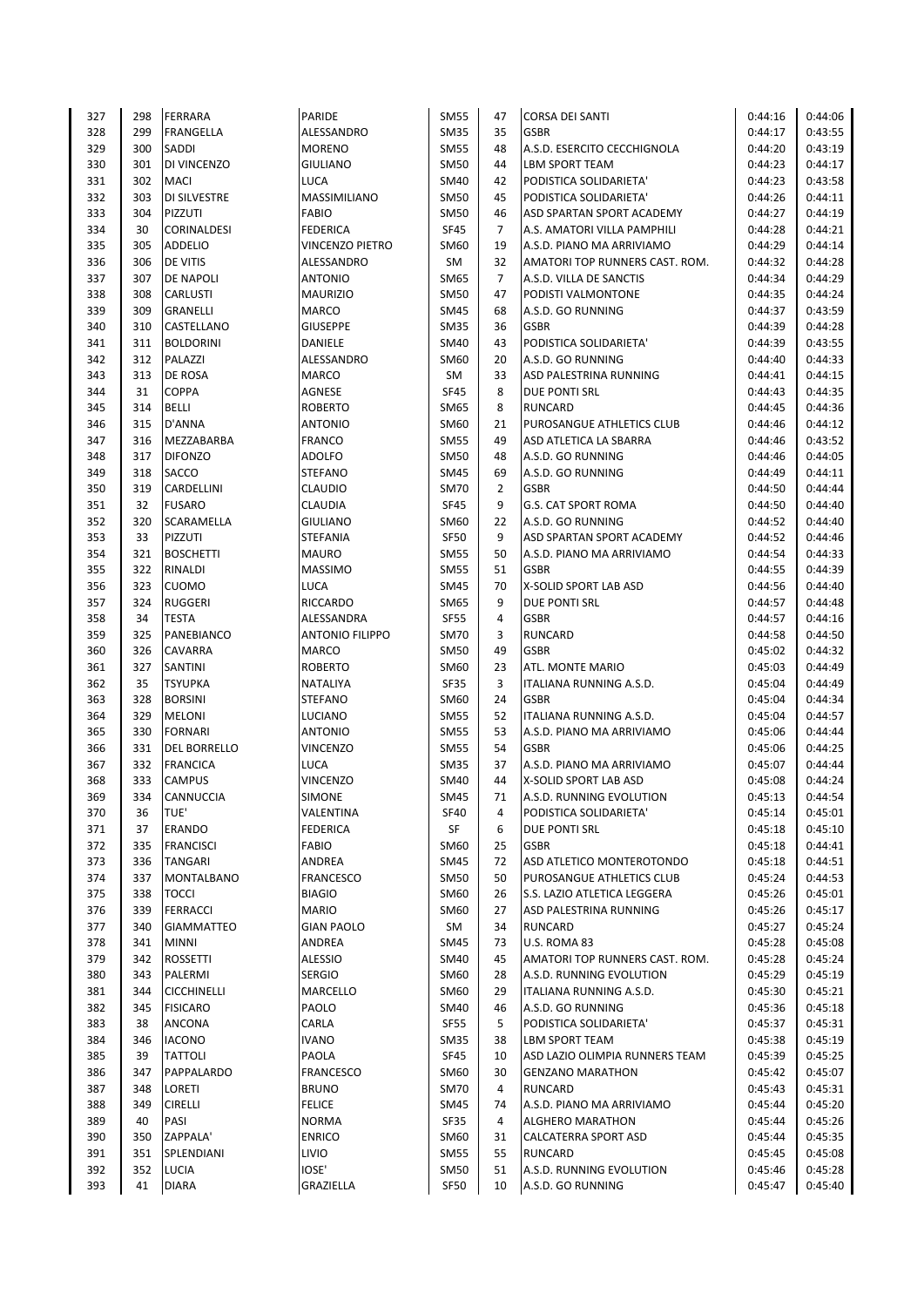| 394 | 353 | SCASSEDDU              | CARLO            | <b>SM55</b> | 56             | ASD ATLETICO MONTEROTONDO      | 0:45:47 | 0:45:37 |
|-----|-----|------------------------|------------------|-------------|----------------|--------------------------------|---------|---------|
| 395 | 42  | D'ARTIBALE             | <b>FIORELLA</b>  | <b>SF55</b> | 6              | ASD ATLETICO MONTEROTONDO      | 0:45:47 | 0:45:37 |
| 396 | 354 | DI RIENZO              | CLAUDIO          | <b>SM55</b> | 57             | ASD SEMPRE DI CORSA TEAM       | 0:45:49 | 0:45:21 |
| 397 | 355 | <b>IACONO</b>          | <b>FEDERICO</b>  | <b>SM55</b> | 58             | A.S.D. RUNNING EVOLUTION       | 0:45:54 | 0:45:34 |
| 398 | 356 | <b>CAMPANA</b>         | VALTER           | <b>SM55</b> | 59             | ASD SPARTAN SPORT ACADEMY      | 0:45:56 | 0:45:48 |
| 399 | 357 | <b>GERVASI</b>         | <b>EMILIANO</b>  | <b>SM45</b> | 75             | <b>LBM SPORT TEAM</b>          | 0:45:59 | 0:45:30 |
| 400 | 43  | PEZZOTTA               | LAURA            | SF50        | 11             | PUROSANGUE ATHLETICS CLUB      | 0:46:00 | 0:45:28 |
| 401 | 358 | CARE'                  | <b>ROBERTO</b>   | <b>SM45</b> | 76             | PODISTICA SOLIDARIETA'         | 0:46:00 | 0:45:53 |
| 402 | 359 | PIERANTONI             | <b>GIORGIO</b>   | SM40        | 47             | VIRTUS VILLA ADA FASHION SPORT | 0:46:01 | 0:45:43 |
| 403 | 360 | <b>AURELI</b>          | <b>MASSIMO</b>   | <b>SM55</b> | 60             | A.S.D. RUNNING EVOLUTION       | 0:46:04 | 0:45:28 |
| 404 | 361 | <b>ATTILI</b>          | <b>MASSIMO</b>   | <b>SM50</b> | 52             | <b>LBM SPORT TEAM</b>          | 0:46:04 | 0:45:55 |
| 405 | 362 | <b>ASTORI</b>          | WALTER           | <b>SM40</b> | 48             | <b>GSBR</b>                    | 0:46:04 | 0:45:43 |
| 406 | 363 | SALI                   | <b>DIEGO</b>     | SM40        | 49             | ASD ATLETICO MONTEROTONDO      | 0:46:06 | 0:45:11 |
| 407 | 364 | <b>CIANI</b>           | <b>DOMENICO</b>  | SM45        | 77             | A.S.D. GO RUNNING              | 0:46:07 | 0:45:17 |
| 408 | 365 | PALLOTTA               | LUCA             | SM45        | 78             | A.S.D. GO RUNNING              | 0:46:09 | 0:45:51 |
| 409 | 366 | <b>TOPPANO</b>         | ANDREA           | <b>SM55</b> | 61             | <b>GSBR</b>                    | 0:46:10 | 0:45:30 |
| 410 | 367 | <b>BRANCHESI</b>       | VALERIO          | <b>SM45</b> | 79             | PODISTICA SOLIDARIETA'         | 0:46:12 | 0:46:05 |
| 411 | 368 | <b>MICHELI</b>         | ANDREA           | <b>SM50</b> | 53             | ATL. MONTE MARIO               | 0:46:12 | 0:45:16 |
| 412 | 369 | <b>ORECCHIONI</b>      | MARCELLO         | <b>SM50</b> | 54             | SSD RUNNER TRAINER A R.L.      | 0:46:16 | 0:46:00 |
| 413 | 370 | <b>MARTORANA</b>       | <b>ROBERTO</b>   | <b>SM50</b> | 55             | A.S.D. PODISTICA APRILIA       | 0:46:16 | 0:45:55 |
| 414 | 44  | SALVIONI               | <b>MARA</b>      | SF65        | $\mathbf{1}$   | PODISTICA CASALOTTI            | 0:46:17 | 0:45:57 |
| 415 | 371 | <b>GALLI</b>           | <b>MARCO</b>     | SM40        | 50             | ASD PALESTRINA RUNNING         | 0:46:18 | 0:45:52 |
| 416 | 372 | MARINUCCI              | DANIELE          | SM40        | 51             | PODISTICA SOLIDARIETA'         | 0:46:21 | 0:46:12 |
| 417 | 373 | <b>CERZA</b>           | <b>FRANCESCO</b> | SM          | 35             | <b>G.S. CAT SPORT ROMA</b>     | 0:46:22 | 0:45:52 |
|     |     |                        |                  |             |                |                                |         |         |
| 418 | 374 | <b>BALZAMONTI</b>      | DANIELE          | SM40        | 52             | A.S.D. GO RUNNING              | 0:46:23 | 0:45:58 |
| 419 | 375 | CAMPANELLI             | <b>ANDREA</b>    | <b>SM50</b> | 56             | DUE PONTI SRL                  | 0:46:24 | 0:46:00 |
| 420 | 376 | <b>ACUNZO</b>          | PASQUALE         | <b>SM55</b> | 62             | ATL. MONTE MARIO               | 0:46:26 | 0:45:39 |
| 421 | 377 | DE LUCA RAPONE         | <b>VINCENZO</b>  | SM60        | 32             | A.S.D. ENEA                    | 0:46:29 | 0:46:05 |
| 422 | 378 | LUCA'                  | <b>DANILO</b>    | <b>SM50</b> | 57             | ATL. MONTE MARIO               | 0:46:31 | 0:45:44 |
| 423 | 379 | CIMARELLI              | <b>MASSIMO</b>   | SM45        | 80             | ALMAVIVA RUNNERS CLUB A.S.D.   | 0:46:33 | 0:46:19 |
| 424 | 380 | <b>MONTI</b>           | <b>GUIDO</b>     | <b>SM55</b> | 63             | <b>GIOVANNI SCAVO VELLETRI</b> | 0:46:33 | 0:46:19 |
| 425 | 381 | <b>GELLI</b>           | ALESSANDRO       | <b>SM55</b> | 64             | ATL. MONTE MARIO               | 0:46:35 | 0:45:54 |
| 426 | 382 | VALERI                 | <b>DOMENICO</b>  | SM65        | 10             | A.S.D. FREE RUNNERS            | 0:46:37 | 0:45:53 |
| 427 | 383 | <b>BORGIA</b>          | ANDREA           | SM45        | 81             | A.S.D. ATLETICA CAVE           | 0:46:37 | 0:46:28 |
| 428 | 45  | <b>DELLA BELLA</b>     | <b>TANIA</b>     | SF45        | 11             | A.S.D. GO RUNNING              | 0:46:38 | 0:46:29 |
| 429 | 46  | <b>MOAURO</b>          | EMANUELA         | <b>SF50</b> | 12             | AMATORI TOP RUNNERS CAST. ROM. | 0:46:40 | 0:46:16 |
| 430 | 384 | <b>ALIMONTI</b>        | CHRISTIAN        | SM40        | 53             | <b>CALCATERRA SPORT ASD</b>    | 0:46:41 | 0:46:15 |
| 431 | 385 | <b>ROSSI</b>           | ANTONINO         | <b>SM50</b> | 58             | A.S.D. GO RUNNING              | 0:46:42 | 0:46:20 |
| 432 | 386 | <b>BASSETTI</b>        | <b>EDOARDO</b>   | SM          | 36             | ASD G.S. VV.F. F.SORGINI ROMA  | 0:46:42 | 0:46:29 |
| 433 | 387 | <b>AMOROSO</b>         | <b>MATTEO</b>    | SM60        | 33             | A.S.D. LIBERATLETICA           | 0:46:44 | 0:46:23 |
| 434 | 388 | GHASSEM                | <b>HAMID</b>     | SM60        | 34             | PODISTICA CASALOTTI            | 0:46:45 | 0:46:19 |
| 435 | 389 | <b>HOLL</b>            | PAOLO            | SM45        | 82             | A.S.D. GO RUNNING              | 0:46:46 | 0:46:28 |
| 436 | 390 | SILENZI                | CRISTIANO        | SM40        | 54             | A.S.D. GO RUNNING              | 0:46:47 | 0:46:17 |
| 437 | 391 | <b>VANNINI SCATOLI</b> | ALESSANDRO       | SM55        | 65             | A.S. AMATORI VILLA PAMPHILI    | 0:46:48 | 0:46:27 |
| 438 | 392 | <b>FONTI</b>           | <b>ROBERTO</b>   | <b>SM55</b> | 66             | A.S. AMATORI VILLA PAMPHILI    | 0:46:49 | 0:46:37 |
| 439 | 393 | <b>CLARIONI</b>        | ANDREA           | <b>SM50</b> | 59             | ATL. MONTE MARIO               | 0:46:50 | 0:46:37 |
| 440 | 47  | <b>TIBERI</b>          | ROBERTA          | SF          | $\overline{7}$ | A.S.D. PIANO MA ARRIVIAMO      | 0:46:53 | 0:46:19 |
| 441 | 394 | <b>DOCIMO</b>          | <b>VINCENZO</b>  | SM          | 37             | LBM SPORT TEAM                 | 0:46:53 | 0:46:38 |
| 442 | 395 | <b>COLUCCI</b>         | <b>FABIO</b>     | <b>SM55</b> | 67             | DUE PONTI SRL                  | 0:46:53 | 0:46:36 |
| 443 | 396 | DI LORENZO             | PASQUALE         | SM60        | 35             | LBM SPORT TEAM                 | 0:46:58 | 0:46:32 |
|     |     |                        |                  |             |                |                                |         |         |
| 444 | 397 | <b>LUONGO</b>          | <b>MARIO</b>     | SM60        | 36             | ASD ROMATLETICA                | 0:47:00 | 0:46:22 |
| 445 | 398 | <b>ROSSI</b>           | <b>MASSIMO</b>   | <b>SM50</b> | 60             | <b>GENZANO MARATHON</b>        | 0:47:01 | 0:46:46 |
| 446 | 399 | SABATO                 | <b>ADRIANO</b>   | <b>SM35</b> | 39             | RUNCARD                        | 0:47:01 | 0:46:51 |
| 447 | 400 | <b>TALIENTO</b>        | GIANCARLO        | <b>SM50</b> | 61             | TEAM CAMELOT A.S.D.            | 0:47:02 | 0:46:19 |
| 448 | 401 | ZIJNO                  | ANDREA           | SM60        | 37             | A.S. ALBATROS ROMA             | 0:47:03 | 0:46:31 |
| 449 | 402 | DI FABIO               | <b>ROBERTO</b>   | SM45        | 83             | PUROSANGUE ATHLETICS CLUB      | 0:47:03 | 0:46:27 |
| 450 | 403 | PELLOUX                | LUCA             | SM40        | 55             | A.S.D. CAFFARELLA RUNNERS      | 0:47:04 | 0:46:05 |
| 451 | 404 | <b>CRISTOFARI</b>      | <b>GABRIELE</b>  | SM          | 38             | <b>RUNCARD</b>                 | 0:47:04 | 0:46:30 |
| 452 | 405 | <b>MONTEBELLI</b>      | DANIELE          | SM60        | 38             | A.S.D. GO RUNNING              | 0:47:05 | 0:46:40 |
| 453 | 406 | PIERANTONI             | <b>SIMONE</b>    | <b>SM45</b> | 84             | A.S. AMATORI VILLA PAMPHILI    | 0:47:06 | 0:46:48 |
| 454 | 48  | PIMPINELLA             | <b>ROBERTA</b>   | <b>SF40</b> | 5              | A.S.D. PIANO MA ARRIVIAMO      | 0:47:07 | 0:46:43 |
| 455 | 49  | <b>GALLI</b>           | JURKA            | SF50        | 13             | PUROSANGUE ATHLETICS CLUB      | 0:47:08 | 0:46:24 |
| 456 | 407 | OLIVERI                | <b>ROSARIO</b>   | <b>SM70</b> | 5              | ATL. MONTE MARIO               | 0:47:08 | 0:46:26 |
| 457 | 408 | D'IPPOLITO             | <b>FABIO</b>     | SM45        | 85             | A.S.D. PIANO MA ARRIVIAMO      | 0:47:10 | 0:46:51 |
| 458 | 409 | <b>RICOBENE</b>        | <b>FEDERICO</b>  | PM          | 9              | S.S. LAZIO ATLETICA LEGGERA    | 0:47:10 | 0:46:42 |
| 459 | 410 | <b>RICOBENE</b>        | <b>MASSIMO</b>   | <b>SM55</b> | 68             | A.S.D. GO RUNNING              | 0:47:10 | 0:46:44 |
| 460 | 411 | PINNA                  | ANTONELLO        | SM50        | 62             | A.S.D. GO RUNNING              | 0:47:12 | 0:46:39 |
|     |     |                        |                  |             |                |                                |         |         |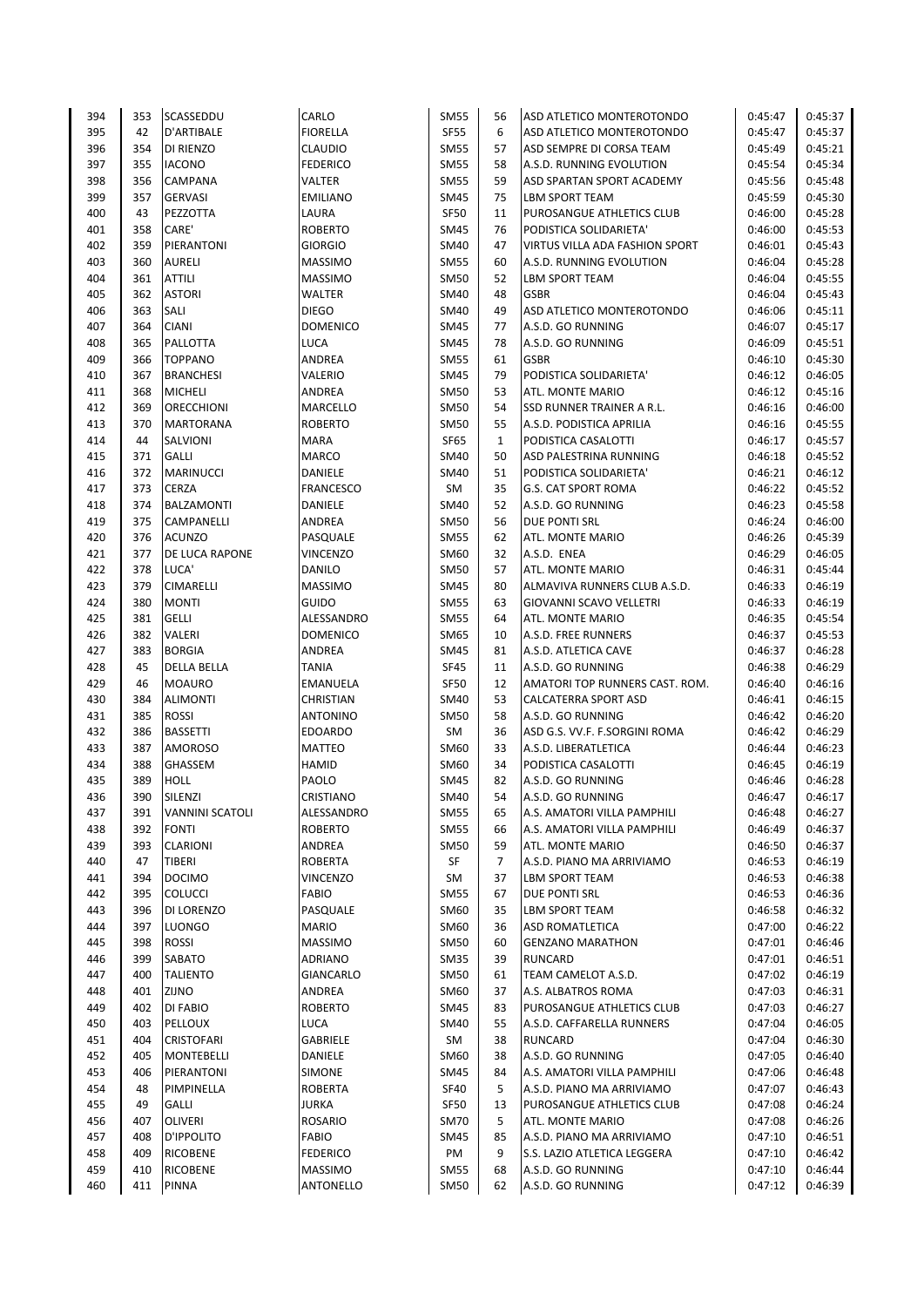| 461 | 412 | SBARDELLA                | <b>TONINO</b>        | SM60        | 39             | <b>RUNCARD</b>                 | 0:47:12 | 0:46:43 |
|-----|-----|--------------------------|----------------------|-------------|----------------|--------------------------------|---------|---------|
| 462 | 413 | <b>BOTTONI</b>           | <b>MARCO</b>         | <b>SM55</b> | 69             | AMATORI TOP RUNNERS CAST. ROM. | 0:47:12 | 0:46:57 |
| 463 | 414 | <b>DONNINI</b>           | <b>ALBERTO</b>       | <b>SM70</b> | 6              | PUROSANGUE ATHLETICS CLUB      | 0:47:13 | 0:46:58 |
| 464 | 415 | <b>D'ANGELO</b>          | MASSIMILIANO         | <b>SM55</b> | 70             | S.S. LAZIO ATLETICA LEGGERA    | 0:47:13 | 0:46:49 |
| 465 | 416 | <b>CATALDI</b>           | ALESSANDRO           | JM          | $\mathbf{1}$   | A.S.D. RUNNING EVOLUTION       | 0:47:15 | 0:46:28 |
| 466 | 417 | <b>TERLIZZI</b>          | GIANCARLO            | <b>SM50</b> | 63             | <b>LBM SPORT TEAM</b>          | 0:47:15 | 0:46:58 |
| 467 | 418 | PANARESE                 | <b>GIOVANNI</b>      | <b>SM40</b> | 56             | A.S.D. GO RUNNING              | 0:47:15 | 0:46:35 |
| 468 | 419 | PANARESE                 | <b>MARCO</b>         | <b>SM40</b> | 57             | A.S.D. GO RUNNING              | 0:47:15 | 0:46:35 |
| 469 | 420 | <b>PAGONE</b>            | <b>NICOLA</b>        | SM40        | 58             | <b>RUN &amp; SMILE ASD</b>     | 0:47:16 | 0:46:51 |
| 470 | 421 | PILI D'OTTAVIO           | <b>GIOVANNI</b>      | SM40        | 59             | A.S.D. VILLA DE SANCTIS        | 0:47:18 | 0:46:37 |
| 471 | 422 | DI LORENZO               | LUCA                 | <b>SM50</b> | 64             | A.S.D. ATLETICA NEPI           | 0:47:18 | 0:46:58 |
| 472 | 423 | <b>VITALI</b>            | <b>AMLETO</b>        | <b>SM50</b> | 65             | <b>RUN &amp; SMILE ASD</b>     | 0:47:18 | 0:46:53 |
| 473 | 50  | GIZZI                    | <b>ELEONORA</b>      | SF35        | 5              | <b>RUN &amp; SMILE ASD</b>     | 0:47:18 | 0:46:53 |
| 474 | 51  | VELLETRANI               | SILVIA               | <b>SF45</b> | 12             | A.S.D. PIANO MA ARRIVIAMO      | 0:47:18 | 0:46:59 |
| 475 | 424 | <b>BERTACCHI</b>         | <b>ROBERTO</b>       | <b>SM35</b> | 40             | A.S.D. PIANO MA ARRIVIAMO      | 0:47:19 | 0:47:00 |
| 476 | 425 | DELL'ANNO                | <b>MAURIZIO</b>      | <b>SM55</b> | 71             | PODISTICA SOLIDARIETA'         | 0:47:20 | 0:46:35 |
| 477 | 52  | <b>BACIUCCHI</b>         | LUDOVICA             | SF          | 8              | <b>GSBR</b>                    | 0:47:22 | 0:47:02 |
| 478 | 426 | PALAMIDESSI              | <b>FULVIO</b>        | <b>SM50</b> | 66             | <b>LBM SPORT TEAM</b>          | 0:47:23 | 0:46:35 |
| 479 | 427 | DE MUNER                 | PAOLO                | <b>SM55</b> | 72             | <b>ASD ROMATLETICA</b>         | 0:47:23 | 0:46:46 |
| 480 | 428 | <b>BIZZARRI</b>          | <b>GIUSEPPE</b>      | SM60        | 40             | PUROSANGUE ATHLETICS CLUB      | 0:47:24 | 0:46:51 |
| 481 | 53  | SACCHETTONI              | LAURA                | <b>SF45</b> | 13             | <b>X-SOLID SPORT LAB ASD</b>   | 0:47:25 | 0:47:14 |
| 482 | 429 | <b>ROCCHETTI</b>         | <b>ROBERTO</b>       | SM40        | 60             | <b>X-SOLID SPORT LAB ASD</b>   | 0:47:25 | 0:47:12 |
| 483 | 430 | <b>CERVINI</b>           | <b>EGIDIO</b>        | <b>SM55</b> | 73             | A.S.D. RUNNING EVOLUTION       | 0:47:26 | 0:47:04 |
|     |     |                          |                      |             |                |                                |         |         |
| 484 | 431 | <b>TERIO</b>             | <b>GIORGIO</b>       | <b>SM35</b> | 41             | PUROSANGUE ATHLETICS CLUB      | 0:47:29 | 0:46:53 |
| 485 | 432 | <b>DOMENICI</b>          | <b>ANTONIO</b>       | <b>SM50</b> | 67             | PUROSANGUE ATHLETICS CLUB      | 0:47:33 | 0:46:59 |
| 486 | 433 | DELL'UNTO                | PAOLO                | SM45        | 86             | <b>DUE PONTI SRL</b>           | 0:47:33 | 0:47:10 |
| 487 | 434 | PERNA                    | LUCA                 | SM45        | 87             | ASD SPARTAN SPORT ACADEMY      | 0:47:34 | 0:46:55 |
| 488 | 435 | PERCIBALLI               | <b>MASSIMO</b>       | <b>SM50</b> | 68             | ASD SPARTAN SPORT ACADEMY      | 0:47:34 | 0:47:26 |
| 489 | 436 | <b>TUDINI</b>            | <b>GIUSEPPE</b>      | <b>SM50</b> | 69             | A.S. ROMA ROAD R.CLUB          | 0:47:35 | 0:46:40 |
| 490 | 54  | <b>FRANCIOSI</b>         | <b>MONIA</b>         | SF45        | 14             | <b>GENZANO MARATHON</b>        | 0:47:35 | 0:47:28 |
| 491 | 55  | <b>MAURIZI</b>           | SIMONETTA            | <b>SF60</b> | $\mathbf{1}$   | NUOVA ATLETICA CISTERNA ASD    | 0:47:35 | 0:47:17 |
| 492 | 56  | <b>TEDESCO</b>           | LAURA                | SF45        | 15             | ASD SEMPRE DI CORSA TEAM       | 0:47:38 | 0:47:29 |
| 493 | 437 | CALCAGNI                 | <b>EMILIANO</b>      | <b>SM45</b> | 88             | A.S.D. PIANO MA ARRIVIAMO      | 0:47:40 | 0:47:21 |
| 494 | 438 | <b>CENCIONI</b>          | PAOLO                | SM50        | 70             | A.S.D. PODISTICA APRILIA       | 0:47:42 | 0:47:31 |
| 495 | 57  | <b>NEPOTI</b>            | CHIARA               | <b>SF40</b> | 6              | <b>RUNFOREVER APRILIA</b>      | 0:47:42 | 0:47:32 |
| 496 | 439 | PIETROSIMONE             | <b>VITTORIO</b>      | <b>SM70</b> | $\overline{7}$ | <b>RUNCARD</b>                 | 0:47:45 | 0:47:38 |
| 497 | 440 | <b>STOLZI</b>            | ANDREA               | SM45        | 89             | A.S. AMATORI VILLA PAMPHILI    | 0:47:48 | 0:47:19 |
| 498 | 441 | DEIDDA                   | MAURO                | <b>SM45</b> | 90             | <b>GSBR</b>                    | 0:47:50 | 0:47:39 |
| 499 | 442 | LAZZARI                  | <b>FRANCO</b>        | SM60        | 41             | GIOVANNI SCAVO VELLETRI        | 0:47:51 | 0:47:30 |
| 500 | 58  | CATALANO                 |                      | SF45        | 16             | PUROSANGUE ATHLETICS CLUB      | 0:47:52 | 0:47:21 |
|     |     |                          | MARIA LUISA          |             |                |                                |         |         |
| 501 | 443 | <b>GIANNI</b>            | LORENZO              | SM50        | 71             | PUROSANGUE ATHLETICS CLUB      | 0:47:53 | 0:47:22 |
| 502 | 444 | <b>CIARCIA</b>           | <b>FABIO</b>         | SM45        | 91             | RUNCARD                        | 0:47:54 | 0:47:30 |
| 503 | 445 | VARGIU                   | <b>STEFANO</b>       | <b>SM50</b> | 72             | A.S.D. GO RUNNING              | 0:47:55 | 0:47:23 |
| 504 | 446 | LOSITO                   | <b>ALESSIO</b>       | SM40        | 61             | ALMAVIVA RUNNERS CLUB A.S.D.   | 0:47:56 | 0:47:39 |
| 505 | 447 | SORTINO                  | <b>VINCENZO</b>      | SM65        | 11             | A.S.D. VILLA DE SANCTIS        | 0:47:57 | 0:47:16 |
| 506 | 59  | MUZYKA                   | TETIANA              | SF35        | 6              | ITALIANA RUNNING A.S.D.        | 0:47:58 | 0:47:43 |
| 507 | 448 | <b>MOLINARI</b>          | <b>MASSIMO</b>       | <b>SM55</b> | 74             | <b>RUNCARD</b>                 | 0:47:58 | 0:47:29 |
| 508 | 449 | <b>GALLI</b>             | <b>MIRKO</b>         | <b>SM40</b> | 62             | A.S.D. PIANO MA ARRIVIAMO      | 0:47:58 | 0:47:52 |
| 509 | 450 | <b>CORVESE</b>           | TOMMASO              | <b>SM50</b> | 73             | <b>LBM SPORT TEAM</b>          | 0:47:59 | 0:47:48 |
| 510 | 451 | <b>BIANCO</b>            | <b>ENZO RAFFAELE</b> | <b>SM55</b> | 75             | BIANCO MODA SPORT CIAMPINO ASD | 0:47:59 | 0:47:30 |
| 511 | 452 | D'OFFIZI                 | ALESSANDRO           | <b>SM45</b> | 92             | ATL. TUSCULUM                  | 0:48:01 | 0:47:04 |
| 512 | 453 | DE LELLIS                | <b>MAURIZIO</b>      | SM60        | 42             | PODISTICA SOLIDARIETA'         | 0:48:02 | 0:47:58 |
| 513 | 454 | <b>MAGGI</b>             | ANGELO               | SM40        | 63             | A.S. AMATORI VILLA PAMPHILI    | 0:48:02 | 0:47:20 |
| 514 | 455 | <b>D'ALTERIO</b>         | <b>UMBERTO</b>       | <b>SM45</b> | 93             | <b>GSBR</b>                    | 0:48:04 | 0:47:52 |
| 515 | 60  | <b>LEBORONI PIEROZZI</b> | <b>ELISABETTA</b>    | <b>SF55</b> | $\overline{7}$ | A.S. ROMA ROAD R.CLUB          | 0:48:05 | 0:47:47 |
| 516 | 456 | PIGNATARO                | WILLIAM              | SM40        | 64             | A.S.D. VILLA DE SANCTIS        | 0:48:08 | 0:47:28 |
| 517 | 457 | <b>MASSIMI</b>           | DANIELE              | SM50        | 74             | LBM SPORT TEAM                 | 0:48:09 | 0:47:35 |
| 518 | 61  | <b>OLIVERIO</b>          | MARIA LUISA          | SF50        | 14             | "LA CHIANINA"                  | 0:48:09 | 0:47:46 |
| 519 | 458 | <b>MORI</b>              | ALESSANDRO           | <b>SM50</b> | 75             | A.S. AMATORI VILLA PAMPHILI    | 0:48:10 | 0:47:32 |
| 520 | 459 | DELLERBA                 | <b>MAURO</b>         | <b>SM50</b> | 76             | PUROSANGUE ATHLETICS CLUB      | 0:48:11 | 0:47:37 |
|     |     |                          |                      |             |                |                                |         |         |
| 521 | 460 | <b>VENANZI</b>           | MASSIMILIANO         | <b>SM55</b> | 76             | A.S. AMATORI VILLA PAMPHILI    | 0:48:11 | 0:47:32 |
| 522 | 461 | PIZZOLI                  | CARLO ALBERTO        | SM60        | 43             | PUROSANGUE ATHLETICS CLUB      | 0:48:12 | 0:47:38 |
| 523 | 462 | PERRET                   | ANDREA               | SM35        | 42             | <b>GSBR</b>                    | 0:48:12 | 0:47:50 |
| 524 | 463 | SINATTI                  | <b>SIMONE</b>        | SM45        | 94             | DUE PONTI SRL                  | 0:48:16 | 0:47:54 |
| 525 | 464 | <b>MILONE</b>            | <b>FLAVIO</b>        | SM          | 39             | ASD G.S. VV.F. F.SORGINI ROMA  | 0:48:19 | 0:48:03 |
| 526 | 465 | <b>TIBALDI</b>           | <b>GIANLUCA</b>      | <b>SM50</b> | 77             | ASD ATLETICA LA SBARRA         | 0:48:19 | 0:47:54 |
| 527 | 466 | <b>COSTABILE</b>         | <b>FRANCESCO</b>     | <b>SM40</b> | 65             | PODISTICA SOLIDARIETA'         | 0:48:19 | 0:47:55 |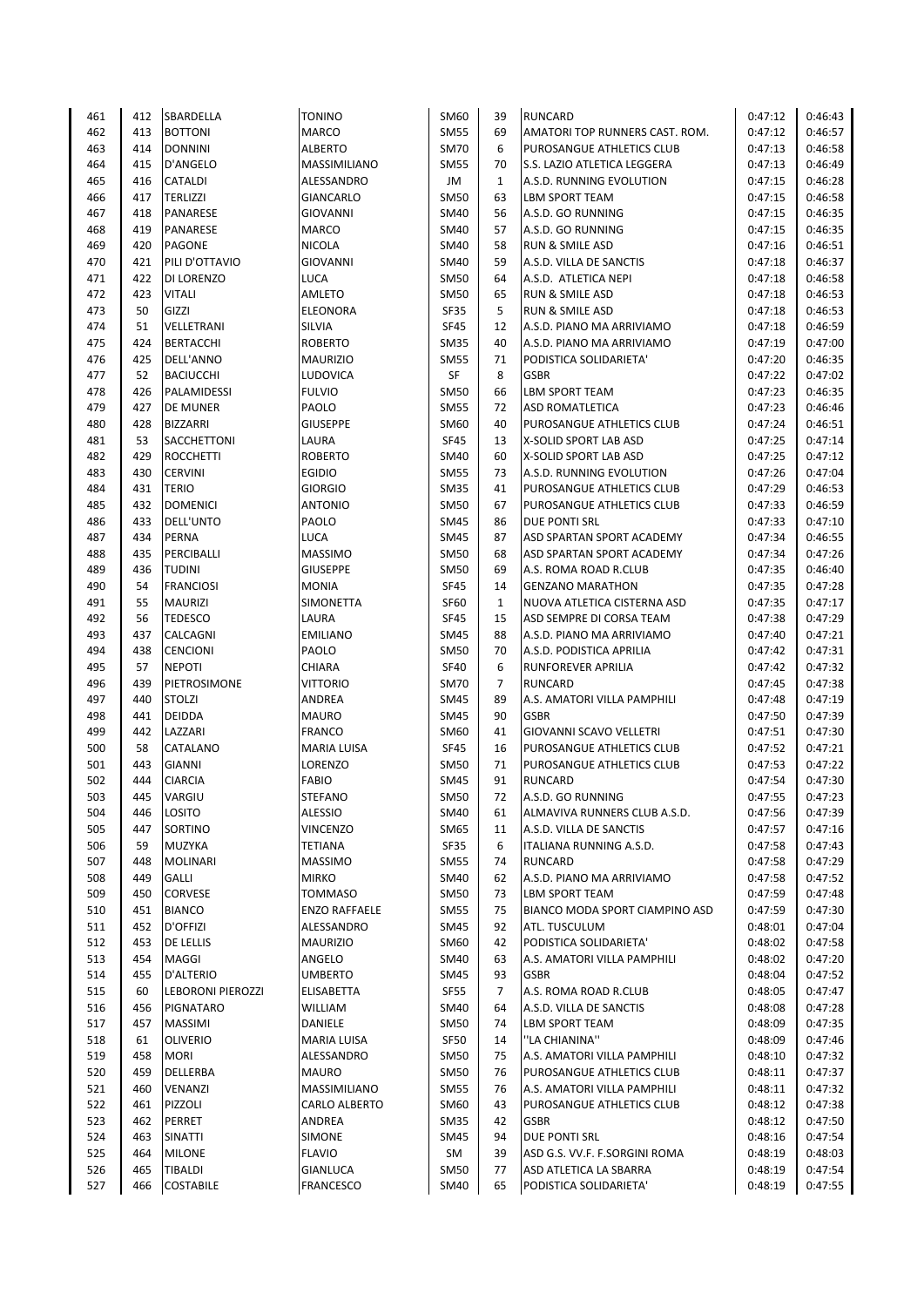| 528 | 467 | <b>EMPLER</b>      | <b>TOMMASO</b>       | <b>SM55</b> | 77             | PUROSANGUE ATHLETICS CLUB      | 0:48:21 | 0:47:49 |
|-----|-----|--------------------|----------------------|-------------|----------------|--------------------------------|---------|---------|
| 529 | 468 | <b>TABANELLI</b>   | NICCOLO'             | <b>SM55</b> | 78             | PUROSANGUE ATHLETICS CLUB      | 0:48:22 | 0:47:51 |
| 530 | 469 | <b>ORTOLANI</b>    | PAOLO                | <b>SM50</b> | 78             | RUNCARD                        | 0:48:24 | 0:47:38 |
| 531 | 62  | SALOMONE           | <b>SIMONETTA</b>     | <b>SF55</b> | 8              | PODISTICA SOLIDARIETA'         | 0:48:26 | 0:48:01 |
| 532 | 470 | ZEDDE              | <b>FRANCO</b>        | SM65        | 12             | A.S. AMATORI VILLA PAMPHILI    | 0:48:26 | 0:48:14 |
| 533 | 471 | ANNESSA            | ALESSANDRO           | <b>SM50</b> | 79             | SSD RUNNER TRAINER A R.L.      | 0:48:28 | 0:48:14 |
| 534 | 63  | <b>GRANDI</b>      | <b>BENEDETTA</b>     | SF45        | 17             | DUE PONTI SRL                  | 0:48:30 | 0:48:18 |
| 535 | 472 | <b>POLICHETTI</b>  | ALESSANDRO           | <b>SM60</b> | 44             | <b>GSBR</b>                    | 0:48:30 | 0:47:53 |
|     |     |                    |                      |             |                |                                |         |         |
| 536 | 473 | <b>COSTANTINO</b>  | <b>MARCO</b>         | SM          | 40             | <b>RUNCARD</b>                 | 0:48:31 | 0:47:58 |
| 537 | 474 | <b>MASTRANTONI</b> | <b>SERGIO</b>        | SM40        | 66             | A.S.D. PIANO MA ARRIVIAMO      | 0:48:32 | 0:47:29 |
| 538 | 475 | <b>VELLUCCI</b>    | <b>IVANO</b>         | SM40        | 67             | X-SOLID SPORT LAB ASD          | 0:48:36 | 0:48:24 |
| 539 | 476 | VALLE              | ANDREA               | <b>SM45</b> | 95             | A.S.D. RUNNING EVOLUTION       | 0:48:36 | 0:47:40 |
| 540 | 477 | <b>BERTI</b>       | <b>ROBERTO</b>       | SM65        | 13             | A.S.D. GO RUNNING              | 0:48:38 | 0:48:10 |
| 541 | 64  | <b>ROSATI</b>      | SARA                 | <b>SF35</b> | $\overline{7}$ | X-SOLID SPORT LAB ASD          | 0:48:39 | 0:48:26 |
| 542 | 65  | SPESCHA            | LAURA                | SF50        | 15             | PODISTICA SOLIDARIETA'         | 0:48:41 | 0:47:39 |
| 543 | 478 | ZARATTI            | <b>DAVIDE</b>        | AM          | 3              | A.S.D. RUNNING EVOLUTION       | 0:48:46 | 0:48:18 |
| 544 | 479 | <b>TOMASSI</b>     | <b>FABRIZIO</b>      | <b>SM50</b> | 80             | ASD LAZIO OLIMPIA RUNNERS TEAM | 0:48:47 | 0:48:34 |
| 545 | 480 | <b>MAGGI</b>       | ANGELO               | <b>SM45</b> | 96             | ASD AREA ATLETICA SAN CESAREO  | 0:48:48 | 0:48:18 |
| 546 | 66  | <b>BEATO</b>       | <b>MARIA</b>         | <b>SF40</b> | $\overline{7}$ | <b>LBM SPORT TEAM</b>          | 0:48:50 | 0:48:43 |
| 547 | 481 | <b>BALZANO</b>     | <b>ANTONINO</b>      | <b>SM55</b> | 79             | LBM SPORT TEAM                 | 0:48:50 | 0:48:45 |
| 548 | 482 | <b>SERGI</b>       | <b>GIOVANNI</b>      | <b>SM75</b> | $\mathbf{1}$   | ASD SEMPRE DI CORSA TEAM       | 0:48:51 | 0:48:41 |
|     |     |                    |                      |             |                |                                |         |         |
| 549 | 67  | <b>RASPANTI</b>    | <b>MARIA ROSARIA</b> | SF          | 9              | A.S. AMATORI VILLA PAMPHILI    | 0:48:52 | 0:48:38 |
| 550 | 68  | <b>PAGLIA</b>      | <b>TAMARA</b>        | <b>SF45</b> | 18             | A.S.D. GO RUNNING              | 0:48:53 | 0:48:14 |
| 551 | 483 | <b>CHIURI</b>      | <b>ANDREA</b>        | <b>SM35</b> | 43             | A.S.D. ENEA                    | 0:48:53 | 0:47:43 |
| 552 | 484 | LEVI               | <b>GABRIELE</b>      | <b>SM45</b> | 97             | A.S.D. PIANO MA ARRIVIAMO      | 0:48:56 | 0:48:44 |
| 553 | 485 | <b>CIULLO</b>      | <b>VALERIO</b>       | SM60        | 45             | SSD RUNNER TRAINER A R.L.      | 0:48:58 | 0:48:16 |
| 554 | 69  | LUDU               | <b>DANA VERONICA</b> | <b>SF45</b> | 19             | <b>RUNCARD</b>                 | 0:48:59 | 0:48:03 |
| 555 | 486 | PEZZOTTA           | <b>STEFANO</b>       | <b>SM50</b> | 81             | A.S.D. GO RUNNING              | 0:49:01 | 0:48:40 |
| 556 | 487 | <b>MICCIONI</b>    | <b>SIMONE</b>        | <b>SM55</b> | 80             | ASD SPARTAN SPORT ACADEMY      | 0:49:01 | 0:48:23 |
| 557 | 488 | <b>CARLETTI</b>    | <b>AUGUSTO</b>       | SM60        | 46             | A.S.D. PIANO MA ARRIVIAMO      | 0:49:04 | 0:48:44 |
| 558 | 70  | <b>D'ERRICO</b>    | LUCILLA              | <b>SF55</b> | 9              | A.S.D. ATL. VILLA GUGLIELMI    | 0:49:04 | 0:48:57 |
| 559 | 489 | <b>VERALLO</b>     | SIMONE               | SM45        | 98             | A.S.D. VILLA DE SANCTIS        | 0:49:07 | 0:48:26 |
| 560 | 71  | <b>FIERIMONTE</b>  | CHIARA               | <b>SF40</b> | 8              | <b>LBM SPORT TEAM</b>          | 0:49:08 | 0:48:48 |
| 561 | 490 | <b>MANCINI</b>     | ROMANO               | <b>SM50</b> | 82             | A.S.D. KRONOS ROMA             | 0:49:09 | 0:49:00 |
|     |     |                    |                      |             | 44             | A.S.D. GO RUNNING              |         |         |
| 562 | 491 | <b>TOSCANI</b>     | DANIELE              | <b>SM35</b> |                |                                | 0:49:10 | 0:48:54 |
| 563 | 72  | <b>RODELLA</b>     | <b>FEDERICA</b>      | SF50        | 16             | BIANCO MODA SPORT CIAMPINO ASD | 0:49:10 | 0:49:01 |
| 564 | 492 | DE PASQUALE        | ALESSANDRO           | SM40        | 68             | A.S.D. ATLETICA ZAGAROLO       | 0:49:11 | 0:49:00 |
| 565 | 493 | PICARAZZI          | <b>MASSIMO</b>       | SM65        | 14             | BIANCO MODA SPORT CIAMPINO ASD | 0:49:12 | 0:48:45 |
| 566 | 494 | <b>TRAVAGLIONE</b> | <b>ETTORE</b>        | <b>SM45</b> | 99             | PODISTICA SOLIDARIETA'         | 0:49:13 | 0:48:04 |
| 567 | 495 | <b>ANGELINI</b>    | <b>MARIO</b>         | SM60        | 47             | PODISTICA SOLIDARIETA'         | 0:49:13 | 0:48:51 |
| 568 | 496 | <b>CATALDI</b>     | <b>FRANCESCO</b>     | <b>SM55</b> | 81             | A.S.D. RUNNING EVOLUTION       | 0:49:14 | 0:48:28 |
| 569 | 73  | <b>CUCULI</b>      | SIMONA               | SF45        | 20             | <b>GSBR</b>                    | 0:49:15 | 0:48:36 |
| 570 | 497 | <b>FEDELI</b>      | <b>ANTONIO</b>       | SM60        | 48             | A.S. ROMA ROAD R.CLUB          | 0:49:16 | 0:48:20 |
| 571 | 498 | SERANGELI          | <b>MASSIMO</b>       | SM60        | 49             | GIOVANNI SCAVO VELLETRI        | 0:49:16 | 0:48:19 |
| 572 | 499 | <b>TUMINO</b>      | MARCELLO             | <b>SM55</b> | 82             | <b>GSBR</b>                    | 0:49:18 | 0:48:30 |
| 573 | 500 | PILO               | <b>FRANCESCO</b>     | <b>SM45</b> | 100            | <b>GSBR</b>                    | 0:49:23 | 0:48:41 |
| 574 | 501 | <b>BAZZICHI</b>    | <b>MARCO</b>         | <b>SM60</b> | 50             | MARATHON ROMA CASTELFUSANO     | 0:49:24 | 0:49:10 |
| 575 | 74  | <b>PALONE</b>      | <b>ILARIA</b>        | <b>SF45</b> | 21             | PUROSANGUE ATHLETICS CLUB      | 0:49:26 | 0:48:45 |
| 576 | 502 | <b>CAMMILLI</b>    | <b>GETULIO</b>       | <b>SM70</b> | 8              | A.S.D. RUNNING EVOLUTION       | 0:49:27 | 0:49:11 |
|     | 503 |                    |                      | <b>SM35</b> | 45             |                                | 0:49:28 |         |
| 577 |     | <b>MOSTI</b>       | <b>GIANPAOLO</b>     |             |                | AMICI PARCO CASTELLI ROMANI    |         | 0:48:40 |
| 578 | 75  | <b>NANNI</b>       | <b>CHIARA</b>        | SF          | 10             | <b>RUNCARD</b>                 | 0:49:30 | 0:48:56 |
| 579 | 76  | <b>LUCA</b>        | <b>MARIA</b>         | <b>SF50</b> | 17             | ASD SEMPRE DI CORSA TEAM       | 0:49:30 | 0:49:16 |
| 580 | 504 | <b>GALILEA</b>     | GABRIELE             | SM40        | 69             | RUNCARD                        | 0:49:31 | 0:49:14 |
| 581 | 505 | <b>DE GIORGI</b>   | <b>MASSIMO</b>       | <b>SM50</b> | 83             | LBM SPORT TEAM                 | 0:49:32 | 0:49:03 |
| 582 | 77  | <b>SALUSTRI</b>    | SABRINA              | SF50        | 18             | AMICI PARCO CASTELLI ROMANI    | 0:49:33 | 0:49:25 |
| 583 | 506 | PULCIANI           | <b>DAVIDE</b>        | SM45        | 101            | <b>GSBR</b>                    | 0:49:36 | 0:48:46 |
| 584 | 507 | <b>GIRARDI</b>     | <b>MATTEO</b>        | SM40        | 70             | PUROSANGUE ATHLETICS CLUB      | 0:49:37 | 0:49:01 |
| 585 | 508 | SANTUCCI           | EMANUELE             | <b>SM40</b> | 71             | <b>RUNCARD</b>                 | 0:49:38 | 0:49:05 |
| 586 | 509 | <b>BOLOGNESI</b>   | <b>MAURO</b>         | <b>SM45</b> | 102            | <b>GSBR</b>                    | 0:49:40 | 0:49:27 |
| 587 | 510 | ZERPA              | FRANCESCO ALEXAN     | SM          | 41             | RUNCARD                        | 0:49:43 | 0:49:31 |
| 588 | 511 | <b>GIUNTATI</b>    | <b>NATALE</b>        | <b>SM70</b> | 9              | GIOVANNI SCAVO VELLETRI        | 0:49:43 | 0:48:50 |
| 589 | 78  | FABI               | DALILA               | <b>SF40</b> | 9              | RUN & SMILE ASD                | 0:49:43 | 0:49:16 |
| 590 | 512 | <b>RONCO</b>       | <b>GIOVANNI</b>      | <b>SM50</b> | 84             | RUN & SMILE ASD                | 0:49:44 | 0:49:16 |
|     |     |                    |                      |             |                |                                |         |         |
| 591 | 79  | CASSANDRA          | <b>EUGENIA</b>       | SF45        | 22             | A.S.D. CAFFARELLA RUNNERS      | 0:49:47 | 0:48:48 |
| 592 | 513 | <b>SILVI</b>       | PIETRO               | <b>SM70</b> | 10             | ITALIANA RUNNING A.S.D.        | 0:49:48 | 0:49:39 |
| 593 | 514 | PETRUCCI           | PIETRO               | <b>SM50</b> | 85             | ASD TALENTI RUNNING TEAM ROMA  | 0:49:49 | 0:49:05 |
| 594 | 515 | PIMPINELLA         | <b>FRANCO</b>        | <b>SM70</b> | 11             | LBM SPORT TEAM                 | 0:49:50 | 0:49:27 |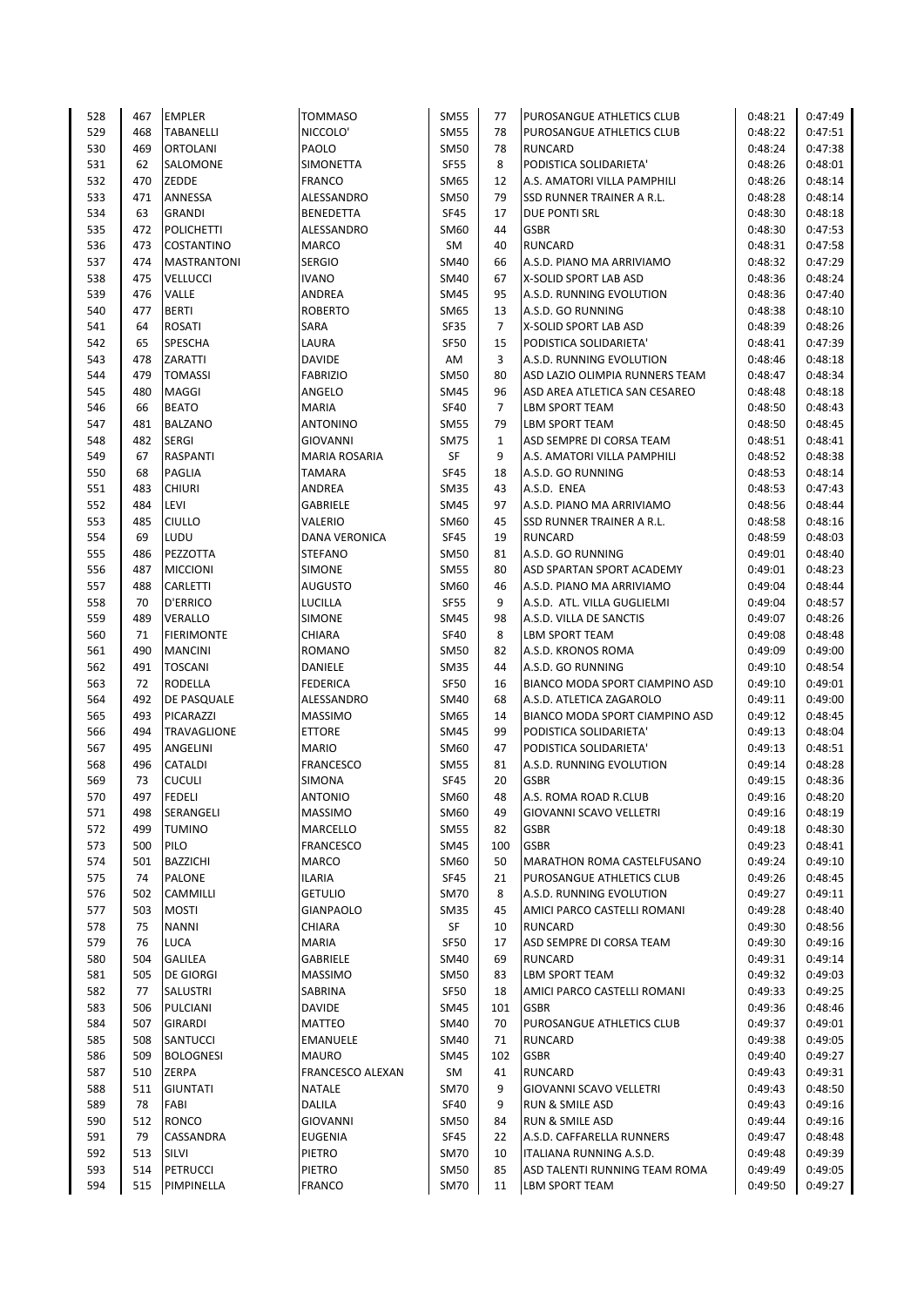| 595 | 516 | <b>TRANQUILLI</b>     | LUCA                  | <b>SM45</b> | 103            | A.S. ROMA ROAD R.CLUB          | 0:49:51 | 0:49:02 |
|-----|-----|-----------------------|-----------------------|-------------|----------------|--------------------------------|---------|---------|
| 596 | 517 | <b>NAVARRA</b>        | ANDREA                | <b>SM45</b> | 104            | <b>RUNCARD</b>                 | 0:49:51 | 0:49:16 |
| 597 | 518 | <b>TREGLIA</b>        | PAOLO                 | <b>SM45</b> | 105            | A.S.D. GO RUNNING              | 0:49:51 | 0:49:04 |
| 598 | 519 | <b>TREBESCHI</b>      | <b>MASSIMO</b>        | <b>SM45</b> | 106            | PODISTICA SOLIDARIETA'         | 0:49:52 | 0:48:58 |
| 599 | 520 | <b>MORETTI</b>        | FRANCO                | <b>SM45</b> | 107            | A.S.D. GO RUNNING              | 0:49:55 | 0:49:39 |
| 600 | 80  | <b>VENTURINI</b>      | ROSELLA               | <b>SF50</b> | 19             | <b>RUNCARD</b>                 | 0:49:57 | 0:49:45 |
| 601 | 81  | SALVADORETTI          | OLIVIA                | SF          | 11             | LBM SPORT TEAM                 | 0:49:58 | 0:49:43 |
| 602 | 521 | <b>CRISTOFARI</b>     | PIETRO                | SM60        | 51             | ASD PALESTRINA RUNNING         | 0:50:03 | 0:49:37 |
| 603 | 82  | <b>NERONI</b>         | <b>MARTINA</b>        | <b>SF40</b> | 10             | ASD PALESTRINA RUNNING         | 0:50:03 | 0:49:38 |
| 604 | 522 | CASALE                | ANTONIO               | <b>SM50</b> | 86             | ASD PALESTRINA RUNNING         | 0:50:04 | 0:49:39 |
| 605 | 523 | <b>PASIALIS</b>       | DIMITRI               | SM50        | 87             | ATLETICA FIANO ROMANO          | 0:50:04 | 0:49:38 |
| 606 | 524 | PASCALI               | STEFANO               | <b>SM45</b> | 108            | <b>LBM SPORT TEAM</b>          | 0:50:05 | 0:49:11 |
| 607 | 525 | <b>IZZO</b>           | ATTILIO               | SM50        | 88             | G.S. CAT SPORT ROMA            | 0:50:07 | 0:49:29 |
| 608 | 526 | PERELLI               | <b>FABRIZIO</b>       | SM50        | 89             | X-SOLID SPORT LAB ASD          | 0:50:07 | 0:49:55 |
| 609 | 83  | DE ROMANIS            | ELISABETTA            | SF45        | 23             | X-SOLID SPORT LAB ASD          | 0:50:08 | 0:49:56 |
| 610 | 527 | NARDECCHIA            | CLAUDIO               | <b>SM70</b> | 12             | <b>GSBR</b>                    | 0:50:09 | 0:49:29 |
| 611 | 528 | MELCHIONDA            | LUIGI                 | SM60        | 52             | <b>DUE PONTI SRL</b>           | 0:50:11 | 0:49:34 |
| 612 | 529 | RIILLO                | FRANCESCO             | SM          | 42             | A.S. ROMA ROAD R.CLUB          | 0:50:11 | 0:49:30 |
| 613 | 84  | GABRIELLI             | STEFANIA              | SF45        | 24             | ASD ATLETICA LA SBARRA         | 0:50:11 | 0:50:09 |
| 614 | 85  | MASTROLUCA            | ALESSANDRA            | <b>SF55</b> | 10             | PUROSANGUE ATHLETICS CLUB      | 0:50:12 | 0:49:26 |
| 615 | 530 | <b>ALFANO</b>         | <b>VINCENZO</b>       | SM65        | 15             | <b>GSBR</b>                    | 0:50:12 | 0:49:58 |
| 616 | 531 | <b>MUSCEDERE</b>      | <b>MARCO</b>          | SM50        | 90             | AMATORI TOP RUNNERS CAST. ROM. | 0:50:13 | 0:49:46 |
| 617 | 532 | ANGELONI              | MARCELLO              | <b>SM70</b> | 13             | AMATORI TOP RUNNERS CAST. ROM. | 0:50:13 | 0:49:54 |
| 618 | 533 | <b>MARMOLEJOS</b>     | <b>PORFIRIO</b>       | <b>SM45</b> | 109            | <b>ATL. MONTE MARIO</b>        | 0:50:14 | 0:49:25 |
| 619 | 534 | <b>CINI</b>           | ALESSANDRO            | <b>SM45</b> | 110            | A.S.D. GO RUNNING              | 0:50:15 | 0:50:00 |
| 620 | 86  | ARTEMI                | MANUELA               | <b>SF55</b> | 11             | PUROSANGUE ATHLETICS CLUB      | 0:50:17 | 0:49:46 |
| 621 | 535 | <b>NAPOLI</b>         | MASSIMO               | <b>SM50</b> | 91             | PODISTICA SOLIDARIETA'         | 0:50:20 | 0:49:24 |
| 622 | 536 | D'ALESSIO             | <b>DENIS</b>          | <b>SM35</b> | 46             | <b>RUNCARD</b>                 | 0:50:23 | 0:50:07 |
| 623 | 537 | <b>MARINO</b>         | <b>ANTONIO</b>        | SM40        | 72             | ASD AREA ATLETICA SAN CESAREO  | 0:50:23 | 0:50:10 |
| 624 | 538 | <b>GIULIANI</b>       | <b>FAUSTO</b>         | SM60        | 53             | A.S.D. RUNNING EVOLUTION       | 0:50:25 | 0:50:01 |
| 625 | 539 | <b>GIORGI</b>         | ARDUINO               | SM65        | 16             | ASD SPARTAN SPORT ACADEMY      | 0:50:27 | 0:49:24 |
| 626 | 87  | <b>PROPERSI</b>       | <b>MARIA VITTORIA</b> | <b>SF45</b> | 25             | PODISTICA CASALOTTI            | 0:50:29 | 0:50:06 |
| 627 | 540 | <b>CARCIONE</b>       | <b>FABRIZIO</b>       | <b>SM45</b> | 111            | <b>ASD ROMATLETICA</b>         | 0:50:30 | 0:50:02 |
|     |     |                       |                       |             |                |                                |         |         |
| 628 | 541 | <b>GIAMBARTOLOMEI</b> | PAOLO                 | <b>SM50</b> | 92             | A.S.D. PIANO MA ARRIVIAMO      | 0:50:31 | 0:49:52 |
| 629 | 88  | BARBAGALLO            | FEDERICA              | <b>SF45</b> | 26             | A.S.D. PIANO MA ARRIVIAMO      | 0:50:31 | 0:49:56 |
| 630 | 542 | <b>CELLI</b>          | ALESSANDRO            | <b>SM45</b> | 112            | ASD SPARTAN SPORT ACADEMY      | 0:50:31 | 0:49:54 |
| 631 | 89  | <b>TOSETTO</b>        | ANGELA                | <b>SF40</b> | 11             | A.S.D. PIANO MA ARRIVIAMO      | 0:50:31 | 0:49:55 |
| 632 | 543 | <b>CURZI</b>          | <b>SIMONE</b>         | SM          | 43             | A.S.D. PIANO MA ARRIVIAMO      | 0:50:32 | 0:50:12 |
| 633 | 544 | <b>COLETTI</b>        | LUIGI                 | <b>SM50</b> | 93             | <b>BRAVETTA RUNNERS</b>        | 0:50:33 | 0:50:17 |
| 634 | 545 | <b>NUCCI</b>          | MARCO                 | <b>SM35</b> | 47             | <b>GSBR</b>                    | 0:50:33 | 0:49:57 |
| 635 | 546 | MATTIELLI             | FULVIO                | SM60        | 54             | U.S. ROMA 83                   | 0:50:34 | 0:50:21 |
| 636 | 90  | DI VITO               | EMANUELA              | SF45        | 27             | A.S.D. GO RUNNING              | 0:50:35 | 0:49:48 |
| 637 | 547 | ZAMPETTI              | <b>MAURIZIO</b>       | <b>SM50</b> | 94             | SSD RUNNER TRAINER A R.L.      | 0:50:35 | 0:50:25 |
| 638 | 548 | <b>BARABUCCI</b>      | NAZZARENO             | SM45        | 113            | A.S.D. PIANO MA ARRIVIAMO      | 0:50:37 | 0:50:15 |
| 639 | 549 | <b>MELITO</b>         | MASSIMO               | <b>SM55</b> | 83             | A.S.D. VILLA DE SANCTIS        | 0:50:38 | 0:49:59 |
| 640 | 550 | MAINIERI              | MASSIMO               | SM50        | 95             | PODISTICA CASALOTTI            | 0:50:40 | 0:50:14 |
| 641 | 551 | <b>GIAMMATTEO</b>     | CARLO                 | <b>SM55</b> | 84             | GIOVANNI SCAVO VELLETRI        | 0:50:40 | 0:49:43 |
| 642 | 91  | <b>NINCHI</b>         | LILIANA               | SF40        | 12             | X-SOLID SPORT LAB ASD          | 0:50:40 | 0:50:27 |
| 643 | 92  | DI TULLIO             | CARLA                 | <b>SF55</b> | 12             | AMATORI TOP RUNNERS CAST. ROM. | 0:50:42 | 0:50:08 |
| 644 | 552 | <b>IPPOLITI</b>       | MAURO                 | SM55        | 85             | AMATORI TOP RUNNERS CAST. ROM. | 0:50:42 | 0:50:07 |
| 645 | 93  | PETRELLI              | STEFANIA              | SF45        | 28             | PODISTICA SOLIDARIETA'         | 0:50:42 | 0:50:31 |
| 646 | 94  | <b>MOLLO</b>          | MARIANNA              | SF45        | 29             | A.S.D. RUNNERS CIAMPINO        | 0:50:44 | 0:50:17 |
| 647 | 553 | <b>ATTENNI</b>        | MARCO                 | SM50        | 96             | <b>GENZANO MARATHON</b>        | 0:50:44 | 0:50:09 |
| 648 | 95  | <b>CUCCIARI</b>       | SILVIA                | <b>SF50</b> | 20             | SSD RUNNER TRAINER A R.L.      | 0:50:46 | 0:50:31 |
| 649 | 554 | <b>GORI</b>           | <b>ALBERTO</b>        | <b>SM55</b> | 86             | PODISTICA SOLIDARIETA'         | 0:50:46 | 0:50:03 |
| 650 | 96  | LOVISCO               | SANDRA                | <b>SF50</b> | 21             | PUROSANGUE ATHLETICS CLUB      | 0:50:47 | 0:50:16 |
| 651 | 555 | <b>BAMBINI</b>        | FRANCESCO             | SM55        | 87             | LBM SPORT TEAM                 | 0:50:49 | 0:50:43 |
| 652 | 556 | BATTISTELLI           | LIVIANO               | <b>SM75</b> | $\overline{2}$ | <b>CORSA DEI SANTI</b>         | 0:50:51 | 0:50:35 |
| 653 | 97  | ERCOLANI              | <b>DORIS LARA</b>     | SF          | 12             | <b>GENZANO MARATHON</b>        | 0:50:52 | 0:50:04 |
| 654 | 98  | <b>CHINNI</b>         | LUCIA                 | SF60        | $\overline{2}$ | PUROSANGUE ATHLETICS CLUB      | 0:50:53 | 0:50:20 |
| 655 | 557 | PERRONE               | <b>FRANCO</b>         | SM60        | 55             | A.S.D. GO RUNNING              | 0:50:54 | 0:50:21 |
| 656 | 558 | <b>FALLONGO</b>       | ANGELO                | <b>SM70</b> | 14             | <b>G.S. CAT SPORT ROMA</b>     | 0:50:56 | 0:49:45 |
| 657 | 559 | ZAINO                 | <b>FABRIZIO</b>       | SM55        | 88             | A.S.D. VILLA DE SANCTIS        | 0:50:57 | 0:50:14 |
| 658 | 560 | <b>FRATTESI</b>       | PAOLO                 | <b>SM55</b> | 89             | ITALIANA RUNNING A.S.D.        | 0:50:59 | 0:49:55 |
| 659 | 99  | <b>BALZANO</b>        | MARIA LAURA           | <b>SF55</b> | 13             | <b>LBM SPORT TEAM</b>          | 0:51:01 | 0:50:11 |
| 660 | 561 | MANCIOCCHI            | <b>ALBERTO</b>        | SM60        | 56             | GIOVANNI SCAVO VELLETRI        | 0:51:02 | 0:50:09 |
| 661 | 562 | SERRU                 | <b>EMILIANO</b>       | <b>SM45</b> | 114            | A.S.D. CAFFARELLA RUNNERS      | 0:51:03 | 0:50:03 |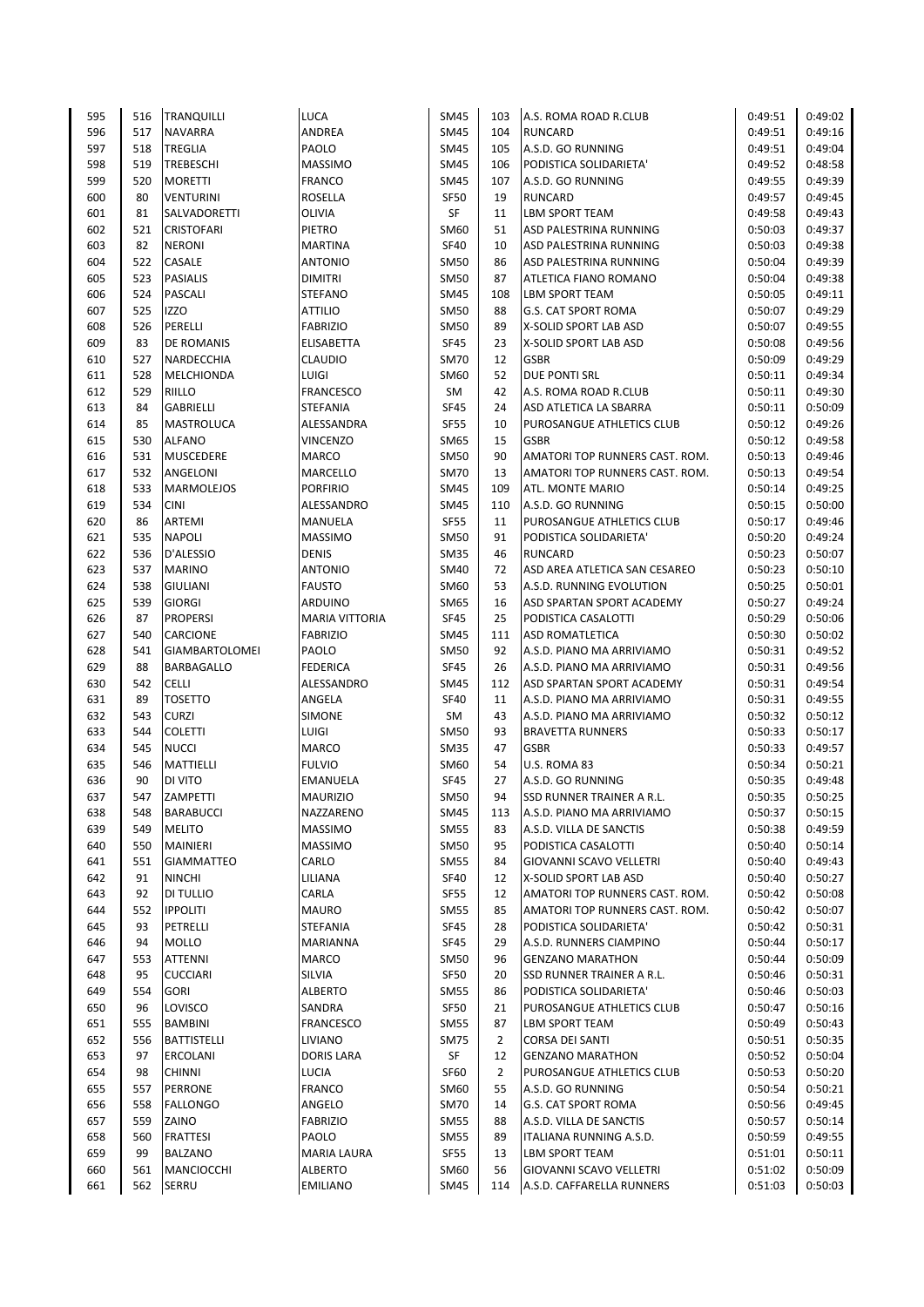| 662        | 563        | <b>FREZZA</b>                       | ANDREA                      | <b>SM35</b>                | 48        | <b>DUE PONTI SRL</b>                                    | 0:51:10            | 0:50:38            |
|------------|------------|-------------------------------------|-----------------------------|----------------------------|-----------|---------------------------------------------------------|--------------------|--------------------|
| 663        | 564        | <b>LOMBARDO</b>                     | <b>ENRICO</b>               | <b>SM50</b>                | 97        | A.S. AMATORI VILLA PAMPHILI                             | 0:51:11            | 0:50:51            |
| 664        | 565        | <b>PAGLIA</b>                       | MASSIMILIANO                | <b>SM50</b>                | 98        | A.S.D. GO RUNNING                                       | 0:51:11            | 0:50:33            |
| 665        | 100        | KOLA                                | MANUSHAQE                   | SF35                       | 8         | <b>G.S. CAT SPORT ROMA</b>                              | 0:51:14            | 0:50:54            |
| 666        | 566        | <b>NICOLUSSI</b>                    | RAFFAELE                    | <b>SM45</b>                | 115       | A.S.D. PIANO MA ARRIVIAMO                               | 0:51:16            | 0:50:37            |
| 667        | 567        | <b>FANALES BELASIO</b>              | EMANUELE                    | <b>SM55</b>                | 90        | RIFONDAZIONE PODISTICA                                  | 0:51:17            | 0:50:25            |
| 668        | 568        | SETZU                               | STEFANO                     | <b>SM45</b>                | 116       | ATL. MONTE MARIO                                        | 0:51:18            | 0:50:32            |
| 669        | 101        | <b>BIANCHINI</b>                    | EUGENIA                     | <b>SF45</b>                | 30        | A.S.D. PIANO MA ARRIVIAMO                               | 0:51:18            | 0:50:41            |
| 670        | 569        | <b>ARCI</b>                         | <b>ANTONIO</b>              | <b>SM55</b>                | 91        | <b>LBM SPORT TEAM</b>                                   | 0:51:19            | 0:50:31            |
| 671        | 570        | <b>PITOLLI</b>                      | CLAUDIO                     | SM65                       | 17        | A.S.D. RUNNING EVOLUTION                                | 0:51:21            | 0:50:51            |
| 672        | 571        | <b>SCIPIONI</b>                     | FABIO                       | <b>SM35</b>                | 49        | LYCEUM ROMA XIII A.P.D.                                 | 0:51:25            | 0:50:56            |
| 673        | 572        | <b>GIUSTI</b>                       | <b>EMILIANO</b>             | <b>SM50</b>                | 99        | A.S.D. GO RUNNING                                       | 0:51:25            | 0:51:10            |
| 674        | 573        | <b>CATINI</b>                       | <b>ANTONELLO</b>            | <b>SM55</b>                | 92        | ASD MAGIC RUNNERS TAGLIACOZZO                           | 0:51:26            | 0:50:27            |
| 675        | 102        | <b>FANELLI</b>                      | MARIA                       | <b>SF55</b>                | 14        | <b>GENZANO MARATHON</b>                                 | 0:51:28            | 0:51:20            |
| 676        | 574        | <b>CIRULLI</b>                      | FABIO                       | <b>SM50</b>                | 100       | A.S. AMATORI VILLA PAMPHILI                             | 0:51:28            | 0:51:06            |
| 677        | 103        | <b>NATILI</b>                       | VITTORIA                    | <b>SF45</b>                | 31        | PUROSANGUE ATHLETICS CLUB                               | 0:51:29            | 0:50:57            |
| 678        | 104        | <b>RICCI</b>                        | ALESSANDRA                  | <b>SF45</b>                | 32        | LBM SPORT TEAM                                          | 0:51:32            | 0:51:02            |
| 679        | 575        | <b>CONTI</b>                        | <b>MAURIZIO</b>             | SM60                       | 57        | <b>RUN &amp; SMILE ASD</b>                              | 0:51:33            | 0:51:05            |
| 680        | 576        | <b>FORTUNATI</b>                    | <b>GIORGIO</b>              | <b>SM50</b>                | 101       | SSD RUNNER TRAINER A R.L.                               | 0:51:35            | 0:51:21            |
| 681        | 105        | <b>FARGIONE</b>                     | DANIELA                     | <b>SF50</b>                | 22        | A.S.D. RUNNING EVOLUTION                                | 0:51:35            | 0:50:53            |
| 682        | 577        | CASTELLUCCI                         | FABIO                       | <b>SM50</b>                | 102       | <b>GSBR</b>                                             | 0:51:36            | 0:50:47            |
| 683        | 578        | ZARATTI                             | MASSIMO                     | <b>SM45</b>                | 117       | A.S.D. RUNNING EVOLUTION                                | 0:51:36            | 0:51:08            |
| 684        | 579        | <b>TANTALO</b>                      | ANDREA                      | SM40                       | 73        | SSD RUNNER TRAINER A R.L.                               | 0:51:37            | 0:50:53            |
| 685        | 106        | <b>CONTI</b>                        | <b>ROBERTA</b>              | <b>SF50</b>                | 23        | A.S.D. GO RUNNING                                       | 0:51:39            | 0:51:14            |
| 686        | 580        | <b>SILVESTRI</b>                    | ANDREA                      | <b>SM40</b>                | 74        | <b>RUNCARD</b>                                          | 0:51:40            | 0:50:52            |
| 687        | 581        | <b>ANTONICELLI</b>                  | STEFANO                     | SM60                       | 58        | A.S.D. ESERCITO CECCHIGNOLA                             | 0:51:40            | 0:50:38            |
| 688        | 582        | MACCARONE                           | <b>ROSARIO</b>              | SM60                       | 59        | A.S.D. ESERCITO CECCHIGNOLA                             | 0:51:40            | 0:50:35            |
| 689        | 583        | <b>MARROCCHINI</b>                  | ANDREA                      | <b>SM45</b>                | 118       | A.S.D. PODISTICA PRIMAVALLE                             | 0:51:41            | 0:50:54            |
| 690        | 584        | <b>TRANTASO</b>                     | <b>FRANCESCO PAOLO</b>      | SM60                       | 60        | A.S. AMATORI VILLA PAMPHILI                             | 0:51:42            | 0:51:21            |
| 691        | 585        | GASBARRI                            | ALESSIO                     | <b>SM45</b>                | 119       | A.S.D. GO RUNNING                                       | 0:51:44            | 0:51:12            |
| 692        | 586        | <b>MANELLI</b>                      | <b>ALBERTO</b>              | SM60                       | 61        | PODISTICA SOLIDARIETA'                                  | 0:51:44            | 0:50:18            |
| 693        | 587        | SABATELLA                           | ADALBERTO                   | SM60                       | 62        | A.S.D. VILLA DE SANCTIS                                 | 0:51:48            | 0:51:08            |
| 694        | 107        | SEGHENZI                            | <b>GABRIELLA</b>            | <b>SF45</b>                | 33        | A.S.D. VILLA DE SANCTIS                                 | 0:51:48            | 0:51:08            |
| 695        | 588        | <b>TOSONI</b>                       | <b>IVANO</b>                | <b>SM55</b>                | 93        | PODISTICA MARE DI ROMA                                  | 0:51:50            | 0:50:44            |
| 696        | 589        | <b>FIORAMANTI</b>                   | MARCO                       | <b>SM50</b>                | 103       | ASD SPARTAN SPORT ACADEMY                               | 0:51:50            | 0:50:56            |
| 697        | 590        | <b>CACCIOTTI</b>                    | MAURIZIO                    | SM60                       | 63        | A.S. ROMA ROAD R.CLUB                                   | 0:51:54            | 0:50:58            |
| 698        | 591        | AURIEMMA                            | GENNARO                     | <b>SM55</b>                | 94        | <b>GSBR</b>                                             | 0:51:58            | 0:51:20            |
| 699        | 592        | PIGNATARO                           | FABIO                       | <b>SM35</b>                | 50        | A.S.D. VILLA DE SANCTIS                                 | 0:51:59            | 0:51:18            |
| 700        | 593        | <b>FIACCHI</b>                      | CLAUDIO                     | <b>SM70</b>                | 15        | PODISTI VALMONTONE                                      | 0:51:59            | 0:51:25            |
| 701        | 108        | <b>CIARLA</b>                       | ALESSANDRA                  | SF55                       | 15        | <b>GIOVANNI SCAVO VELLETRI</b>                          | 0:52:02            | 0:51:41            |
| 702        | 594        | LELLI                               | ROBERTO                     | SM65                       | 18        | A.S.D. RUNNING EVOLUTION                                | 0:52:04            | 0:51:17            |
| 703        | 109        | <b>BISANTE</b>                      | CHIARA                      | SF35                       | 9         | ATLETICO CASAL MONASTERO                                | 0:52:05            | 0:51:42            |
| 704        | 595        | SANTOCORI                           | <b>MAURIZIO</b>             | SM60                       | 64        | A.S. AMATORI VILLA PAMPHILI                             | 0:52:06            | 0:51:46            |
| 705        | 596        | <b>BUZZI</b>                        | ADEMO                       | <b>SM55</b>                | 95        | ASD ATLETICO MONTEROTONDO                               | 0:52:07            | 0:51:56            |
| 706        | 110        | <b>FANELLI</b>                      | ADELE                       | SF45                       | 34        | ASD ATLETICO MONTEROTONDO                               | 0:52:07            | 0:51:56            |
| 707        | 597        | <b>GRANIERI</b>                     | LUCA MARIA                  | SM55                       | 96        | PODISTICA SOLIDARIETA'                                  | 0:52:08            | 0:51:40            |
| 708        | 598        | <b>BATTISTI</b>                     | MASSIMO                     | <b>SM75</b>                | 3         | <b>GSBR</b>                                             | 0:52:08            | 0:51:58            |
| 709        | 599        | <b>MINOTTI</b>                      | ANGELO ROSARIO              | SM65                       | 19        | A.S.D. VILLA DE SANCTIS                                 | 0:52:09            | 0:51:29            |
| 710        | 600        | CASTELLANO                          | VITO                        | <b>SM35</b>                | 51        | <b>GSBR</b>                                             | 0:52:09            | 0:51:51            |
| 711        | 601        | DI MARTINO                          | <b>DOMENICO</b>             |                            |           |                                                         | 0:52:10            | 0:51:18            |
| 712        |            |                                     |                             | SM50                       | 104       | <b>RUNCARD</b>                                          |                    |                    |
|            | 111        | <b>PREZIOSI</b>                     | ANTONELLA                   | <b>SF55</b>                | 16        | A.S. AMATORI VILLA PAMPHILI                             | 0:52:11            | 0:51:28            |
|            |            | <b>GALASSO</b>                      | CARLO FILIPPO               |                            | 75        | PODISTICA SOLIDARIETA'                                  |                    |                    |
| 713        | 602<br>603 |                                     | VASCO                       | <b>SM40</b><br><b>SM50</b> | 105       | ASD SPARTAN SPORT ACADEMY                               | 0:52:12            | 0:51:11            |
| 714        |            | LENZI                               |                             |                            |           | <b>FONDI RUNNERS 2010</b>                               | 0:52:14            | 0:51:21            |
| 715        | 112        | <b>RUOCCO</b>                       | SONIA                       | SF                         | 13        |                                                         | 0:52:16            | 0:51:59            |
| 716        | 604        | <b>GISSI</b>                        | FRANCESCO                   | SM60                       | 65<br>24  | PODISTICA SOLIDARIETA'                                  | 0:52:17<br>0:52:19 | 0:51:21            |
| 717<br>718 | 113<br>605 | TERENZI<br><b>DIANA</b>             | DEBORA<br>GIANCARLO         | <b>SF50</b><br>SM65        | 20        | A.S.D. ATLETICA SABAUDIA<br>A.S.D. GO RUNNING           | 0:52:22            | 0:51:54<br>0:51:52 |
| 719        | 606        | SEVERA                              | TONINO                      | <b>SM55</b>                | 97        | RUN & SMILE ASD                                         | 0:52:24            | 0:52:04            |
| 720        | 607        | CARDARELLO                          | LUCA                        | <b>SM50</b>                | 106       | A.S. ROMA ROAD R.CLUB                                   | 0:52:25            | 0:51:43            |
|            | 608        | <b>CIMARRA</b>                      |                             |                            | 76        |                                                         |                    |                    |
| 721        |            |                                     | DANIELE                     | SM40                       | 35        | ASD ATLETICA LA SBARRA<br>ASD ATLETICA LA SBARRA        | 0:52:25            | 0:51:33            |
| 722        | 114        | LIGIA                               | LAURA                       | SF45                       |           |                                                         | 0:52:25            | 0:51:23            |
| 723<br>724 | 609<br>610 | ZAGHINI<br>PANTANELLA               | <b>GIUSEPPE</b><br>ANTONINO | <b>SM50</b><br><b>SM70</b> | 107<br>16 | <b>GSBR</b><br><b>RUNCARD</b>                           | 0:52:25<br>0:52:27 | 0:51:50            |
|            |            |                                     |                             |                            | 25        |                                                         |                    | 0:51:43            |
| 725        | 115        | DE LISIO                            | ROMINA                      | SF50                       | 14        | A.S. AMATORI VILLA PAMPHILI                             | 0:52:28            | 0:52:05            |
| 726<br>727 | 116<br>611 | <b>GUANTINI</b><br><b>FABBRETTI</b> | ANASTASIA<br>GUIDO          | SF<br><b>SM50</b>          | 108       | ASD AREA ATLETICA SAN CESAREO<br>PODISTICA SOLIDARIETA' | 0:52:28<br>0:52:33 | 0:51:57<br>0:52:22 |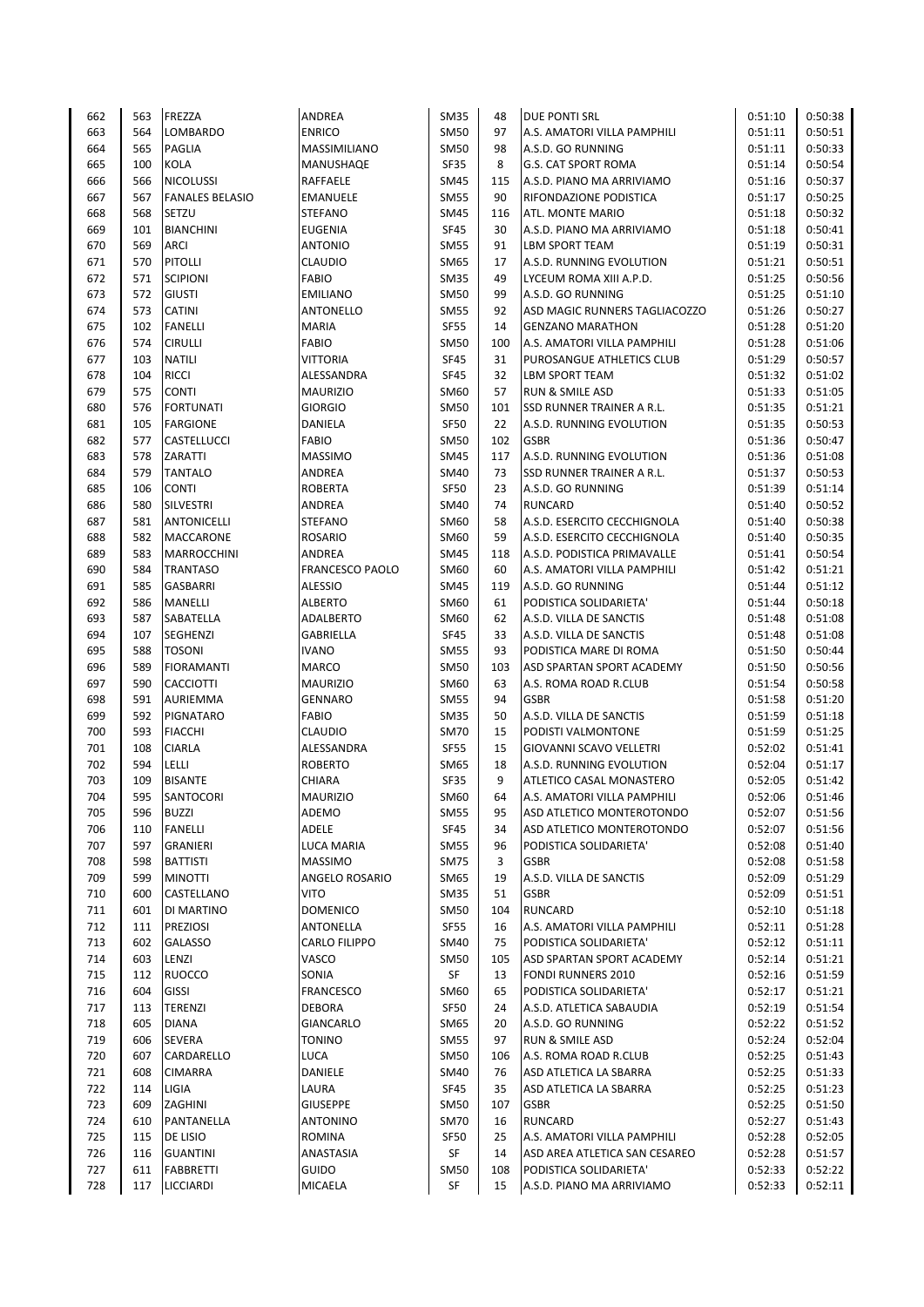| 729 | 612 | <b>FELLI</b>       | MASSIMILIANO            | <b>SM55</b> | 98           | <b>TIVOLI MARATHON</b>         | 0:52:33 | 0:51:40            |
|-----|-----|--------------------|-------------------------|-------------|--------------|--------------------------------|---------|--------------------|
| 730 | 613 | <b>ANASTASIO</b>   | <b>MAURIZIO</b>         | SM40        | 77           | ATLETICO CASAL MONASTERO       | 0:52:35 | 0:52:10            |
| 731 | 614 | <b>PICCINI</b>     | <b>RENATO</b>           | SM40        | 78           | A.S.D. GO RUNNING              | 0:52:35 | 0:52:18            |
| 732 | 118 | <b>BELMONTE</b>    | <b>ENRICA</b>           | SF          | 16           | ASD AREA ATLETICA SAN CESAREO  | 0:52:36 | 0:52:03            |
| 733 | 119 | PIETRANTONIO       | <b>FILOMENA</b>         | <b>SF55</b> | 17           | MARATHON ROMA CASTELFUSANO     | 0:52:40 | 0:52:08            |
| 734 | 615 | D'AGOSTINO         | <b>MASSIMO</b>          | <b>SM50</b> | 109          | RUNFOREVER APRILIA             | 0:52:40 | 0:52:27            |
| 735 | 616 | COCOZZA            | <b>VINCENZO</b>         | <b>SM35</b> | 52           | PODISTICA SOLIDARIETA'         | 0:52:41 | 0:51:42            |
| 736 | 617 | <b>AMANTI</b>      | <b>FRANCESCO</b>        | <b>SM55</b> | 99           | ATL. TUSCULUM                  | 0:52:42 | 0:51:44            |
| 737 | 618 | <b>MORI</b>        | PAOLO                   | <b>SM70</b> | 17           | A.S. AMATORI VILLA PAMPHILI    | 0:52:47 | 0:52:26            |
| 738 | 619 | ZAPPONE            | <b>MARCO</b>            | <b>SM50</b> | 110          | <b>LBM SPORT TEAM</b>          | 0:52:48 | 0:51:42            |
| 739 | 620 | PIERGROSSI         | <b>MARIO</b>            | SM60        | 66           | ITALIANA RUNNING A.S.D.        | 0:52:48 | 0:51:44            |
| 740 | 621 | <b>DODARO</b>      | <b>FRANCESCO</b>        | SM60        | 67           | <b>LBM SPORT TEAM</b>          | 0:52:49 | 0:51:42            |
| 741 | 120 | <b>FONTANA</b>     | SIMONA                  | <b>SF45</b> | 36           | ASD RUNNERS TEAM COLLEFERRO    | 0:52:49 | 0:52:33            |
| 742 | 622 | <b>FORTE</b>       | <b>EUGENIO</b>          | <b>SM55</b> | 100          | PODISTICA CASALOTTI            | 0:52:50 | 0:52:28            |
| 743 | 623 | <b>PICA</b>        | SEBASTIANO              | <b>SM65</b> | 21           | A.S. ALBATROS ROMA             | 0:52:52 | 0:52:09            |
| 744 | 624 | <b>COCCIOLETTI</b> | <b>STEFANO</b>          | SM60        | 68           | <b>GSBR</b>                    | 0:52:55 | 0:52:04            |
| 745 | 625 | <b>GALATIOTO</b>   | SALVATORE               | <b>SM55</b> | 101          | A.S.D. GO RUNNING              | 0:52:56 | 0:52:09            |
| 746 | 626 | <b>CUMELLI</b>     | <b>TULLIO</b>           | <b>SM70</b> | 18           | BIANCO MODA SPORT CIAMPINO ASD | 0:53:00 | 0:52:34            |
| 747 | 627 | <b>ROSATELLI</b>   | <b>MASSIMO</b>          | <b>SM55</b> | 102          | <b>LBM SPORT TEAM</b>          | 0:53:02 | 0:51:56            |
| 748 | 628 | <b>CIANELLA</b>    | <b>MICHELE</b>          | SM40        | 79           | <b>RUNCARD</b>                 | 0:53:02 | 0:52:00            |
| 749 | 629 | <b>PASCUCCI</b>    | <b>DANIELE</b>          | <b>SM45</b> | 120          | <b>RUNCARD</b>                 | 0:53:03 | 0:51:51            |
| 750 | 630 | <b>BROGLIA</b>     | PAOLO                   | <b>SM55</b> | 103          | A.S. ROMA ROAD R.CLUB          | 0:53:04 | 0:52:53            |
| 751 | 631 | PIERRO             | PIETRO                  | SM50        | 111          | TEAM CAMELOT A.S.D.            | 0:53:06 | 0:52:22            |
| 752 | 632 | <b>VINCENZI</b>    | LUCA                    | <b>SM55</b> | 104          | ASD SPARTAN SPORT ACADEMY      | 0:53:06 | 0:52:08            |
| 753 | 633 | LANERA             | <b>MARCELLO</b>         | <b>SM45</b> | 121          | LBM SPORT TEAM                 | 0:53:10 | 0:52:30            |
| 754 | 634 | <b>MAURIZI</b>     | <b>MASSIMO</b>          | SM60        | 69           | <b>GSBR</b>                    | 0:53:10 | 0:52:16            |
| 755 | 635 | DE BELLIS          | <b>SIMONE</b>           | SM40        | 80           | A.S. ROMA ROAD R.CLUB          | 0:53:10 | 0:52:15            |
| 756 | 121 | <b>ROSSI</b>       | <b>MARIA ANTONIETTA</b> | SF60        | 3            | ITALIANA RUNNING A.S.D.        | 0:53:13 | 0:52:54            |
| 757 | 636 | <b>FATICHENTI</b>  | <b>MARCO</b>            | <b>SM35</b> | 53           | DUE PONTI SRL                  | 0:53:15 | 0:52:43            |
| 758 | 122 | PIERLUISI          | <b>FULVIA</b>           | <b>SF50</b> | 26           | <b>GIOVANNI SCAVO VELLETRI</b> | 0:53:25 | 0:52:31            |
| 759 | 123 | <b>FABBRI</b>      | <b>KATIA</b>            | <b>SF45</b> | 37           | ASD TALENTI RUNNING TEAM ROMA  | 0:53:25 | 0:52:41            |
|     | 637 | LANZI              |                         | <b>SM40</b> | 81           | A.S. AMATORI VILLA PAMPHILI    | 0:53:27 |                    |
| 760 |     |                    | DANIELE                 |             | 22           |                                |         | 0:52:51<br>0:52:55 |
| 761 | 638 | <b>BONASSISA</b>   | <b>ALFONSO</b>          | SM65        |              | PUROSANGUE ATHLETICS CLUB      | 0:53:29 |                    |
| 762 | 124 | <b>IOPPOLO</b>     | ANGELINA                | <b>SF55</b> | 18           | PUROSANGUE ATHLETICS CLUB      | 0:53:30 | 0:52:58            |
| 763 | 125 | <b>TURCO</b>       | <b>MARIA LAURA</b>      | <b>SF60</b> | 4            | <b>GSBR</b>                    | 0:53:35 | 0:53:19            |
| 764 | 639 | ZACCAGNINI         | <b>ROBERTO</b>          | <b>SM60</b> | 70           | A.S. AMATORI VILLA PAMPHILI    | 0:53:37 | 0:53:11            |
| 765 | 126 | <b>BOTTIGLIA</b>   | <b>FLAVIA</b>           | SF          | 17           | <b>GSBR</b>                    | 0:53:40 | 0:52:45            |
| 766 | 640 | <b>CALICIOTTI</b>  | <b>TIZIANO</b>          | SM40        | 82           | AMATORI TOP RUNNERS CAST. ROM. | 0:53:42 | 0:52:42            |
| 767 | 641 | <b>RIZZARDI</b>    | <b>FLAVIO</b>           | <b>SM55</b> | 105          | <b>GSBR</b>                    | 0:53:45 | 0:53:26            |
| 768 | 642 | <b>TRABUCCO</b>    | <b>ANTONIO</b>          | <b>SM70</b> | 19           | <b>ASD ROMATLETICA</b>         | 0:53:49 | 0:53:44            |
| 769 | 127 | <b>CUGINI</b>      | <b>ANTONELLA</b>        | <b>SF60</b> | 5            | AMATORI TOP RUNNERS CAST. ROM. | 0:53:50 | 0:53:23            |
| 770 | 643 | <b>GERVASI</b>     | <b>LUCIO</b>            | <b>SM55</b> | 106          | A.S.D. PODISTICA APRILIA       | 0:53:50 | 0:53:01            |
| 771 | 644 | <b>ASCIOLLA</b>    | <b>DAMIANO</b>          | SM          | 44           | ASD G.S. VV.F. F.SORGINI ROMA  | 0:53:52 | 0:53:38            |
| 772 | 645 | <b>CONSIGLI</b>    | GABRIELE                | SM60        | 71           | SSD RUNNER TRAINER A R.L.      | 0:53:52 | 0:53:09            |
| 773 | 646 | <b>ASCIOLLA</b>    | <b>LINO</b>             | SM60        | 72           | U.S. ROMA 83                   | 0:53:52 | 0:53:39            |
| 774 | 128 | <b>JENNINGS</b>    | VALERIA                 | SF          | 18           | <b>LBM SPORT TEAM</b>          | 0:53:52 | 0:52:56            |
| 775 | 129 | <b>LUCANTONI</b>   | <b>NORMA</b>            | <b>SF70</b> | $\mathbf{1}$ | A.S. ROMA ROAD R.CLUB          | 0:53:55 | 0:53:29            |
| 776 | 647 | DE SIMONE          | <b>VINCENZO</b>         | <b>SM65</b> | 23           | <b>LBM SPORT TEAM</b>          | 0:53:55 | 0:53:40            |
| 777 | 130 | ANTONUCCI          | TIZIANA                 | SF          | 19           | A.S.D. VILLA DE SANCTIS        | 0:53:56 | 0:53:05            |
| 778 | 648 | BERNARDINI         | LUCIANO                 | SM45        | 122          | A.S.D. VILLA DE SANCTIS        | 0:53:56 | 0:53:05            |
| 779 | 649 | <b>VITIELLO</b>    | MARCO                   | SM45        | 123          | <b>LBM SPORT TEAM</b>          | 0:53:57 | 0:53:30            |
| 780 | 131 | <b>BRACCIALE</b>   | <b>MARIA PAOLA</b>      | SF45        | 38           | ASD ATLETICO MONTEROTONDO      | 0:53:59 | 0:53:04            |
| 781 | 650 | CRISTIANI          | <b>FABRIZIO</b>         | SM60        | 73           | <b>LBM SPORT TEAM</b>          | 0:54:00 | 0:54:00            |
| 782 | 651 | <b>GATTA</b>       | MARCO                   | SM45        | 124          | A.S.D. RUNNING EVOLUTION       | 0:54:02 | 0:53:19            |
| 783 | 132 | <b>CONCUTELLI</b>  | GAIA                    | SF35        | 10           | <b>ITALIANA RUNNING A.S.D.</b> | 0:54:06 | 0:53:31            |
| 784 | 652 | MASTRANGELI        | TESEO                   | SM55        | 107          | GIOVANNI SCAVO VELLETRI        | 0:54:06 | 0:53:13            |
| 785 | 653 | SARANGO SOTO       | <b>HECTOR VIDAL</b>     | SM65        | 24           | G.S. CAT SPORT ROMA            | 0:54:08 | 0:53:56            |
| 786 | 654 | <b>PALONE</b>      | <b>ATTILIO</b>          | <b>SM55</b> | 108          | A.S.D. GO RUNNING              | 0:54:17 | 0:53:58            |
| 787 | 133 | DALEMMO            | ANNA                    | SF45        | 39           | ATL. MONTE MARIO               | 0:54:17 | 0:53:36            |
| 788 | 134 | <b>STABILE</b>     | PAOLA                   | <b>SF50</b> | 27           | PUROSANGUE ATHLETICS CLUB      | 0:54:23 | 0:53:38            |
| 789 | 135 | <b>COLATOSTI</b>   | PAMELA                  | <b>SF45</b> | 40           | <b>GIOVANNI SCAVO VELLETRI</b> | 0:54:25 | 0:53:28            |
| 790 | 136 | DI CAVIO           | SIMONA                  | <b>SF40</b> | 13           | ITALIANA RUNNING A.S.D.        | 0:54:29 | 0:53:37            |
| 791 | 137 | <b>BARTOLUCCI</b>  | <b>ROBERTA</b>          | <b>SF40</b> | 14           | AMATORI TOP RUNNERS CAST. ROM. | 0:54:29 | 0:53:57            |
| 792 | 655 | PAITA              | ANDREA                  | SM50        | 112          | A.S. AMATORI VILLA PAMPHILI    | 0:54:30 | 0:53:51            |
| 793 | 138 | ANZOS              | <b>FRANCESCA</b>        | <b>SF50</b> | 28           | ASD ATLETICO MONTEROTONDO      | 0:54:32 | 0:54:22            |
| 794 | 656 | <b>GARUTI</b>      | MARCO                   | SM          | 45           | <b>RUNCARD</b>                 | 0:54:35 | 0:53:45            |
| 795 | 139 | COLLICENZA         | <b>GIULIANA</b>         | <b>SF60</b> | 6            | RUN & SMILE ASD                | 0:54:36 | 0:54:08            |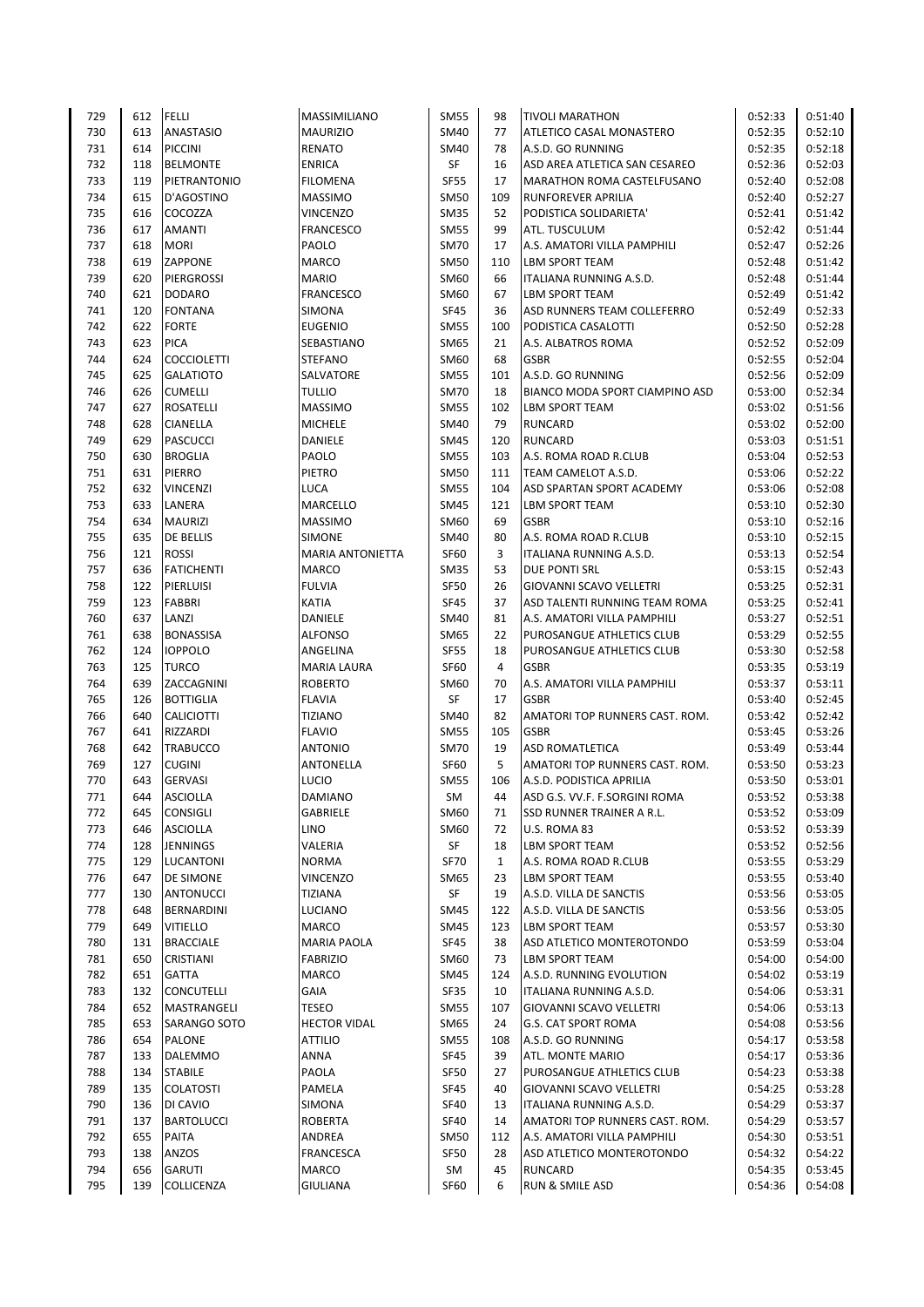| 140 | PIERSANTI                                                                                                                                                                                                                                                              | <b>ELISA</b>                                                                                                                                                                                                                                                                                                                                                                                                                                                                                                                                                                                                                                       | SF                                                                                                                                                                                                                                                                                                                                                                                                                                                                                                                                                                                 | 20                                                                                                                                                                                                                                                                                                                                                                                                                                                                                               | <b>IPPOLIFE S.S.D. A R.L.</b>                                                                                                                                                                                                       | 0:54:37                                                                                                                                                                                                                                                                                                                                                                                                                                                                                                                                                                                                                                                                                                                                                                                                                                                                                                                                                                                                                                                                    | 0:53:47                                                                                                                                                                                                                                                                                                                                                                                                                                   |
|-----|------------------------------------------------------------------------------------------------------------------------------------------------------------------------------------------------------------------------------------------------------------------------|----------------------------------------------------------------------------------------------------------------------------------------------------------------------------------------------------------------------------------------------------------------------------------------------------------------------------------------------------------------------------------------------------------------------------------------------------------------------------------------------------------------------------------------------------------------------------------------------------------------------------------------------------|------------------------------------------------------------------------------------------------------------------------------------------------------------------------------------------------------------------------------------------------------------------------------------------------------------------------------------------------------------------------------------------------------------------------------------------------------------------------------------------------------------------------------------------------------------------------------------|--------------------------------------------------------------------------------------------------------------------------------------------------------------------------------------------------------------------------------------------------------------------------------------------------------------------------------------------------------------------------------------------------------------------------------------------------------------------------------------------------|-------------------------------------------------------------------------------------------------------------------------------------------------------------------------------------------------------------------------------------|----------------------------------------------------------------------------------------------------------------------------------------------------------------------------------------------------------------------------------------------------------------------------------------------------------------------------------------------------------------------------------------------------------------------------------------------------------------------------------------------------------------------------------------------------------------------------------------------------------------------------------------------------------------------------------------------------------------------------------------------------------------------------------------------------------------------------------------------------------------------------------------------------------------------------------------------------------------------------------------------------------------------------------------------------------------------------|-------------------------------------------------------------------------------------------------------------------------------------------------------------------------------------------------------------------------------------------------------------------------------------------------------------------------------------------------------------------------------------------------------------------------------------------|
| 657 | <b>NATALIZIA</b>                                                                                                                                                                                                                                                       | <b>MAURO</b>                                                                                                                                                                                                                                                                                                                                                                                                                                                                                                                                                                                                                                       | SM                                                                                                                                                                                                                                                                                                                                                                                                                                                                                                                                                                                 | 46                                                                                                                                                                                                                                                                                                                                                                                                                                                                                               | X-SOLID SPORT LAB ASD                                                                                                                                                                                                               | 0:54:38                                                                                                                                                                                                                                                                                                                                                                                                                                                                                                                                                                                                                                                                                                                                                                                                                                                                                                                                                                                                                                                                    | 0:54:26                                                                                                                                                                                                                                                                                                                                                                                                                                   |
| 658 | <b>RUGGERI</b>                                                                                                                                                                                                                                                         | <b>DIEGO</b>                                                                                                                                                                                                                                                                                                                                                                                                                                                                                                                                                                                                                                       | <b>SM50</b>                                                                                                                                                                                                                                                                                                                                                                                                                                                                                                                                                                        | 113                                                                                                                                                                                                                                                                                                                                                                                                                                                                                              | ASD AREA ATLETICA SAN CESAREO                                                                                                                                                                                                       | 0:54:42                                                                                                                                                                                                                                                                                                                                                                                                                                                                                                                                                                                                                                                                                                                                                                                                                                                                                                                                                                                                                                                                    | 0:54:11                                                                                                                                                                                                                                                                                                                                                                                                                                   |
| 659 | <b>ROMITTI</b>                                                                                                                                                                                                                                                         | PAOLO                                                                                                                                                                                                                                                                                                                                                                                                                                                                                                                                                                                                                                              | SM60                                                                                                                                                                                                                                                                                                                                                                                                                                                                                                                                                                               | 74                                                                                                                                                                                                                                                                                                                                                                                                                                                                                               | A.S.D. ATLETICA FRASCATI                                                                                                                                                                                                            | 0:54:53                                                                                                                                                                                                                                                                                                                                                                                                                                                                                                                                                                                                                                                                                                                                                                                                                                                                                                                                                                                                                                                                    | 0:54:17                                                                                                                                                                                                                                                                                                                                                                                                                                   |
| 141 | <b>CUCCARONI</b>                                                                                                                                                                                                                                                       | <b>ELISENA</b>                                                                                                                                                                                                                                                                                                                                                                                                                                                                                                                                                                                                                                     | SF50                                                                                                                                                                                                                                                                                                                                                                                                                                                                                                                                                                               | 29                                                                                                                                                                                                                                                                                                                                                                                                                                                                                               | S.S. LAZIO ATLETICA LEGGERA                                                                                                                                                                                                         | 0:54:56                                                                                                                                                                                                                                                                                                                                                                                                                                                                                                                                                                                                                                                                                                                                                                                                                                                                                                                                                                                                                                                                    | 0:54:30                                                                                                                                                                                                                                                                                                                                                                                                                                   |
| 660 | <b>DOLCE</b>                                                                                                                                                                                                                                                           | PIERO                                                                                                                                                                                                                                                                                                                                                                                                                                                                                                                                                                                                                                              | SM65                                                                                                                                                                                                                                                                                                                                                                                                                                                                                                                                                                               | 25                                                                                                                                                                                                                                                                                                                                                                                                                                                                                               | <b>GSBR</b>                                                                                                                                                                                                                         | 0:54:56                                                                                                                                                                                                                                                                                                                                                                                                                                                                                                                                                                                                                                                                                                                                                                                                                                                                                                                                                                                                                                                                    | 0:53:40                                                                                                                                                                                                                                                                                                                                                                                                                                   |
| 142 | <b>TIMBALA</b>                                                                                                                                                                                                                                                         | MARCELA OLIMPIA                                                                                                                                                                                                                                                                                                                                                                                                                                                                                                                                                                                                                                    | SF35                                                                                                                                                                                                                                                                                                                                                                                                                                                                                                                                                                               | 11                                                                                                                                                                                                                                                                                                                                                                                                                                                                                               | <b>LBM SPORT TEAM</b>                                                                                                                                                                                                               | 0:54:59                                                                                                                                                                                                                                                                                                                                                                                                                                                                                                                                                                                                                                                                                                                                                                                                                                                                                                                                                                                                                                                                    | 0:54:04                                                                                                                                                                                                                                                                                                                                                                                                                                   |
| 661 | PELLEGRINI                                                                                                                                                                                                                                                             | <b>CLAUDIO</b>                                                                                                                                                                                                                                                                                                                                                                                                                                                                                                                                                                                                                                     | SM65                                                                                                                                                                                                                                                                                                                                                                                                                                                                                                                                                                               | 26                                                                                                                                                                                                                                                                                                                                                                                                                                                                                               | <b>ATLETICA VITA</b>                                                                                                                                                                                                                | 0:55:01                                                                                                                                                                                                                                                                                                                                                                                                                                                                                                                                                                                                                                                                                                                                                                                                                                                                                                                                                                                                                                                                    | 0:53:43                                                                                                                                                                                                                                                                                                                                                                                                                                   |
| 662 | <b>ROCCA</b>                                                                                                                                                                                                                                                           | <b>ROBERTO</b>                                                                                                                                                                                                                                                                                                                                                                                                                                                                                                                                                                                                                                     | SM65                                                                                                                                                                                                                                                                                                                                                                                                                                                                                                                                                                               | 27                                                                                                                                                                                                                                                                                                                                                                                                                                                                                               | <b>ATLETICA VITA</b>                                                                                                                                                                                                                | 0:55:01                                                                                                                                                                                                                                                                                                                                                                                                                                                                                                                                                                                                                                                                                                                                                                                                                                                                                                                                                                                                                                                                    | 0:53:58                                                                                                                                                                                                                                                                                                                                                                                                                                   |
| 143 | <b>RICASOLI</b>                                                                                                                                                                                                                                                        | ALESSIA                                                                                                                                                                                                                                                                                                                                                                                                                                                                                                                                                                                                                                            | <b>SF40</b>                                                                                                                                                                                                                                                                                                                                                                                                                                                                                                                                                                        | 15                                                                                                                                                                                                                                                                                                                                                                                                                                                                                               | AMATORI TOP RUNNERS CAST. ROM.                                                                                                                                                                                                      | 0:55:02                                                                                                                                                                                                                                                                                                                                                                                                                                                                                                                                                                                                                                                                                                                                                                                                                                                                                                                                                                                                                                                                    | 0:54:43                                                                                                                                                                                                                                                                                                                                                                                                                                   |
| 663 | SACCONE                                                                                                                                                                                                                                                                | <b>MARCO</b>                                                                                                                                                                                                                                                                                                                                                                                                                                                                                                                                                                                                                                       | <b>SM55</b>                                                                                                                                                                                                                                                                                                                                                                                                                                                                                                                                                                        | 109                                                                                                                                                                                                                                                                                                                                                                                                                                                                                              | A.S.D. PIANO MA ARRIVIAMO                                                                                                                                                                                                           | 0:55:03                                                                                                                                                                                                                                                                                                                                                                                                                                                                                                                                                                                                                                                                                                                                                                                                                                                                                                                                                                                                                                                                    | 0:54:28                                                                                                                                                                                                                                                                                                                                                                                                                                   |
| 144 | <b>MISITI</b>                                                                                                                                                                                                                                                          | LAURA                                                                                                                                                                                                                                                                                                                                                                                                                                                                                                                                                                                                                                              | <b>SF45</b>                                                                                                                                                                                                                                                                                                                                                                                                                                                                                                                                                                        | 41                                                                                                                                                                                                                                                                                                                                                                                                                                                                                               | PUROSANGUE ATHLETICS CLUB                                                                                                                                                                                                           | 0:55:04                                                                                                                                                                                                                                                                                                                                                                                                                                                                                                                                                                                                                                                                                                                                                                                                                                                                                                                                                                                                                                                                    | 0:54:21                                                                                                                                                                                                                                                                                                                                                                                                                                   |
| 664 | <b>DUCA</b>                                                                                                                                                                                                                                                            | WALTER                                                                                                                                                                                                                                                                                                                                                                                                                                                                                                                                                                                                                                             | SM65                                                                                                                                                                                                                                                                                                                                                                                                                                                                                                                                                                               | 28                                                                                                                                                                                                                                                                                                                                                                                                                                                                                               | PODISTICA SOLIDARIETA'                                                                                                                                                                                                              | 0:55:05                                                                                                                                                                                                                                                                                                                                                                                                                                                                                                                                                                                                                                                                                                                                                                                                                                                                                                                                                                                                                                                                    | 0:54:57                                                                                                                                                                                                                                                                                                                                                                                                                                   |
| 665 | <b>DE ANGELIS</b>                                                                                                                                                                                                                                                      | <b>CLAUDIO</b>                                                                                                                                                                                                                                                                                                                                                                                                                                                                                                                                                                                                                                     |                                                                                                                                                                                                                                                                                                                                                                                                                                                                                                                                                                                    | 83                                                                                                                                                                                                                                                                                                                                                                                                                                                                                               | A.S.D. CAFFARELLA RUNNERS                                                                                                                                                                                                           | 0:55:06                                                                                                                                                                                                                                                                                                                                                                                                                                                                                                                                                                                                                                                                                                                                                                                                                                                                                                                                                                                                                                                                    | 0:54:06                                                                                                                                                                                                                                                                                                                                                                                                                                   |
| 666 | POLI                                                                                                                                                                                                                                                                   |                                                                                                                                                                                                                                                                                                                                                                                                                                                                                                                                                                                                                                                    |                                                                                                                                                                                                                                                                                                                                                                                                                                                                                                                                                                                    | 75                                                                                                                                                                                                                                                                                                                                                                                                                                                                                               |                                                                                                                                                                                                                                     |                                                                                                                                                                                                                                                                                                                                                                                                                                                                                                                                                                                                                                                                                                                                                                                                                                                                                                                                                                                                                                                                            | 0:54:24                                                                                                                                                                                                                                                                                                                                                                                                                                   |
|     |                                                                                                                                                                                                                                                                        |                                                                                                                                                                                                                                                                                                                                                                                                                                                                                                                                                                                                                                                    |                                                                                                                                                                                                                                                                                                                                                                                                                                                                                                                                                                                    | 16                                                                                                                                                                                                                                                                                                                                                                                                                                                                                               |                                                                                                                                                                                                                                     |                                                                                                                                                                                                                                                                                                                                                                                                                                                                                                                                                                                                                                                                                                                                                                                                                                                                                                                                                                                                                                                                            | 0:54:28                                                                                                                                                                                                                                                                                                                                                                                                                                   |
| 146 | <b>ARCUTI</b>                                                                                                                                                                                                                                                          | SABRINA                                                                                                                                                                                                                                                                                                                                                                                                                                                                                                                                                                                                                                            | <b>SF40</b>                                                                                                                                                                                                                                                                                                                                                                                                                                                                                                                                                                        | 17                                                                                                                                                                                                                                                                                                                                                                                                                                                                                               |                                                                                                                                                                                                                                     | 0:55:18                                                                                                                                                                                                                                                                                                                                                                                                                                                                                                                                                                                                                                                                                                                                                                                                                                                                                                                                                                                                                                                                    | 0:54:48                                                                                                                                                                                                                                                                                                                                                                                                                                   |
| 667 | <b>ANTONELLI</b>                                                                                                                                                                                                                                                       | VALTER                                                                                                                                                                                                                                                                                                                                                                                                                                                                                                                                                                                                                                             | <b>SM55</b>                                                                                                                                                                                                                                                                                                                                                                                                                                                                                                                                                                        | 110                                                                                                                                                                                                                                                                                                                                                                                                                                                                                              | PUROSANGUE ATHLETICS CLUB                                                                                                                                                                                                           | 0:55:23                                                                                                                                                                                                                                                                                                                                                                                                                                                                                                                                                                                                                                                                                                                                                                                                                                                                                                                                                                                                                                                                    | 0:54:41                                                                                                                                                                                                                                                                                                                                                                                                                                   |
|     |                                                                                                                                                                                                                                                                        |                                                                                                                                                                                                                                                                                                                                                                                                                                                                                                                                                                                                                                                    |                                                                                                                                                                                                                                                                                                                                                                                                                                                                                                                                                                                    | 84                                                                                                                                                                                                                                                                                                                                                                                                                                                                                               |                                                                                                                                                                                                                                     |                                                                                                                                                                                                                                                                                                                                                                                                                                                                                                                                                                                                                                                                                                                                                                                                                                                                                                                                                                                                                                                                            | 0:54:46                                                                                                                                                                                                                                                                                                                                                                                                                                   |
|     |                                                                                                                                                                                                                                                                        |                                                                                                                                                                                                                                                                                                                                                                                                                                                                                                                                                                                                                                                    |                                                                                                                                                                                                                                                                                                                                                                                                                                                                                                                                                                                    |                                                                                                                                                                                                                                                                                                                                                                                                                                                                                                  |                                                                                                                                                                                                                                     |                                                                                                                                                                                                                                                                                                                                                                                                                                                                                                                                                                                                                                                                                                                                                                                                                                                                                                                                                                                                                                                                            | 0:54:32                                                                                                                                                                                                                                                                                                                                                                                                                                   |
|     |                                                                                                                                                                                                                                                                        |                                                                                                                                                                                                                                                                                                                                                                                                                                                                                                                                                                                                                                                    |                                                                                                                                                                                                                                                                                                                                                                                                                                                                                                                                                                                    |                                                                                                                                                                                                                                                                                                                                                                                                                                                                                                  |                                                                                                                                                                                                                                     |                                                                                                                                                                                                                                                                                                                                                                                                                                                                                                                                                                                                                                                                                                                                                                                                                                                                                                                                                                                                                                                                            | 0:54:35                                                                                                                                                                                                                                                                                                                                                                                                                                   |
|     |                                                                                                                                                                                                                                                                        |                                                                                                                                                                                                                                                                                                                                                                                                                                                                                                                                                                                                                                                    |                                                                                                                                                                                                                                                                                                                                                                                                                                                                                                                                                                                    |                                                                                                                                                                                                                                                                                                                                                                                                                                                                                                  |                                                                                                                                                                                                                                     |                                                                                                                                                                                                                                                                                                                                                                                                                                                                                                                                                                                                                                                                                                                                                                                                                                                                                                                                                                                                                                                                            | 0:54:32                                                                                                                                                                                                                                                                                                                                                                                                                                   |
|     |                                                                                                                                                                                                                                                                        |                                                                                                                                                                                                                                                                                                                                                                                                                                                                                                                                                                                                                                                    |                                                                                                                                                                                                                                                                                                                                                                                                                                                                                                                                                                                    |                                                                                                                                                                                                                                                                                                                                                                                                                                                                                                  |                                                                                                                                                                                                                                     |                                                                                                                                                                                                                                                                                                                                                                                                                                                                                                                                                                                                                                                                                                                                                                                                                                                                                                                                                                                                                                                                            | 0:54:56                                                                                                                                                                                                                                                                                                                                                                                                                                   |
|     |                                                                                                                                                                                                                                                                        |                                                                                                                                                                                                                                                                                                                                                                                                                                                                                                                                                                                                                                                    |                                                                                                                                                                                                                                                                                                                                                                                                                                                                                                                                                                                    |                                                                                                                                                                                                                                                                                                                                                                                                                                                                                                  |                                                                                                                                                                                                                                     |                                                                                                                                                                                                                                                                                                                                                                                                                                                                                                                                                                                                                                                                                                                                                                                                                                                                                                                                                                                                                                                                            | 0:54:44                                                                                                                                                                                                                                                                                                                                                                                                                                   |
|     |                                                                                                                                                                                                                                                                        |                                                                                                                                                                                                                                                                                                                                                                                                                                                                                                                                                                                                                                                    |                                                                                                                                                                                                                                                                                                                                                                                                                                                                                                                                                                                    |                                                                                                                                                                                                                                                                                                                                                                                                                                                                                                  |                                                                                                                                                                                                                                     |                                                                                                                                                                                                                                                                                                                                                                                                                                                                                                                                                                                                                                                                                                                                                                                                                                                                                                                                                                                                                                                                            | 0:54:44                                                                                                                                                                                                                                                                                                                                                                                                                                   |
|     |                                                                                                                                                                                                                                                                        |                                                                                                                                                                                                                                                                                                                                                                                                                                                                                                                                                                                                                                                    |                                                                                                                                                                                                                                                                                                                                                                                                                                                                                                                                                                                    |                                                                                                                                                                                                                                                                                                                                                                                                                                                                                                  |                                                                                                                                                                                                                                     |                                                                                                                                                                                                                                                                                                                                                                                                                                                                                                                                                                                                                                                                                                                                                                                                                                                                                                                                                                                                                                                                            | 0:55:14                                                                                                                                                                                                                                                                                                                                                                                                                                   |
|     |                                                                                                                                                                                                                                                                        |                                                                                                                                                                                                                                                                                                                                                                                                                                                                                                                                                                                                                                                    |                                                                                                                                                                                                                                                                                                                                                                                                                                                                                                                                                                                    |                                                                                                                                                                                                                                                                                                                                                                                                                                                                                                  |                                                                                                                                                                                                                                     |                                                                                                                                                                                                                                                                                                                                                                                                                                                                                                                                                                                                                                                                                                                                                                                                                                                                                                                                                                                                                                                                            | 0:54:44                                                                                                                                                                                                                                                                                                                                                                                                                                   |
|     |                                                                                                                                                                                                                                                                        |                                                                                                                                                                                                                                                                                                                                                                                                                                                                                                                                                                                                                                                    |                                                                                                                                                                                                                                                                                                                                                                                                                                                                                                                                                                                    |                                                                                                                                                                                                                                                                                                                                                                                                                                                                                                  |                                                                                                                                                                                                                                     |                                                                                                                                                                                                                                                                                                                                                                                                                                                                                                                                                                                                                                                                                                                                                                                                                                                                                                                                                                                                                                                                            | 0:55:07                                                                                                                                                                                                                                                                                                                                                                                                                                   |
|     |                                                                                                                                                                                                                                                                        |                                                                                                                                                                                                                                                                                                                                                                                                                                                                                                                                                                                                                                                    |                                                                                                                                                                                                                                                                                                                                                                                                                                                                                                                                                                                    |                                                                                                                                                                                                                                                                                                                                                                                                                                                                                                  |                                                                                                                                                                                                                                     |                                                                                                                                                                                                                                                                                                                                                                                                                                                                                                                                                                                                                                                                                                                                                                                                                                                                                                                                                                                                                                                                            | 0:55:34                                                                                                                                                                                                                                                                                                                                                                                                                                   |
|     |                                                                                                                                                                                                                                                                        |                                                                                                                                                                                                                                                                                                                                                                                                                                                                                                                                                                                                                                                    |                                                                                                                                                                                                                                                                                                                                                                                                                                                                                                                                                                                    |                                                                                                                                                                                                                                                                                                                                                                                                                                                                                                  |                                                                                                                                                                                                                                     |                                                                                                                                                                                                                                                                                                                                                                                                                                                                                                                                                                                                                                                                                                                                                                                                                                                                                                                                                                                                                                                                            | 0:55:08                                                                                                                                                                                                                                                                                                                                                                                                                                   |
|     |                                                                                                                                                                                                                                                                        |                                                                                                                                                                                                                                                                                                                                                                                                                                                                                                                                                                                                                                                    |                                                                                                                                                                                                                                                                                                                                                                                                                                                                                                                                                                                    |                                                                                                                                                                                                                                                                                                                                                                                                                                                                                                  |                                                                                                                                                                                                                                     |                                                                                                                                                                                                                                                                                                                                                                                                                                                                                                                                                                                                                                                                                                                                                                                                                                                                                                                                                                                                                                                                            | 0:54:53                                                                                                                                                                                                                                                                                                                                                                                                                                   |
|     |                                                                                                                                                                                                                                                                        |                                                                                                                                                                                                                                                                                                                                                                                                                                                                                                                                                                                                                                                    |                                                                                                                                                                                                                                                                                                                                                                                                                                                                                                                                                                                    |                                                                                                                                                                                                                                                                                                                                                                                                                                                                                                  |                                                                                                                                                                                                                                     |                                                                                                                                                                                                                                                                                                                                                                                                                                                                                                                                                                                                                                                                                                                                                                                                                                                                                                                                                                                                                                                                            | 0:54:52                                                                                                                                                                                                                                                                                                                                                                                                                                   |
|     |                                                                                                                                                                                                                                                                        |                                                                                                                                                                                                                                                                                                                                                                                                                                                                                                                                                                                                                                                    |                                                                                                                                                                                                                                                                                                                                                                                                                                                                                                                                                                                    |                                                                                                                                                                                                                                                                                                                                                                                                                                                                                                  |                                                                                                                                                                                                                                     |                                                                                                                                                                                                                                                                                                                                                                                                                                                                                                                                                                                                                                                                                                                                                                                                                                                                                                                                                                                                                                                                            | 0:55:11                                                                                                                                                                                                                                                                                                                                                                                                                                   |
|     |                                                                                                                                                                                                                                                                        |                                                                                                                                                                                                                                                                                                                                                                                                                                                                                                                                                                                                                                                    |                                                                                                                                                                                                                                                                                                                                                                                                                                                                                                                                                                                    |                                                                                                                                                                                                                                                                                                                                                                                                                                                                                                  |                                                                                                                                                                                                                                     |                                                                                                                                                                                                                                                                                                                                                                                                                                                                                                                                                                                                                                                                                                                                                                                                                                                                                                                                                                                                                                                                            |                                                                                                                                                                                                                                                                                                                                                                                                                                           |
|     |                                                                                                                                                                                                                                                                        |                                                                                                                                                                                                                                                                                                                                                                                                                                                                                                                                                                                                                                                    |                                                                                                                                                                                                                                                                                                                                                                                                                                                                                                                                                                                    |                                                                                                                                                                                                                                                                                                                                                                                                                                                                                                  |                                                                                                                                                                                                                                     |                                                                                                                                                                                                                                                                                                                                                                                                                                                                                                                                                                                                                                                                                                                                                                                                                                                                                                                                                                                                                                                                            | 0:55:20                                                                                                                                                                                                                                                                                                                                                                                                                                   |
|     |                                                                                                                                                                                                                                                                        |                                                                                                                                                                                                                                                                                                                                                                                                                                                                                                                                                                                                                                                    |                                                                                                                                                                                                                                                                                                                                                                                                                                                                                                                                                                                    |                                                                                                                                                                                                                                                                                                                                                                                                                                                                                                  |                                                                                                                                                                                                                                     |                                                                                                                                                                                                                                                                                                                                                                                                                                                                                                                                                                                                                                                                                                                                                                                                                                                                                                                                                                                                                                                                            | 0:55:22                                                                                                                                                                                                                                                                                                                                                                                                                                   |
|     |                                                                                                                                                                                                                                                                        |                                                                                                                                                                                                                                                                                                                                                                                                                                                                                                                                                                                                                                                    |                                                                                                                                                                                                                                                                                                                                                                                                                                                                                                                                                                                    |                                                                                                                                                                                                                                                                                                                                                                                                                                                                                                  |                                                                                                                                                                                                                                     |                                                                                                                                                                                                                                                                                                                                                                                                                                                                                                                                                                                                                                                                                                                                                                                                                                                                                                                                                                                                                                                                            | 0:55:28                                                                                                                                                                                                                                                                                                                                                                                                                                   |
|     |                                                                                                                                                                                                                                                                        |                                                                                                                                                                                                                                                                                                                                                                                                                                                                                                                                                                                                                                                    |                                                                                                                                                                                                                                                                                                                                                                                                                                                                                                                                                                                    |                                                                                                                                                                                                                                                                                                                                                                                                                                                                                                  |                                                                                                                                                                                                                                     |                                                                                                                                                                                                                                                                                                                                                                                                                                                                                                                                                                                                                                                                                                                                                                                                                                                                                                                                                                                                                                                                            | 0:54:57                                                                                                                                                                                                                                                                                                                                                                                                                                   |
|     |                                                                                                                                                                                                                                                                        |                                                                                                                                                                                                                                                                                                                                                                                                                                                                                                                                                                                                                                                    |                                                                                                                                                                                                                                                                                                                                                                                                                                                                                                                                                                                    |                                                                                                                                                                                                                                                                                                                                                                                                                                                                                                  |                                                                                                                                                                                                                                     |                                                                                                                                                                                                                                                                                                                                                                                                                                                                                                                                                                                                                                                                                                                                                                                                                                                                                                                                                                                                                                                                            | 0:55:46                                                                                                                                                                                                                                                                                                                                                                                                                                   |
|     |                                                                                                                                                                                                                                                                        |                                                                                                                                                                                                                                                                                                                                                                                                                                                                                                                                                                                                                                                    |                                                                                                                                                                                                                                                                                                                                                                                                                                                                                                                                                                                    |                                                                                                                                                                                                                                                                                                                                                                                                                                                                                                  |                                                                                                                                                                                                                                     |                                                                                                                                                                                                                                                                                                                                                                                                                                                                                                                                                                                                                                                                                                                                                                                                                                                                                                                                                                                                                                                                            | 0:55:15                                                                                                                                                                                                                                                                                                                                                                                                                                   |
|     |                                                                                                                                                                                                                                                                        |                                                                                                                                                                                                                                                                                                                                                                                                                                                                                                                                                                                                                                                    |                                                                                                                                                                                                                                                                                                                                                                                                                                                                                                                                                                                    |                                                                                                                                                                                                                                                                                                                                                                                                                                                                                                  |                                                                                                                                                                                                                                     |                                                                                                                                                                                                                                                                                                                                                                                                                                                                                                                                                                                                                                                                                                                                                                                                                                                                                                                                                                                                                                                                            | 0:55:19                                                                                                                                                                                                                                                                                                                                                                                                                                   |
|     |                                                                                                                                                                                                                                                                        |                                                                                                                                                                                                                                                                                                                                                                                                                                                                                                                                                                                                                                                    |                                                                                                                                                                                                                                                                                                                                                                                                                                                                                                                                                                                    |                                                                                                                                                                                                                                                                                                                                                                                                                                                                                                  |                                                                                                                                                                                                                                     |                                                                                                                                                                                                                                                                                                                                                                                                                                                                                                                                                                                                                                                                                                                                                                                                                                                                                                                                                                                                                                                                            | 0:55:18                                                                                                                                                                                                                                                                                                                                                                                                                                   |
|     |                                                                                                                                                                                                                                                                        |                                                                                                                                                                                                                                                                                                                                                                                                                                                                                                                                                                                                                                                    |                                                                                                                                                                                                                                                                                                                                                                                                                                                                                                                                                                                    |                                                                                                                                                                                                                                                                                                                                                                                                                                                                                                  |                                                                                                                                                                                                                                     |                                                                                                                                                                                                                                                                                                                                                                                                                                                                                                                                                                                                                                                                                                                                                                                                                                                                                                                                                                                                                                                                            | 0:55:30                                                                                                                                                                                                                                                                                                                                                                                                                                   |
|     |                                                                                                                                                                                                                                                                        |                                                                                                                                                                                                                                                                                                                                                                                                                                                                                                                                                                                                                                                    |                                                                                                                                                                                                                                                                                                                                                                                                                                                                                                                                                                                    |                                                                                                                                                                                                                                                                                                                                                                                                                                                                                                  |                                                                                                                                                                                                                                     |                                                                                                                                                                                                                                                                                                                                                                                                                                                                                                                                                                                                                                                                                                                                                                                                                                                                                                                                                                                                                                                                            | 0:55:30                                                                                                                                                                                                                                                                                                                                                                                                                                   |
|     |                                                                                                                                                                                                                                                                        |                                                                                                                                                                                                                                                                                                                                                                                                                                                                                                                                                                                                                                                    |                                                                                                                                                                                                                                                                                                                                                                                                                                                                                                                                                                                    |                                                                                                                                                                                                                                                                                                                                                                                                                                                                                                  |                                                                                                                                                                                                                                     |                                                                                                                                                                                                                                                                                                                                                                                                                                                                                                                                                                                                                                                                                                                                                                                                                                                                                                                                                                                                                                                                            | 0:55:33                                                                                                                                                                                                                                                                                                                                                                                                                                   |
|     |                                                                                                                                                                                                                                                                        |                                                                                                                                                                                                                                                                                                                                                                                                                                                                                                                                                                                                                                                    |                                                                                                                                                                                                                                                                                                                                                                                                                                                                                                                                                                                    |                                                                                                                                                                                                                                                                                                                                                                                                                                                                                                  |                                                                                                                                                                                                                                     |                                                                                                                                                                                                                                                                                                                                                                                                                                                                                                                                                                                                                                                                                                                                                                                                                                                                                                                                                                                                                                                                            | 0:55:33                                                                                                                                                                                                                                                                                                                                                                                                                                   |
|     |                                                                                                                                                                                                                                                                        |                                                                                                                                                                                                                                                                                                                                                                                                                                                                                                                                                                                                                                                    |                                                                                                                                                                                                                                                                                                                                                                                                                                                                                                                                                                                    |                                                                                                                                                                                                                                                                                                                                                                                                                                                                                                  |                                                                                                                                                                                                                                     |                                                                                                                                                                                                                                                                                                                                                                                                                                                                                                                                                                                                                                                                                                                                                                                                                                                                                                                                                                                                                                                                            | 0:55:10                                                                                                                                                                                                                                                                                                                                                                                                                                   |
|     |                                                                                                                                                                                                                                                                        |                                                                                                                                                                                                                                                                                                                                                                                                                                                                                                                                                                                                                                                    |                                                                                                                                                                                                                                                                                                                                                                                                                                                                                                                                                                                    |                                                                                                                                                                                                                                                                                                                                                                                                                                                                                                  |                                                                                                                                                                                                                                     |                                                                                                                                                                                                                                                                                                                                                                                                                                                                                                                                                                                                                                                                                                                                                                                                                                                                                                                                                                                                                                                                            | 0:55:11                                                                                                                                                                                                                                                                                                                                                                                                                                   |
|     |                                                                                                                                                                                                                                                                        |                                                                                                                                                                                                                                                                                                                                                                                                                                                                                                                                                                                                                                                    |                                                                                                                                                                                                                                                                                                                                                                                                                                                                                                                                                                                    |                                                                                                                                                                                                                                                                                                                                                                                                                                                                                                  |                                                                                                                                                                                                                                     |                                                                                                                                                                                                                                                                                                                                                                                                                                                                                                                                                                                                                                                                                                                                                                                                                                                                                                                                                                                                                                                                            | 0:55:33                                                                                                                                                                                                                                                                                                                                                                                                                                   |
|     |                                                                                                                                                                                                                                                                        |                                                                                                                                                                                                                                                                                                                                                                                                                                                                                                                                                                                                                                                    |                                                                                                                                                                                                                                                                                                                                                                                                                                                                                                                                                                                    |                                                                                                                                                                                                                                                                                                                                                                                                                                                                                                  |                                                                                                                                                                                                                                     |                                                                                                                                                                                                                                                                                                                                                                                                                                                                                                                                                                                                                                                                                                                                                                                                                                                                                                                                                                                                                                                                            | 0:55:33                                                                                                                                                                                                                                                                                                                                                                                                                                   |
|     |                                                                                                                                                                                                                                                                        |                                                                                                                                                                                                                                                                                                                                                                                                                                                                                                                                                                                                                                                    |                                                                                                                                                                                                                                                                                                                                                                                                                                                                                                                                                                                    |                                                                                                                                                                                                                                                                                                                                                                                                                                                                                                  |                                                                                                                                                                                                                                     |                                                                                                                                                                                                                                                                                                                                                                                                                                                                                                                                                                                                                                                                                                                                                                                                                                                                                                                                                                                                                                                                            | 0:55:22                                                                                                                                                                                                                                                                                                                                                                                                                                   |
|     |                                                                                                                                                                                                                                                                        |                                                                                                                                                                                                                                                                                                                                                                                                                                                                                                                                                                                                                                                    |                                                                                                                                                                                                                                                                                                                                                                                                                                                                                                                                                                                    |                                                                                                                                                                                                                                                                                                                                                                                                                                                                                                  |                                                                                                                                                                                                                                     |                                                                                                                                                                                                                                                                                                                                                                                                                                                                                                                                                                                                                                                                                                                                                                                                                                                                                                                                                                                                                                                                            | 0:55:14                                                                                                                                                                                                                                                                                                                                                                                                                                   |
|     |                                                                                                                                                                                                                                                                        |                                                                                                                                                                                                                                                                                                                                                                                                                                                                                                                                                                                                                                                    |                                                                                                                                                                                                                                                                                                                                                                                                                                                                                                                                                                                    |                                                                                                                                                                                                                                                                                                                                                                                                                                                                                                  |                                                                                                                                                                                                                                     |                                                                                                                                                                                                                                                                                                                                                                                                                                                                                                                                                                                                                                                                                                                                                                                                                                                                                                                                                                                                                                                                            | 0:55:14                                                                                                                                                                                                                                                                                                                                                                                                                                   |
|     |                                                                                                                                                                                                                                                                        |                                                                                                                                                                                                                                                                                                                                                                                                                                                                                                                                                                                                                                                    |                                                                                                                                                                                                                                                                                                                                                                                                                                                                                                                                                                                    |                                                                                                                                                                                                                                                                                                                                                                                                                                                                                                  |                                                                                                                                                                                                                                     |                                                                                                                                                                                                                                                                                                                                                                                                                                                                                                                                                                                                                                                                                                                                                                                                                                                                                                                                                                                                                                                                            | 0:55:52                                                                                                                                                                                                                                                                                                                                                                                                                                   |
|     |                                                                                                                                                                                                                                                                        |                                                                                                                                                                                                                                                                                                                                                                                                                                                                                                                                                                                                                                                    |                                                                                                                                                                                                                                                                                                                                                                                                                                                                                                                                                                                    |                                                                                                                                                                                                                                                                                                                                                                                                                                                                                                  |                                                                                                                                                                                                                                     |                                                                                                                                                                                                                                                                                                                                                                                                                                                                                                                                                                                                                                                                                                                                                                                                                                                                                                                                                                                                                                                                            | 0:55:24                                                                                                                                                                                                                                                                                                                                                                                                                                   |
| 695 | CASU                                                                                                                                                                                                                                                                   | <b>STEFANO</b>                                                                                                                                                                                                                                                                                                                                                                                                                                                                                                                                                                                                                                     | <b>SM50</b>                                                                                                                                                                                                                                                                                                                                                                                                                                                                                                                                                                        | 123                                                                                                                                                                                                                                                                                                                                                                                                                                                                                              | PODISTICA SOLIDARIETA'                                                                                                                                                                                                              | 0:56:25                                                                                                                                                                                                                                                                                                                                                                                                                                                                                                                                                                                                                                                                                                                                                                                                                                                                                                                                                                                                                                                                    | 0:55:33                                                                                                                                                                                                                                                                                                                                                                                                                                   |
|     |                                                                                                                                                                                                                                                                        |                                                                                                                                                                                                                                                                                                                                                                                                                                                                                                                                                                                                                                                    |                                                                                                                                                                                                                                                                                                                                                                                                                                                                                                                                                                                    |                                                                                                                                                                                                                                                                                                                                                                                                                                                                                                  |                                                                                                                                                                                                                                     |                                                                                                                                                                                                                                                                                                                                                                                                                                                                                                                                                                                                                                                                                                                                                                                                                                                                                                                                                                                                                                                                            | 0:56:15                                                                                                                                                                                                                                                                                                                                                                                                                                   |
| 697 | PERNA                                                                                                                                                                                                                                                                  | ALESSANDRO                                                                                                                                                                                                                                                                                                                                                                                                                                                                                                                                                                                                                                         | SM45                                                                                                                                                                                                                                                                                                                                                                                                                                                                                                                                                                               | 126                                                                                                                                                                                                                                                                                                                                                                                                                                                                                              | ASD SPARTAN SPORT ACADEMY                                                                                                                                                                                                           | 0:56:29                                                                                                                                                                                                                                                                                                                                                                                                                                                                                                                                                                                                                                                                                                                                                                                                                                                                                                                                                                                                                                                                    | 0:55:51                                                                                                                                                                                                                                                                                                                                                                                                                                   |
| 698 | <b>MANCINI</b>                                                                                                                                                                                                                                                         | ANDREA                                                                                                                                                                                                                                                                                                                                                                                                                                                                                                                                                                                                                                             | SM50                                                                                                                                                                                                                                                                                                                                                                                                                                                                                                                                                                               | 124                                                                                                                                                                                                                                                                                                                                                                                                                                                                                              | ATL. TUSCULUM                                                                                                                                                                                                                       | 0:56:31                                                                                                                                                                                                                                                                                                                                                                                                                                                                                                                                                                                                                                                                                                                                                                                                                                                                                                                                                                                                                                                                    | 0:56:19                                                                                                                                                                                                                                                                                                                                                                                                                                   |
| 156 | PASQUARIELLO                                                                                                                                                                                                                                                           | RACHELE                                                                                                                                                                                                                                                                                                                                                                                                                                                                                                                                                                                                                                            | <b>SF40</b>                                                                                                                                                                                                                                                                                                                                                                                                                                                                                                                                                                        | 18                                                                                                                                                                                                                                                                                                                                                                                                                                                                                               | A.S.D. PIANO MA ARRIVIAMO                                                                                                                                                                                                           | 0:56:32                                                                                                                                                                                                                                                                                                                                                                                                                                                                                                                                                                                                                                                                                                                                                                                                                                                                                                                                                                                                                                                                    | 0:55:53                                                                                                                                                                                                                                                                                                                                                                                                                                   |
| 699 | <b>FISICHELLA</b>                                                                                                                                                                                                                                                      | DANIELE                                                                                                                                                                                                                                                                                                                                                                                                                                                                                                                                                                                                                                            | SM45                                                                                                                                                                                                                                                                                                                                                                                                                                                                                                                                                                               | 127                                                                                                                                                                                                                                                                                                                                                                                                                                                                                              | A.S.D. PIANO MA ARRIVIAMO                                                                                                                                                                                                           | 0:56:33                                                                                                                                                                                                                                                                                                                                                                                                                                                                                                                                                                                                                                                                                                                                                                                                                                                                                                                                                                                                                                                                    | 0:55:52                                                                                                                                                                                                                                                                                                                                                                                                                                   |
| 700 | <b>NICASTRO</b>                                                                                                                                                                                                                                                        | <b>FABRIZIO</b>                                                                                                                                                                                                                                                                                                                                                                                                                                                                                                                                                                                                                                    | <b>SM50</b>                                                                                                                                                                                                                                                                                                                                                                                                                                                                                                                                                                        | 125                                                                                                                                                                                                                                                                                                                                                                                                                                                                                              | PODISTICA SOLIDARIETA'                                                                                                                                                                                                              | 0:56:33                                                                                                                                                                                                                                                                                                                                                                                                                                                                                                                                                                                                                                                                                                                                                                                                                                                                                                                                                                                                                                                                    | 0:55:26                                                                                                                                                                                                                                                                                                                                                                                                                                   |
| 701 | <b>PAVINO</b>                                                                                                                                                                                                                                                          | <b>GIORGIO</b>                                                                                                                                                                                                                                                                                                                                                                                                                                                                                                                                                                                                                                     | SM45                                                                                                                                                                                                                                                                                                                                                                                                                                                                                                                                                                               | 128                                                                                                                                                                                                                                                                                                                                                                                                                                                                                              | A.S.D. GO RUNNING                                                                                                                                                                                                                   | 0:56:33                                                                                                                                                                                                                                                                                                                                                                                                                                                                                                                                                                                                                                                                                                                                                                                                                                                                                                                                                                                                                                                                    | 0:56:17                                                                                                                                                                                                                                                                                                                                                                                                                                   |
| 157 | <b>MORELLI</b>                                                                                                                                                                                                                                                         | <b>ISABELLA</b>                                                                                                                                                                                                                                                                                                                                                                                                                                                                                                                                                                                                                                    | SF55                                                                                                                                                                                                                                                                                                                                                                                                                                                                                                                                                                               | 20                                                                                                                                                                                                                                                                                                                                                                                                                                                                                               | A.S.D. GO RUNNING                                                                                                                                                                                                                   | 0:56:34                                                                                                                                                                                                                                                                                                                                                                                                                                                                                                                                                                                                                                                                                                                                                                                                                                                                                                                                                                                                                                                                    | 0:56:17                                                                                                                                                                                                                                                                                                                                                                                                                                   |
|     | <b>BIONDI</b>                                                                                                                                                                                                                                                          | NAZZARENO                                                                                                                                                                                                                                                                                                                                                                                                                                                                                                                                                                                                                                          | SM45                                                                                                                                                                                                                                                                                                                                                                                                                                                                                                                                                                               | 129                                                                                                                                                                                                                                                                                                                                                                                                                                                                                              | A.S.D. CAFFARELLA RUNNERS                                                                                                                                                                                                           | 0:56:36                                                                                                                                                                                                                                                                                                                                                                                                                                                                                                                                                                                                                                                                                                                                                                                                                                                                                                                                                                                                                                                                    | 0:55:36                                                                                                                                                                                                                                                                                                                                                                                                                                   |
| 702 |                                                                                                                                                                                                                                                                        |                                                                                                                                                                                                                                                                                                                                                                                                                                                                                                                                                                                                                                                    |                                                                                                                                                                                                                                                                                                                                                                                                                                                                                                                                                                                    |                                                                                                                                                                                                                                                                                                                                                                                                                                                                                                  |                                                                                                                                                                                                                                     |                                                                                                                                                                                                                                                                                                                                                                                                                                                                                                                                                                                                                                                                                                                                                                                                                                                                                                                                                                                                                                                                            |                                                                                                                                                                                                                                                                                                                                                                                                                                           |
| 703 | <b>CIARLA</b>                                                                                                                                                                                                                                                          | <b>ELIGIO</b>                                                                                                                                                                                                                                                                                                                                                                                                                                                                                                                                                                                                                                      | SM60                                                                                                                                                                                                                                                                                                                                                                                                                                                                                                                                                                               | 77                                                                                                                                                                                                                                                                                                                                                                                                                                                                                               | GIOVANNI SCAVO VELLETRI                                                                                                                                                                                                             | 0:56:40                                                                                                                                                                                                                                                                                                                                                                                                                                                                                                                                                                                                                                                                                                                                                                                                                                                                                                                                                                                                                                                                    | 0:55:47                                                                                                                                                                                                                                                                                                                                                                                                                                   |
| 158 | SABADELLO                                                                                                                                                                                                                                                              | CATIUSCIA                                                                                                                                                                                                                                                                                                                                                                                                                                                                                                                                                                                                                                          | <b>SF50</b>                                                                                                                                                                                                                                                                                                                                                                                                                                                                                                                                                                        | 31                                                                                                                                                                                                                                                                                                                                                                                                                                                                                               | A.S.D. RUNNING EVOLUTION                                                                                                                                                                                                            | 0:56:41                                                                                                                                                                                                                                                                                                                                                                                                                                                                                                                                                                                                                                                                                                                                                                                                                                                                                                                                                                                                                                                                    | 0:56:11                                                                                                                                                                                                                                                                                                                                                                                                                                   |
|     | 145<br>668<br>147<br>669<br>670<br>671<br>672<br>673<br>674<br>675<br>676<br>148<br>677<br>149<br>678<br>150<br>679<br>151<br>152<br>680<br>681<br>153<br>682<br>683<br>154<br>684<br>155<br>685<br>686<br>687<br>688<br>689<br>690<br>691<br>692<br>693<br>694<br>696 | <b>CHITI</b><br><b>CENTOLA</b><br><b>IBRAKOVIC</b><br>ANTEI<br><b>NARDINI</b><br><b>PICCOLI</b><br>PILUSO<br><b>ASTOLFI</b><br><b>SPIRITI</b><br><b>CELLI</b><br><b>VALERIO</b><br>LETIZIA<br><b>FELICISSIMO</b><br>D'ALESSIO<br>DI CICCO<br><b>MARATEA</b><br><b>CORRIERI</b><br><b>MORETTI</b><br><b>CIARDI</b><br><b>NATALI</b><br>CAMICIOLI<br>RAPARELLI<br><b>CANTARINI</b><br><b>ALOISIO</b><br><b>TALONI</b><br><b>NOBILIA</b><br>DI POCE<br>COLO'<br><b>MASTRANTONI</b><br><b>MARINELLI</b><br>BALDASSERINI<br><b>LUCHERONI</b><br>D'ANDREA<br><b>PRIORA</b><br><b>JANZEN</b><br><b>BUONFIGLIO</b><br><b>FRAZZETTO</b><br><b>MUCIACCIA</b> | <b>VITO</b><br><b>ELENA</b><br><b>DIEGO</b><br>SENADA<br>ALESSANDRO<br><b>ANTONELLO</b><br><b>FABRIZIO</b><br><b>MARIO</b><br><b>ROBERTO</b><br>PIERO<br>MASSIMILIANO<br><b>LUCA</b><br>DANIELA<br>ANTHONY<br>ALESSANDRA<br>ALESSANDRO<br>DANIELA<br><b>TONINO</b><br>ANNA MARIA<br>GIOVANNA<br>ANGELO<br><b>GIAMPIERO</b><br><b>ILARIA</b><br><b>GUIDO</b><br>RICCARDO<br>SONIA<br>GIANLUCA<br>MARIA GRAZIA<br><b>FABIO</b><br>CARLO<br>PIERO<br>PAOLO<br><b>FABIO</b><br><b>BRUNO</b><br><b>ROBERTO</b><br><b>EVERHARDUS</b><br>ROCCO MICHELE<br><b>IVANO</b><br><b>DOMENICO</b> | SM40<br>SM60<br><b>SF40</b><br>SM40<br><b>SF60</b><br><b>SM70</b><br><b>SM50</b><br><b>SM70</b><br><b>SM55</b><br><b>SM50</b><br>SM65<br><b>SM50</b><br><b>SM50</b><br>SF<br>SM45<br><b>SF45</b><br><b>SM50</b><br><b>SF55</b><br><b>SM55</b><br><b>SF45</b><br>SF60<br><b>SM50</b><br>SM65<br>SF35<br><b>SM50</b><br><b>SM50</b><br>SF35<br>SM40<br>SF50<br>SM<br><b>SM55</b><br>SM65<br><b>SM55</b><br><b>SM55</b><br>SM60<br><b>SM55</b><br><b>SM55</b><br><b>SM70</b><br><b>SM50</b><br>SM65 | 7<br>20<br>114<br>21<br>111<br>115<br>29<br>116<br>117<br>21<br>125<br>42<br>118<br>19<br>112<br>43<br>8<br>119<br>30<br>12<br>120<br>121<br>13<br>85<br>30<br>47<br>113<br>31<br>114<br>115<br>76<br>116<br>117<br>22<br>122<br>32 | A.S.D. CAFFARELLA RUNNERS<br>PODISTICA SOLIDARIETA'<br>A.S.D. ATLETICA ZAGAROLO<br>PODISTICA SOLIDARIETA'<br><b>TIVOLI MARATHON</b><br>A.S.D. CAFFARELLA RUNNERS<br><b>GIOVANNI SCAVO VELLETRI</b><br>GIOVANNI SCAVO VELLETRI<br>A.S.D. VILLA DE SANCTIS<br>A.S.D. VILLA DE SANCTIS<br>AMICI PARCO CASTELLI ROMANI<br>A.S.D. RUNNING EVOLUTION<br><b>RUNCARD</b><br>PODISTICA SOLIDARIETA'<br>ASD MAGIC RUNNERS TAGLIACOZZO<br>PODISTICA SOLIDARIETA'<br>LBM SPORT TEAM<br>A.S.D. PIANO MA ARRIVIAMO<br>A.S.D. RUNNING EVOLUTION<br>A.S.D. RUNNING EVOLUTION<br>AMATORI TOP RUNNERS CAST. ROM.<br>ATL. TUSCULUM<br><b>GENZANO MARATHON</b><br>A.S.D. GO RUNNING<br>A.S.D. RUNNING EVOLUTION<br>PUROSANGUE ATHLETICS CLUB<br>A.S.D. ATLETICA ZAGAROLO<br>ASD AREA ATLETICA SAN CESAREO<br>A.S.D. PIANO MA ARRIVIAMO<br><b>RUNCARD</b><br>AMATORI TOP RUNNERS CAST. ROM.<br>AMATORI TOP RUNNERS CAST. ROM.<br><b>GSBR</b><br><b>GSBR</b><br>GIOVANNI SCAVO VELLETRI<br><b>GSBR</b><br><b>GSBR</b><br>PODISTICA SOLIDARIETA'<br>A.S.D. ESERCITO CECCHIGNOLA<br>LBM SPORT TEAM | 0:55:16<br>0:55:17<br>0:55:23<br>0:55:25<br>0:55:26<br>0:55:28<br>0:55:30<br>0:55:31<br>0:55:31<br>0:55:31<br>0:55:36<br>0:55:38<br>0:55:41<br>0:55:42<br>0:55:42<br>0:55:43<br>0:55:48<br>0:55:50<br>0:55:50<br>0:55:51<br>0:55:55<br>0:55:56<br>0:55:57<br>0:56:01<br>0:56:02<br>0:56:02<br>0:56:05<br>0:56:07<br>0:56:09<br>0:56:09<br>0:56:09<br>0:56:15<br>0:56:16<br>0:56:19<br>0:56:22<br>0:56:22<br>0:56:24<br>0:56:25<br>0:56:27 |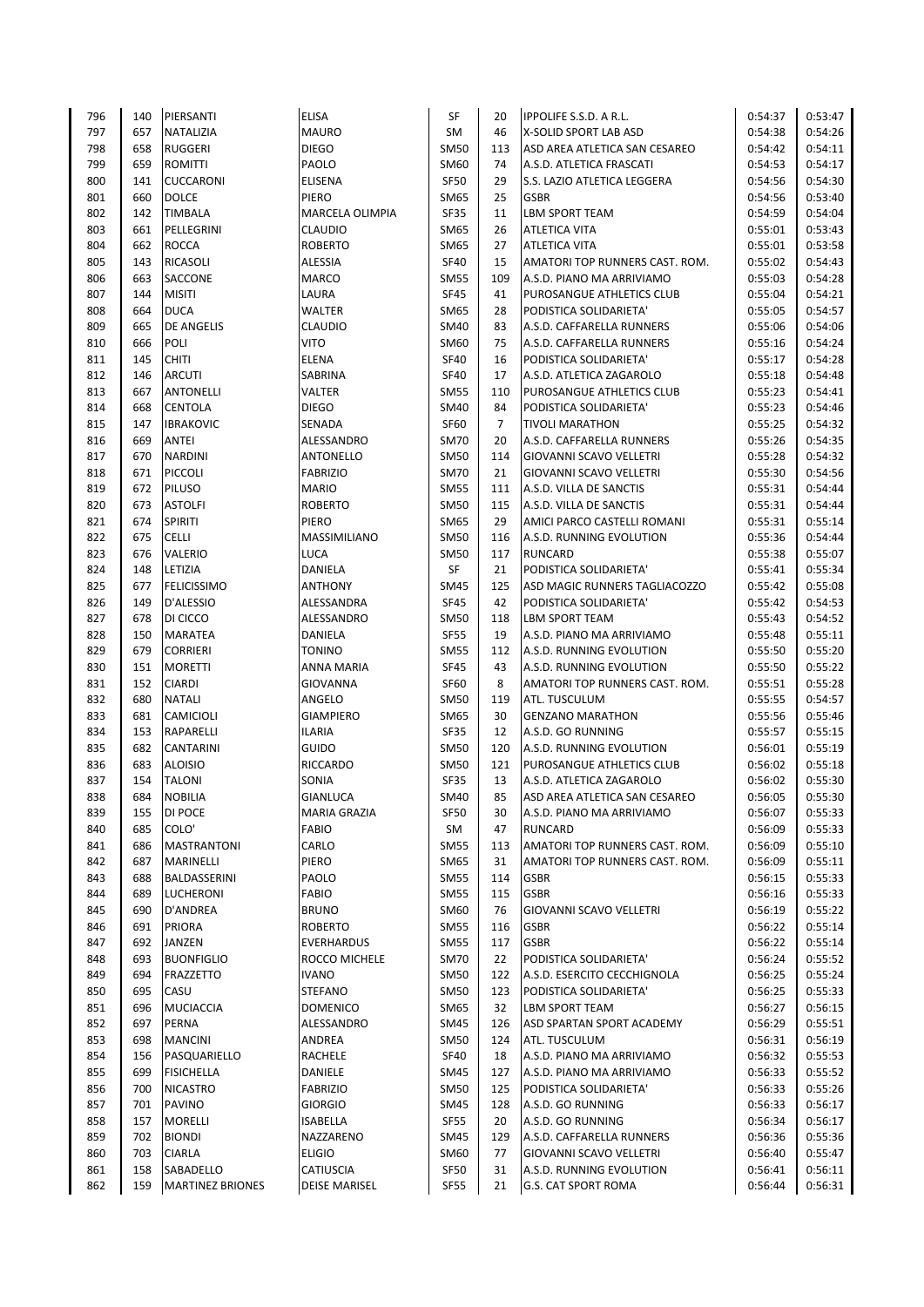| 863 | 704 | DI PASQUALE            | <b>VINCENZO</b>  | <b>SM45</b> | 130            | <b>GSBR</b>                    | 0:56:45 | 0:56:03 |
|-----|-----|------------------------|------------------|-------------|----------------|--------------------------------|---------|---------|
| 864 | 705 | SCHIAVELLO             | <b>GIOVANNI</b>  | <b>SM55</b> | 118            | <b>ITALIANA RUNNING A.S.D.</b> | 0:56:47 | 0:55:53 |
| 865 | 160 | CAMPOMAGGIORE          | LUANA            | <b>SF50</b> | 32             | ASD AREA ATLETICA SAN CESAREO  | 0:56:48 | 0:56:18 |
| 866 | 706 | <b>FERRANTE</b>        | MARCO            | SM60        | 78             | A.S.D. RUNNING EVOLUTION       | 0:56:49 | 0:56:19 |
| 867 | 707 | <b>BIAFORA</b>         | DANIELE          | <b>SM35</b> | 54             | U.S. ROMA 83                   | 0:56:51 | 0:56:32 |
| 868 | 708 | <b>MENASCI</b>         | VITTORIO         | <b>SM50</b> | 126            | ASD PALESTRINA RUNNING         | 0:56:51 | 0:56:17 |
| 869 | 709 | <b>MARIANI</b>         | LORENZO          | <b>SM70</b> | 23             | ATL. TUSCULUM                  | 0:56:54 | 0:55:53 |
| 870 | 710 | <b>RAMPINI</b>         | ARCANGELO        | SM65        | 33             | ASD PALESTRINA RUNNING         | 0:56:54 | 0:56:30 |
| 871 | 711 | <b>SCEVOLA DEBELLI</b> | <b>CLAUDIO</b>   | <b>SM55</b> | 119            | A.S. AMATORI VILLA PAMPHILI    | 0:56:56 | 0:55:58 |
| 872 | 712 | <b>TANGARO</b>         | <b>ANTONIO</b>   | <b>SM50</b> | 127            | A.S.D. PIANO MA ARRIVIAMO      | 0:56:59 | 0:56:20 |
| 873 | 713 | <b>AURILIA</b>         | RAUL             | SM60        | 79             | ATLETICA VITA                  | 0:57:02 | 0:55:59 |
| 874 | 714 | <b>GIOVANNINI</b>      | <b>DOMENICO</b>  | SM60        | 80             | <b>CORSA DEI SANTI</b>         | 0:57:04 | 0:56:47 |
| 875 | 715 | <b>TRAVAGLINI</b>      | <b>FRANCESCO</b> | <b>SM45</b> | 131            | A.S.D. PIANO MA ARRIVIAMO      | 0:57:05 | 0:56:43 |
| 876 | 716 | <b>CURZI</b>           | SANDRO           | SM65        | 34             | A.S. AMATORI VILLA PAMPHILI    | 0:57:05 | 0:56:43 |
| 877 | 161 | <b>HIRNYAK</b>         | SOFIYA           | SF65        | $\overline{2}$ | A.S. AMATORI VILLA PAMPHILI    | 0:57:06 | 0:56:42 |
| 878 | 717 | CICCARELLA             | <b>GIUSEPPE</b>  | <b>SM70</b> | 24             | <b>LBM SPORT TEAM</b>          | 0:57:07 | 0:56:19 |
| 879 | 718 | <b>CIPOLLONI</b>       | PAOLO            | <b>SM55</b> | 120            | <b>TIVOLI MARATHON</b>         | 0:57:08 | 0:56:01 |
| 880 | 719 | ANGELI                 | <b>MARIO</b>     | <b>SM70</b> | 25             | MARATHON ROMA CASTELFUSANO     | 0:57:08 | 0:56:04 |
| 881 | 720 | DA POZZO               | LUCA             | SM40        | 86             | <b>TIVOLI MARATHON</b>         | 0:57:08 | 0:56:45 |
| 882 | 721 | <b>LOCONSOLO</b>       | <b>ROLANDO</b>   | <b>SM75</b> | 4              | U.S. ROMA 83                   | 0:57:16 | 0:56:41 |
| 883 | 722 | <b>RANALLI</b>         | VITO             | <b>SM75</b> | 5              | ASD ATLETICO MONTEROTONDO      | 0:57:21 | 0:57:13 |
| 884 | 723 | COIRO                  | <b>OSCAR</b>     | <b>SM65</b> | 35             | <b>ITALIANA RUNNING A.S.D.</b> | 0:57:25 | 0:56:21 |
| 885 | 724 | <b>BONANNI</b>         | <b>SETTIMIO</b>  | <b>SM50</b> | 128            | A.S. AMATORI VILLA PAMPHILI    | 0:57:26 | 0:57:09 |
| 886 | 725 | CARETTA                | <b>MASSIMO</b>   | <b>SM45</b> | 132            | A.S. AMATORI VILLA PAMPHILI    | 0:57:27 | 0:57:09 |
| 887 | 162 | <b>ARTUSO</b>          | LORENA           | <b>SF45</b> | 44             | PODISTICA SOLIDARIETA'         | 0:57:27 | 0:57:19 |
| 888 | 726 | PERUGIA                | <b>SETTIMIO</b>  | SM60        | 81             | A.S. AMATORI VILLA PAMPHILI    | 0:57:27 | 0:57:09 |
| 889 | 727 | RAIMONDI               | ALESSANDRO       |             | 133            | AS DILETTANTISTICA AMSES       | 0:57:29 |         |
|     |     | <b>TOMASSACCI</b>      | <b>ALESSIA</b>   | <b>SM45</b> |                |                                |         | 0:56:27 |
| 890 | 163 |                        |                  | <b>SF45</b> | 45             | <b>G.S. CAT SPORT ROMA</b>     | 0:57:34 | 0:56:49 |
| 891 | 728 | <b>BATTISTA</b>        | <b>MARIO</b>     | <b>SM70</b> | 26             | U.S. ROMA 83                   | 0:57:37 | 0:57:04 |
| 892 | 729 | <b>GATTI</b>           | <b>ETTORE</b>    | <b>SM70</b> | 27             | U.S. ROMA 83                   | 0:57:39 | 0:57:03 |
| 893 | 730 | <b>CHIAPPINI</b>       | PAOLO            | <b>SM50</b> | 129            | A.S. AMATORI VILLA PAMPHILI    | 0:57:39 | 0:56:42 |
| 894 | 731 | <b>PROIETTI</b>        | <b>MAURIZIO</b>  | <b>SM50</b> | 130            | A.S.D. RUNNING EVOLUTION       | 0:57:41 | 0:56:59 |
| 895 | 732 | <b>TAMMARO</b>         | <b>GERARDO</b>   | <b>SM45</b> | 134            | A.S.D. VILLA DE SANCTIS        | 0:57:44 | 0:57:02 |
| 896 | 164 | <b>DORIGO</b>          | <b>ILVA</b>      | SF60        | 9              | ITALIANA RUNNING A.S.D.        | 0:57:45 | 0:57:26 |
| 897 | 165 | <b>FAUSTI</b>          | <b>FABRIZIA</b>  | <b>SF55</b> | 22             | DUE PONTI SRL                  | 0:57:48 | 0:57:15 |
| 898 | 733 | CICCARELLA             | <b>ALDO</b>      | <b>SM70</b> | 28             | A.S. ROMA ROAD R.CLUB          | 0:57:50 | 0:57:24 |
| 899 | 734 | POLLETTA               | <b>ROCCO</b>     | <b>SM70</b> | 29             | A.S.D. GO RUNNING              | 0:57:53 | 0:57:01 |
| 900 | 735 | <b>BITOCCHI</b>        | <b>MASSIMO</b>   | <b>SM70</b> | 30             | U.S. ROMA 83                   | 0:58:01 | 0:57:24 |
| 901 | 736 | <b>GIANNI</b>          | <b>VINCENZO</b>  | <b>SM70</b> | 31             | <b>GSBR</b>                    | 0:58:03 | 0:57:47 |
| 902 | 166 | <b>SABBI</b>           | <b>ELISA</b>     | <b>SF40</b> | 19             | A.S.D. ATLETICA ZAGAROLO       | 0:58:08 | 0:57:36 |
| 903 | 167 | <b>BOLDRINI</b>        | ALESSANDRA       | SF60        | 10             | PUROSANGUE ATHLETICS CLUB      | 0:58:12 | 0:57:28 |
| 904 | 737 | LEO                    | <b>STEFANO</b>   | <b>SM55</b> | 121            | <b>GSBR</b>                    | 0:58:15 | 0:57:23 |
| 905 | 168 | <b>ZEPPIERI</b>        | VANESSA          | <b>SF50</b> | 33             | A.S.D. CAFFARELLA RUNNERS      | 0:58:16 | 0:57:23 |
| 906 | 169 | SOTGIU                 | <b>FRANCESCA</b> | <b>SF50</b> | 34             | <b>RUNCARD</b>                 | 0:58:18 | 0:57:28 |
| 907 | 738 | <b>IAMPIERI</b>        | LUIGI            | <b>SM55</b> | 122            | A.S.D. CAFFARELLA RUNNERS      | 0:58:18 | 0:57:25 |
| 908 | 739 | LINSALATA              | ORONZO RENZO     | <b>SM55</b> | 123            | PUROSANGUE ATHLETICS CLUB      | 0:58:19 | 0:57:28 |
| 909 | 170 | RAMAZZOTTI             | <b>CECILIA</b>   | <b>SF40</b> | 20             | GIOVANNI SCAVO VELLETRI        | 0:58:19 | 0:57:28 |
| 910 | 171 | DE NARDO               | ANTONELLA        | <b>SF50</b> | 35             | A.S.D. RUNNING EVOLUTION       | 0:58:22 | 0:57:35 |
| 911 | 172 | PALMACCI               | LAURA            | SF50        | 36             | A.S.D. VILLA DE SANCTIS        | 0:58:25 | 0:57:39 |
| 912 | 173 | <b>LION</b>            | CRISTINA         | <b>SF50</b> | 37             | A.S.D. PIANO MA ARRIVIAMO      | 0:58:26 | 0:57:51 |
| 913 | 740 | MARTINELLI             | CANIO            | SM60        | 82             | RUNFOREVER APRILIA             | 0:58:27 | 0:57:37 |
| 914 | 174 | SERMONETA              | ALESSANDRA       | <b>SF60</b> | 11             | A.S.D. VEGAN POWER TEAM        | 0:58:28 | 0:57:59 |
| 915 | 741 | MARSIGLIA              | <b>CLAUDIO</b>   | SM60        | 83             | G.S. CAT SPORT ROMA            | 0:58:28 | 0:57:37 |
| 916 | 742 | PANETTIERI             | <b>ALBERTO</b>   | SM65        | 36             | A.S.D. VILLA DE SANCTIS        | 0:58:29 | 0:57:42 |
| 917 | 175 | <b>BUCCINNA'</b>       | <b>MARIA</b>     | <b>SF40</b> | 21             | A.S.D. VILLA DE SANCTIS        | 0:58:30 | 0:57:44 |
| 918 | 743 | PETRANGELI             | FRANCESCO        | SM65        | 37             | ALMAVIVA RUNNERS CLUB A.S.D.   | 0:58:31 | 0:58:14 |
| 919 | 744 | <b>BOCCIA</b>          | PIETRO           | SM          | 48             | A.S. AMATORI VILLA PAMPHILI    | 0:58:34 | 0:57:43 |
| 920 | 176 | <b>DEL SORBO</b>       | ALESSANDRA       | SF35        | 14             | A.S. AMATORI VILLA PAMPHILI    | 0:58:34 | 0:57:43 |
| 921 |     | <b>DEMARTE</b>         | ANNA MARIA       | <b>SF50</b> | 38             |                                |         | 0:57:53 |
|     | 177 |                        |                  |             |                | ASD TALENTI RUNNING TEAM ROMA  | 0:58:38 |         |
| 922 | 745 | PALUCCI                | <b>ANTONIO</b>   | SM65        | 38             | A.S.D. ENEA                    | 0:58:45 | 0:57:36 |
| 923 | 178 | <b>MORMINO</b>         | ANNA PAOLA       | SF50        | 39             | DUE PONTI SRL                  | 0:58:46 | 0:58:33 |
| 924 | 746 | <b>CAVICCHI</b>        | <b>ADRIANO</b>   | SM70        | 32             | PODISTICA MARE DI ROMA         | 0:58:53 | 0:57:48 |
| 925 | 747 | PICCONI                | <b>ROBERTO</b>   | <b>SM55</b> | 124            | A.S. AMATORI VILLA PAMPHILI    | 0:58:58 | 0:58:28 |
| 926 | 748 | <b>MIRINORI</b>        | LUCA             | SM40        | 87             | A.S. ROMA ROAD R.CLUB          | 0:59:00 | 0:58:06 |
| 927 | 179 | <b>ERRICHIELLO</b>     | <b>MARIA</b>     | SF45        | 46             | <b>RUNCARD</b>                 | 0:59:02 | 0:58:16 |
| 928 | 749 | <b>IANDOLO</b>         | <b>VINCENZO</b>  | <b>SM70</b> | 33             | <b>LBM SPORT TEAM</b>          | 0:59:04 | 0:58:19 |
| 929 | 750 | <b>FACHIN</b>          | ORLANDO          | SM65        | 39             | ITALIANA RUNNING A.S.D.        | 0:59:07 | 0:58:51 |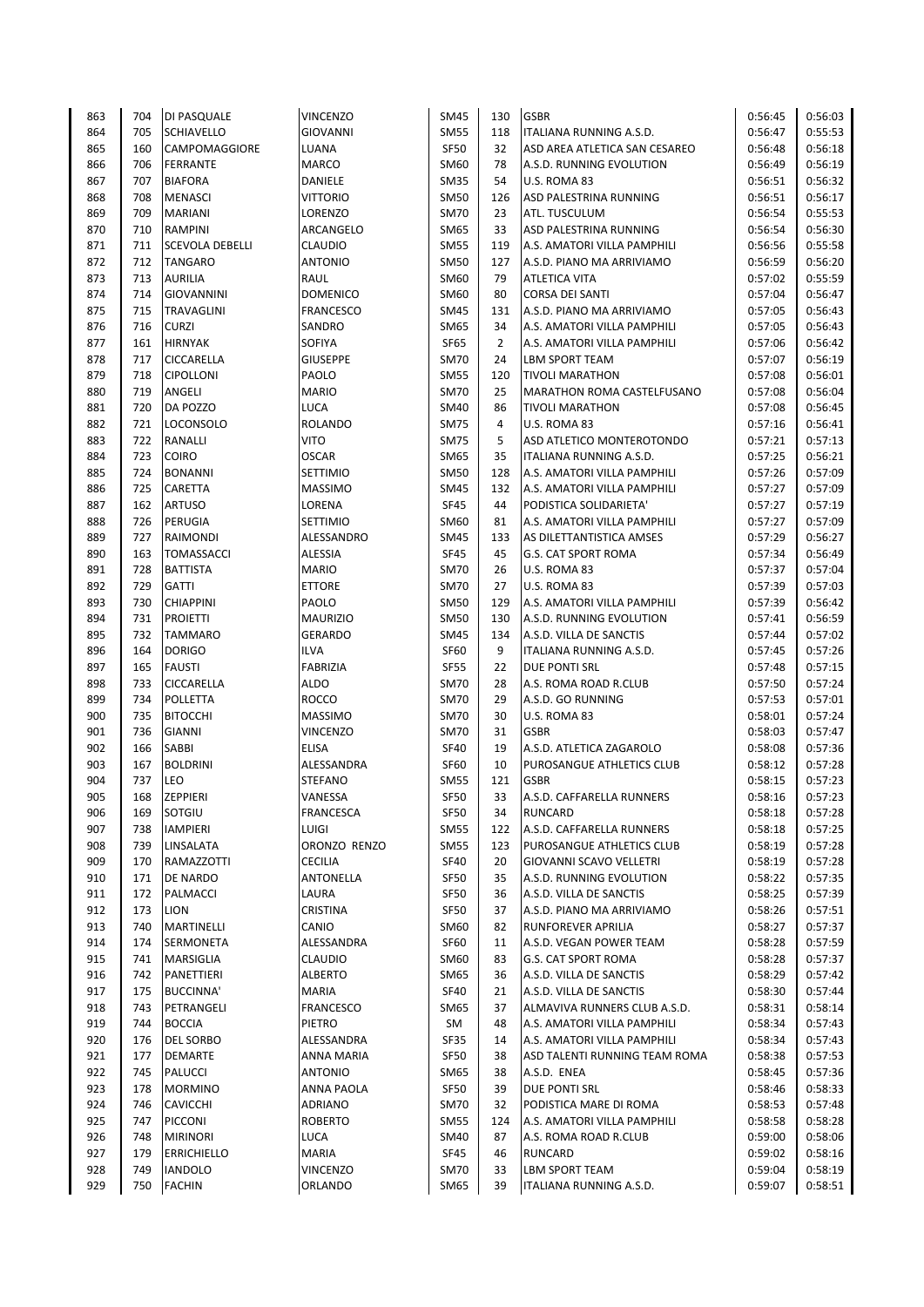| 930        | 751        | <b>ORLANDI</b>       | <b>GIUSEPPE</b>         | SM60                | 84             | <b>GSBR</b>                    | 0:59:08            | 0:58:08            |
|------------|------------|----------------------|-------------------------|---------------------|----------------|--------------------------------|--------------------|--------------------|
| 931        | 752        | <b>BONDI'</b>        | SALVATORE               | <b>SM55</b>         | 125            | <b>LBM SPORT TEAM</b>          | 0:59:10            | 0:58:27            |
| 932        | 180        | <b>TOTO</b>          | <b>KOZETA</b>           | <b>SF45</b>         | 47             | ATL. MONTE MARIO               | 0:59:10            | 0:58:26            |
| 933        | 181        | <b>CECCOLI</b>       | LAURA                   | SF50                | 40             | A.S.D. PIANO MA ARRIVIAMO      | 0:59:12            | 0:58:31            |
| 934        | 182        | CEPARANO             | ANTONELLA               | <b>SF55</b>         | 23             | <b>RUNCARD</b>                 | 0:59:16            | 0:58:40            |
| 935        | 753        | PENNACCHIO           | <b>GAETANO</b>          | <b>SM55</b>         | 126            | <b>RUNCARD</b>                 | 0:59:16            | 0:58:41            |
| 936        | 754        | <b>CACCIATO</b>      | <b>GIOVANNI</b>         | <b>SM55</b>         | 127            | A.S.D. RUNNING EVOLUTION       | 0:59:24            | 0:58:28            |
| 937        | 755        | SAMMARONE            | PASQUALINO              | <b>SM55</b>         | 128            | ATL. TUSCULUM                  | 0:59:33            | 0:58:33            |
| 938        | 183        | RANELLI              | SONIA                   | <b>SF55</b>         | 24             | A.S. AMATORI VILLA PAMPHILI    | 0:59:35            | 0:58:50            |
| 939        | 184        | <b>BOVE</b>          | VALENTINA               | <b>SF45</b>         | 48             | S.S. LAZIO ATLETICA LEGGERA    | 0:59:40            | 0:58:38            |
| 940        | 185        | LUTRARIO             | LUCIA                   | <b>SF55</b>         | 25             | LBM SPORT TEAM                 | 0:59:40            | 0:59:11            |
| 941        | 756        | <b>FAGIOLI</b>       | <b>RENZO</b>            | <b>SM75</b>         | 6              | U.S. ROMA 83                   | 0:59:42            | 0:58:56            |
| 942        | 757        | DI MARCELLO          | <b>FABIO</b>            | <b>SM55</b>         | 129            | LBM SPORT TEAM                 | 0:59:44            | 0:59:31            |
| 943        | 186        | <b>GUGLIOTTA</b>     | CHIARA                  | <b>SF45</b>         | 49             | A.S.D. RUNNING EVOLUTION       | 0:59:46            | 0:59:17            |
| 944        | 758        | <b>MONTINI</b>       | PAOLO                   | <b>SM40</b>         | 88             | ALMAVIVA RUNNERS CLUB A.S.D.   | 0:59:48            | 0:59:33            |
| 945        | 759        | ZACCARELLI           | <b>LUCIO</b>            | SM65                | 40             | U.S. ROMA 83                   | 0:59:48            | 0:58:44            |
| 946        | 760        | PISANI               | <b>GIOVANNI</b>         | <b>SM70</b>         | 34             | A.S. AMATORI VILLA PAMPHILI    | 0:59:53            | 0:59:32            |
| 947        | 761        | PIZZO                | <b>VINCENZO</b>         | SM65                | 41             | A.S. AMATORI VILLA PAMPHILI    | 0:59:57            | 0:58:52            |
| 948        | 187        | <b>MISSORI</b>       | <b>BRUNELLA</b>         | SF60                | 12             | AMATORI TOP RUNNERS CAST. ROM. | 0:59:58            | 0:59:23            |
| 949        | 762        | <b>MAIURI</b>        | ARDUINO                 | <b>SM50</b>         | 131            | A.S. AMATORI VILLA PAMPHILI    | 0:59:59            | 0:59:31            |
| 950        | 763        | MENCARELLI           | <b>ROBERTO</b>          | <b>SM75</b>         | $\overline{7}$ | A.S. AMATORI VILLA PAMPHILI    | 0:59:59            | 0:59:34            |
| 951        | 188        | <b>FAGIOLI</b>       | CARLA                   | <b>SF65</b>         | 3              | U.S. ROMA 83                   | 1:00:00            | 0:59:25            |
| 952        | 189        | LOMBARDI             | LUISA                   | <b>SF40</b>         | 22             | A.S.D. PIANO MA ARRIVIAMO      | 1:00:21            | 0:59:45            |
| 953        | 190        | <b>VANAT</b>         | OLEKSANDRA              | <b>SF40</b>         | 23             | <b>G.S. CAT SPORT ROMA</b>     | 1:00:28            | 0:59:19            |
| 954        | 764        | <b>MONTELEONE</b>    | GUIDO                   | <b>SM45</b>         | 135            | A.S.D. GO RUNNING              | 1:00:32            | 0:59:26            |
| 955        | 191        | <b>DI FELICE</b>     | ANNA MARIA              | <b>SF65</b>         | 4              | ATL. MONTE MARIO               | 1:00:33            | 1:00:07            |
| 956        | 765        | SINIBALDI            | <b>GIANCARLO</b>        | SM65                | 42             | ATL. MONTE MARIO               | 1:00:34            | 0:59:50            |
| 957        | 766        | <b>PAOLINO</b>       | <b>GIUSEPPE</b>         | <b>SM50</b>         | 132            | <b>GSBR</b>                    | 1:00:38            | 0:59:55            |
| 958        | 192        | BELANDRIA            | SOLIMAR ALEXANDR        | <b>SF45</b>         | 50             | A.S.D. VILLA DE SANCTIS        | 1:00:43            | 1:00:03            |
| 959        | 193        | CARAMAGNO            | <b>GIUSY SONJA</b>      | <b>SF45</b>         | 51             | PODISTICA SOLIDARIETA'         | 1:00:44            | 1:00:06            |
| 960        | 767        | <b>GIORDANO</b>      | <b>MARIO</b>            | SM60                | 85             | <b>CORSA DEI SANTI</b>         | 1:00:48            | 0:59:59            |
| 961        | 194        | <b>FRANCESCHETTI</b> | <b>CECILIA</b>          | <b>SF55</b>         | 26             | DUE PONTI SRL                  | 1:00:55            | 1:00:39            |
| 962        | 768        | LAI                  | <b>ADRIANO</b>          |                     | 43             | <b>GSBR</b>                    | 1:00:55            | 0:59:55            |
| 963        | 195        |                      |                         | SM65<br><b>SF55</b> | 27             | <b>GSBR</b>                    |                    |                    |
|            |            | <b>BARUCCI</b>       | VALERIA                 |                     |                | PODISTICA SOLIDARIETA'         | 1:00:56            | 0:59:57            |
| 964<br>965 | 769<br>196 | DI RUZZA<br>MAZZOLI  | <b>RENATO</b><br>PAMELA | SM40<br><b>SF40</b> | 89<br>24       | <b>RUNCARD</b>                 | 1:00:59<br>1:00:59 | 1:00:44<br>1:00:44 |
| 966        | 197        | <b>RAPUANO</b>       | <b>MARIA</b>            | <b>SF65</b>         | 5              | <b>ATLETICA VITA</b>           |                    |                    |
|            |            |                      | <b>IVO</b>              |                     |                |                                | 1:01:03            | 1:00:01            |
| 967        | 770        | <b>BARCHIESI</b>     |                         | <b>SM70</b>         | 35             | GIOVANNI SCAVO VELLETRI        | 1:01:05            | 1:00:03            |
| 968        | 771        | <b>CELLI</b>         | MARCO                   | <b>SM55</b>         | 130            | <b>GSBR</b>                    | 1:01:09            | 1:00:50            |
| 969        | 772        | <b>MODUGNO</b>       | ELIA                    | SM40                | 90             | A.S.D. PIANO MA ARRIVIAMO      | 1:01:26            | 1:00:38            |
| 970        | 773        | <b>STRIPPOLI</b>     | MARCO                   | <b>SM55</b>         | 131            | A.S.D. ACSI ITALIA ATLETICA    | 1:01:41            | 1:00:36            |
| 971        | 774        | QUARANTA             | <b>FRANCO</b>           | SM65                | 44             | A.S. ALBATROS ROMA             | 1:01:58            | 1:01:14            |
| 972        | 198        | <b>GAVILLANES</b>    | ARACELLY                | <b>SF40</b>         | 25             | <b>G.S. CAT SPORT ROMA</b>     | 1:02:11            | 1:01:22            |
| 973        | 775        | PIERONI              | <b>ALDO</b>             | SM75                | 8              | RUNCARD                        | 1:02:14            | 1:01:09            |
| 974        | 199        | PELLEGRINI           | <b>FRANCESCA</b>        | SF50                | 41             | NAONIS TRI A.S.D.              | 1:02:17            | 1:01:31            |
| 975        | 200        | PELLEGRINI           | PAOLA                   | SF45                | 52             | CALCATERRA SPORT ASD           | 1:02:18            | 1:01:32            |
| 976        | 776        | <b>MOSCOVINI</b>     | <b>SIMONE</b>           | <b>SM50</b>         | 133            | ASD SPARTAN SPORT ACADEMY      | 1:02:45            | 1:01:51            |
| 977        | 777        | BARRETTA             | <b>ALFREDO</b>          | <b>SM70</b>         | 36             | PUROSANGUE ATHLETICS CLUB      | 1:02:49            | 1:02:14            |
| 978        | 201        | <b>BANTERLE</b>      | SONIA                   | SF50                | 42             | BIANCO MODA SPORT CIAMPINO ASD | 1:03:00            | 1:02:29            |
| 979        | 778        | PELLICONI            | LUCA                    | <b>SM50</b>         | 134            | GIOVANNI SCAVO VELLETRI        | 1:03:21            | 1:02:28            |
| 980        | 779        | <b>NICOLAI</b>       | <b>GIANLUCA</b>         | <b>SM50</b>         | 135            | A.S.D. RUNNING EVOLUTION       | 1:03:34            | 1:02:45            |
| 981        | 780        | CASALE               | <b>GIUSEPPE</b>         | SM80+               | $\mathbf{1}$   | ASD PALESTRINA RUNNING         | 1:03:44            | 1:03:26            |
| 982        | 781        | D'ADAMO              | <b>MARIO</b>            | <b>SM55</b>         | 132            | <b>LBM SPORT TEAM</b>          | 1:03:44            | 1:03:06            |
| 983        | 782        | BAGAGLINI            | <b>ROBERTO</b>          | SM60                | 86             | GIOVANNI SCAVO VELLETRI        | 1:03:52            | 1:03:00            |
| 984        | 783        | <b>GNOCCHI</b>       | <b>MARIO</b>            | <b>SM75</b>         | 9              | A.S.D. VILLA DE SANCTIS        | 1:04:07            | 1:03:23            |
| 985        | 784        | PONZO                | ALESSANDRO              | SM35                | 55             | A.S. AMATORI VILLA PAMPHILI    | 1:04:09            | 1:03:49            |
| 986        | 202        | MELLOZZI             | SIMONA                  | SF50                | 43             | <b>LBM SPORT TEAM</b>          | 1:04:11            | 1:03:21            |
| 987        | 203        | DI CESARE            | SILVIA                  | <b>SF40</b>         | 26             | A.S.D. PIANO MA ARRIVIAMO      | 1:04:17            | 1:03:43            |
| 988        | 204        | <b>BIAGINI</b>       | <b>FEDERICA</b>         | <b>SF50</b>         | 44             | A.S.D. PIANO MA ARRIVIAMO      | 1:04:17            | 1:03:43            |
| 989        | 785        | <b>COCCHIERI</b>     | <b>BRUNO</b>            | <b>SM45</b>         | 136            | <b>TIVOLI MARATHON</b>         | 1:04:18            | 1:03:24            |
| 990        | 205        | <b>GIARRATANA</b>    | ANGELA                  | SF45                | 53             | ITALIANA RUNNING A.S.D.        | 1:04:20            | 1:03:45            |
| 991        | 786        | <b>VUOLO</b>         | MASSIMILIANO            | <b>SM45</b>         | 137            | PODISTICA SOLIDARIETA'         | 1:04:22            | 1:03:21            |
| 992        | 787        | <b>VUOLO</b>         | <b>STEFANO</b>          | SM45                | 138            | PODISTICA SOLIDARIETA'         | 1:04:24            | 1:03:23            |
| 993        | 206        | <b>SERVIDIO</b>      | ROMINA                  | <b>SF40</b>         | 27             | A.S.D. ATLETICA ZAGAROLO       | 1:04:25            | 1:03:52            |
| 994        | 207        | MARTINELLI           | BARBARA                 | SF55                | 28             | DUE PONTI SRL                  | 1:04:28            | 1:04:13            |
| 995        | 788        | COLO'                | <b>RENATO</b>           | SM65                | 45             | AMATORI TOP RUNNERS CAST. ROM. | 1:04:40            | 1:04:03            |
| 996        | 208        | <b>FILESI</b>        | ANNA                    | SF60                | 13             | ASD ATLETICO MONTEROTONDO      | 1:04:45            | 1:04:35            |
|            |            |                      |                         |                     |                |                                |                    |                    |